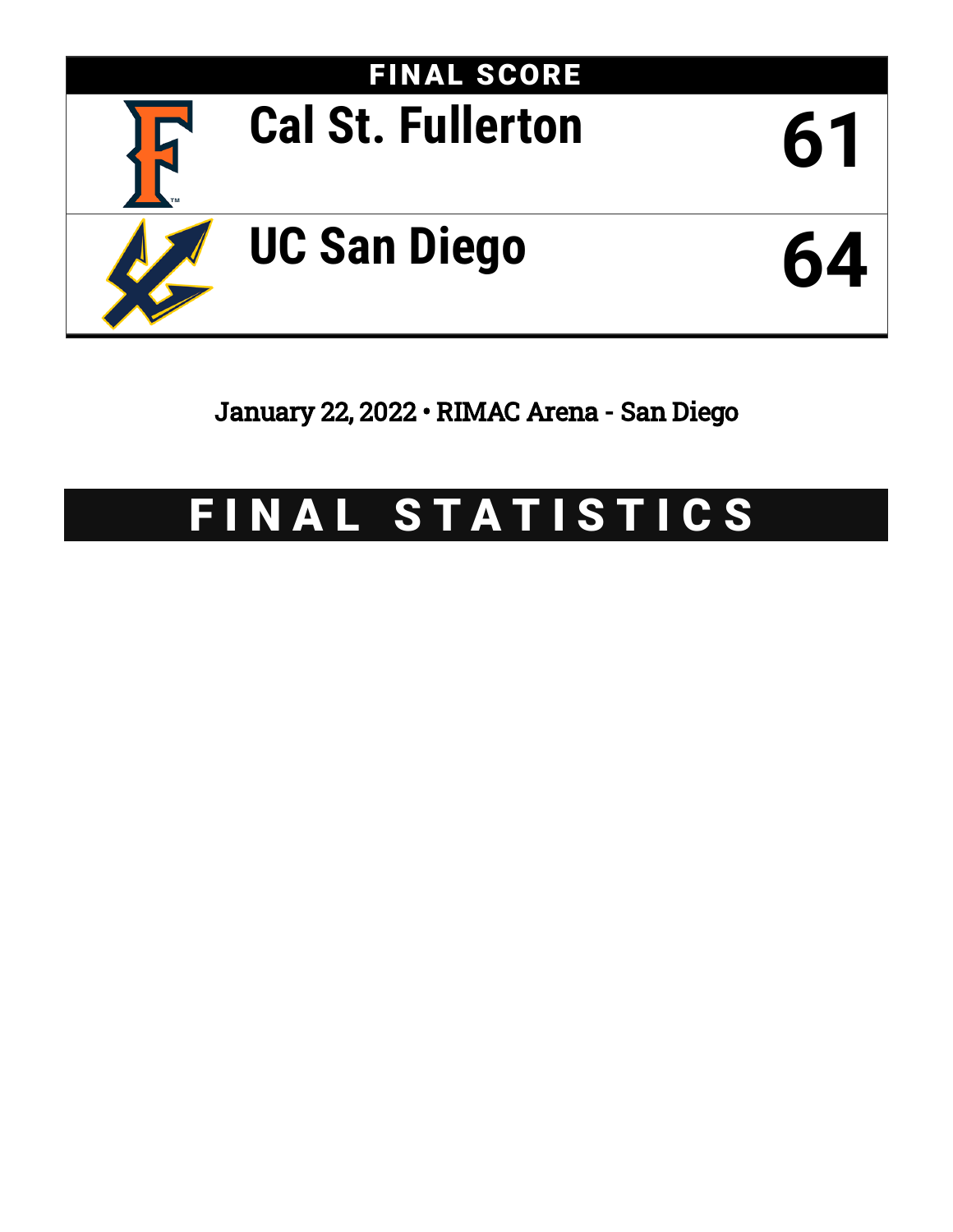# **Official Box Score Cal St. Fullerton vs UC San Diego Game Totals -- Final Statistics January 22, 2022 at RIMAC Arena - San Diego**



# **Cal St. Fullerton 61**

| No. | Plaver                  | S  | Pts           | FG        | 3FG     | FT        | 0R       | DR.          | TR             | PF       | A       | TO           | <b>B</b> lk | Stl            | Min  | $+/-$          |
|-----|-------------------------|----|---------------|-----------|---------|-----------|----------|--------------|----------------|----------|---------|--------------|-------------|----------------|------|----------------|
| 01  | JOVANOVIC, UNA          | G  | 2             | $1 - 3$   | 0-1     | $0-0$     |          | 4            | 5              |          | 3       |              | 0           | 2              | 15   | 2              |
| 03  | <b>WAHINEKAPU, LILY</b> | G  | 23            | $8 - 18$  | $3 - 5$ | $4 - 4$   | 0        | 6            | 6              | 1        | 4       | 4            | 0           | 2              | 34   | $\overline{7}$ |
| 24  | NEFF, KATHRYN           |    |               | $0 - 3$   | $0 - 1$ | $1 - 2$   | 3        | 4            | 7              | 2        | 4       | 2            |             | 0              | 32   | 3              |
| 32  | LEWIS, ASHLEE           | С  |               | $0 - 4$   | $0 - 0$ | $1 - 2$   |          | 1            | $\overline{2}$ | 1        | 0       | $\mathbf{0}$ | $\Omega$    | $\Omega$       | 10   | 0              |
| 55  | NIMMO, FUJIKA           | G  | 17            | $7 - 19$  | $1 - 4$ | $2 - 2$   | 0        | 2            | $\overline{2}$ | 4        |         | 3            |             | $\overline{2}$ | 37   | -8             |
| 04  | <b>VIDMAR, GABI</b>     | G  | $\Omega$      | $0 - 1$   | $0 - 1$ | $0 - 0$   |          | $\mathbf{0}$ |                |          | 0       | 0            |             | 0              | 29   | $-4$           |
| 05  | RODARTE, CLARISSA       | G  | 12            | $4 - 7$   | $0 - 1$ | $4 - 5$   | 3        | 10           | 13             | 1        | 0       |              | 0           | 0              | 26   | 2              |
| 11  | MACDONALD, RUBY         | F. | 3             | $1 - 1$   | $1 - 1$ | $0 - 0$   | $\Omega$ | $\Omega$     | $\Omega$       | 1        | 0       | $\Omega$     | $\Omega$    | $\Omega$       | 4    | -6             |
| 13  | HERNANDEZ, AIXCHEL      | F. | $\mathcal{P}$ | $1 - 4$   | $0 - 0$ | $0 - 0$   | 0        | 1            | 1              | 0        | 0       | 0            | $\Omega$    | 0              | 8    | $-1$           |
| 23  | GILL, CAROLYN           | F. | $\Omega$      | $0 - 2$   | $0 - 0$ | $0 - 0$   | 0        | 2            | 2              | 1        | 0       | $\mathbf{0}$ | 0           | $\Omega$       | 3    | $-7$           |
| 54  | <b>FURCH, BRIANNA</b>   | G  | $\Omega$      | $0 - 0$   | $0 - 0$ | $0 - 0$   | 0        | $\Omega$     | 0              | $\Omega$ | 0       | $\Omega$     | 0           | $\Omega$       | 1    | -3             |
|     | <b>TEAM</b>             |    |               |           |         |           | 4        | 1            | 5              | $\Omega$ |         | 3            |             |                |      |                |
|     | <b>TOTALS</b>           |    | 61            | $22 - 62$ | $5-14$  | $12 - 15$ | 13       | 31           | 44             | 13       | $12 \,$ | 14           | 3           | 6              | -200 |                |

| <b>Shooting By Period</b> |           |       |         |       |           |       |
|---------------------------|-----------|-------|---------|-------|-----------|-------|
| Period                    | FG        | FG%   | 3FG     | 3FG%  | FT        | FT%   |
| 1st Qtr                   | $5 - 16$  | 31%   | $1 - 4$ | 25%   | $4 - 4$   | 100%  |
| 2nd Qtr                   | $5 - 14$  | 36%   | $1 - 3$ | 33%   | $2 - 3$   | 67%   |
| 3rd Qtr                   | $2 - 16$  | 13%   | $2-6$   | 33%   | $3 - 4$   | 75%   |
| 4th Qtr                   | $10 - 16$ | 63%   | $1 - 1$ | 100%  | $3 - 4$   | 75%   |
| 1st Half                  | $10 - 30$ | 33%   | $2 - 7$ | 29%   | $6 - 7$   | 86%   |
| 2nd Half                  | $12 - 32$ | 38%   | $3 - 7$ | 43%   | $6 - 8$   | 75%   |
| Game                      | 22-62     | 35.5% | $5-14$  | 35.7% | $12 - 15$ | 80.0% |

*Deadball Rebounds:* 4,1 *Last FG:* 4th-00:38 *Biggest Run:* 7-0 *Largest lead:* By 10 at 3rd-07:49 *Technical Fouls:* None.

# **UC San Diego 64**

|     | <b>TOTALS</b>            |   |     | 64 22-61 | $9 - 28$ | $11 - 13$ |          | 26 | 33       | 17             | 19 | 9              |          |          | 200 |                |
|-----|--------------------------|---|-----|----------|----------|-----------|----------|----|----------|----------------|----|----------------|----------|----------|-----|----------------|
|     | <b>TEAM</b>              |   |     |          |          |           | 2        | 2  | 4        | 0              |    | 0              |          |          |     |                |
| 35  | <b>SPRINGS, KATIE</b>    | C | 0   | $0-0$    | $0 - 0$  | $0 - 0$   | O        | 0  | $\Omega$ |                | 0  | 0              | 0        | 0        | 5   | 9              |
| 32  | MONTGOMERY, PARKER       | G | 5.  | $2 - 7$  | $1 - 5$  | $0 - 0$   | 0        | 2  | 2        |                | 4  |                |          | 4        | 31  | $-4$           |
| 23  | <b>THOMPSON, COURTNI</b> | G | 0   | $0 - 0$  | $0 - 0$  | $0 - 0$   | $\Omega$ | 0  | $\Omega$ | 0              | 0  | 0              | $\Omega$ | $\Omega$ | 2   | $-2$           |
| 20  | FORSYTH, IZZY            | G | 0   | $0 - 2$  | $0 - 2$  | $0 - 0$   | 0        |    |          |                |    | 2              | 0        | $\Omega$ | 5   | $-1$           |
| 15  | <b>CLAROS, BRIANNA</b>   | G | 0   | $0 - 5$  | $0 - 2$  | $0 - 0$   | 0        |    |          | 0              | 3  |                | 0        | 0        | 20  | 1              |
| 02  | <b>CHAMBERLIN, ULA</b>   | G | 3   | $1 - 5$  | $1 - 3$  | $0 - 0$   | $\Omega$ | 2  | 2        | 3              | 3  |                |          |          | 18  | $-9$           |
| 24  | <b>MULLINGS, BRIDGET</b> | C | 0   | $0 - 1$  | $0 - 0$  | $0 - 0$   | 0        |    |          |                | 2  | 0              | 2        | 0        |     | -2             |
| 13  | <b>BROWN, SYDNEY</b>     | G | 18  | $6 - 17$ | $3 - 7$  | $3 - 3$   | 3        | 10 | 13       | $\overline{2}$ | 0  |                | 3        |          | 38  | 5              |
| 12  | <b>BAXTER, MADISON</b>   | G |     | $3 - 7$  | $1 - 4$  | $0 - 0$   | 0        | 4  | 4        | 4              |    |                | 0        | 0        | 28  | 13             |
| 10  | MACABUHAY, JULIA         | G | 17  | $4-9$    | $2 - 3$  | $7-9$     | 0        |    |          |                | 2  | $\overline{2}$ | 0        |          | 20  | $\overline{2}$ |
| 04  | CANGELOSI, EMILY         | G | 14  | $6 - 8$  | $1 - 2$  | 1-1       | 2        | 2  | 4        | 3              | 3  | 0              | 0        | 0        | 27  | 3              |
| No. | Player                   | S | Pts | FG       | 3FG      | FТ        | 0R       | DR | TR       | PF             | A  | TO             | Blk      | Stl      | Min | $+/-$          |

| <b>Shooting By Period</b> |          |       |          |       |           |       |
|---------------------------|----------|-------|----------|-------|-----------|-------|
| Period                    | FG       | FG%   | 3FG      | 3FG%  | FT        | FT%   |
| 1st Qtr                   | $4 - 13$ | 31%   | $2-9$    | 22%   | $0-0$     | 0%    |
| 2nd Qtr                   | $5 - 18$ | 28%   | $2 - 7$  | 29%   | $0-0$     | $0\%$ |
| 3rd Qtr                   | $7 - 16$ | 44%   | $2-6$    | 33%   | $2 - 4$   | 50%   |
| 4th Qtr                   | $6 - 14$ | 43%   | $3-6$    | 50%   | $9-9$     | 100%  |
| 1st Half                  | $9 - 31$ | 29%   | $4 - 16$ | 25%   | $0 - 0$   | $0\%$ |
| 2nd Half                  | 13-30    | 43%   | $5 - 12$ | 42%   | $11 - 13$ | 85%   |
| Game                      | 22-61    | 36.1% | $9 - 28$ | 32.1% | $11 - 13$ | 84.6% |

*Deadball Rebounds:* 2,0 *Last FG:* 4th-01:05 *Biggest Run:* 12-0 *Largest lead:* By 5 at 3rd-00:25 *Technical Fouls:* None.

Per Poss

0.859<br>28/71

0.941 27/68

| Game Notes:                                         | <b>Score</b>                             | 1st | 2nd | 3rd             | 4th | <b>TOT</b> | <b>Points</b>     | <b>CSF</b> | <b>CSD</b> |
|-----------------------------------------------------|------------------------------------------|-----|-----|-----------------|-----|------------|-------------------|------------|------------|
| Officials: Jeff Benson, David Arden, Gordon Torigoe | <b>CSF</b>                               | 15  | 13  |                 | 24  | 61         | In the Paint      | 22         | 22         |
| Start Time: 07:02 PM ET                             | CSD                                      | 10  | 12  | 18              | 24  | 64         | Off Turns         |            | 22         |
| End Time: 09:04 PM ET                               |                                          |     |     |                 |     |            | 2nd Chance        |            |            |
| Game Duration: 2:01<br>Conference Game:             | CSF led for 25:55, CSD led for 8:30.     |     |     |                 |     |            | <b>Fast Break</b> |            |            |
|                                                     | Game was tied for 5:35.<br>Times tied: 8 |     |     | Lead Changes: 8 |     |            | Bench             |            |            |
|                                                     |                                          |     |     |                 |     |            |                   |            |            |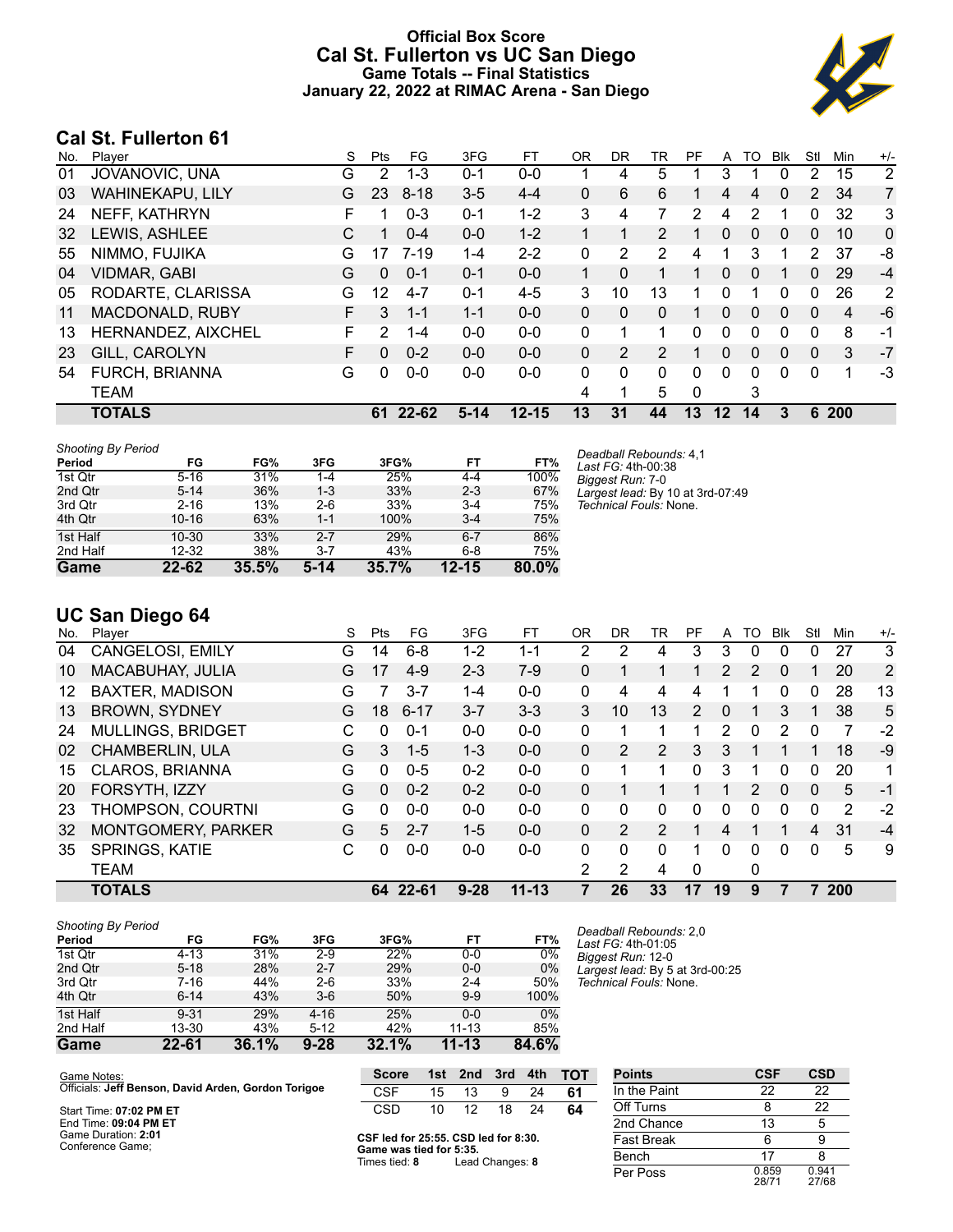### **Official Box Score Cal St. Fullerton vs UC San Diego First Half Statistics Only January 22, 2022 at RIMAC Arena - San Diego**



# **Cal St. Fullerton 28**

| No. | Plaver                  | S  | <b>Pts</b> | FG.      | 3FG     | <b>FT</b> | <b>OR</b>      | DR             | TR                    | <b>PF</b> | A | TO       | <b>B</b> lk | Stl      | <b>Min</b>  | $+/-$        |
|-----|-------------------------|----|------------|----------|---------|-----------|----------------|----------------|-----------------------|-----------|---|----------|-------------|----------|-------------|--------------|
| 01  | JOVANOVIC, UNA          | G  | 2          | $1 - 3$  | 0-1     | $0-0$     | 0              | 2              | 2                     |           |   |          | 0           | 2        | 8           | 5            |
| 03  | <b>WAHINEKAPU, LILY</b> | G  | 10         | $3-6$    | $2 - 2$ | $2 - 2$   | 0              | 4              | 4                     | 0         | 3 | 2        | 0           | 1        | 18          | 10           |
| 04  | <b>VIDMAR, GABI</b>     | G  | $\Omega$   | $0 - 1$  | $0 - 1$ | $0-0$     | 0              | 0              | 0                     | 0         | 0 | 0        | $\Omega$    | 0        | 14          | 5            |
| 05  | RODARTE, CLARISSA       | G  | 8          | $3 - 4$  | $0 - 0$ | $2 - 3$   | $\overline{2}$ | 5              | 7                     | $\Omega$  | 0 |          | $\Omega$    | 0        | 13          | 8            |
| 11  | MACDONALD, RUBY         | F  | $\Omega$   | $0 - 0$  | $0 - 0$ | $0-0$     | $\mathbf{0}$   | 0              | 0                     | 0         | 0 | 0        | 0           | 0        | $\mathbf 0$ | $\mathbf{0}$ |
| 13  | HERNANDEZ, AIXCHEL      | F. | 2          | $1 - 2$  | $0 - 0$ | $0 - 0$   | 0              | 1              | 1                     | 0         | 0 | $\Omega$ | $\Omega$    | 0        | 5           | 6            |
| 23  | GILL, CAROLYN           | F  | $\Omega$   | $0 - 2$  | $0 - 0$ | $0-0$     | 0              | $\overline{2}$ | $\mathbf{2}^{\prime}$ | 0         | 0 | 0        | 0           | 0        | 3           | $-3$         |
| 24  | NEFF, KATHRYN           | F  | $\Omega$   | $0 - 3$  | $0 - 1$ | $0 - 0$   | 0              | 1              | 1                     |           |   | 1        | 0           | $\Omega$ | 16          | 2            |
| 32  | LEWIS, ASHLEE           | С  | $\Omega$   | $0 - 1$  | $0 - 0$ | $0 - 0$   | 1              | 1              | 2                     | 1         | 0 | 0        | 0           | 0        | 5           | -1           |
| 54  | <b>FURCH, BRIANNA</b>   | G  | $\Omega$   | $0 - 0$  | $0 - 0$ | $0 - 0$   | 0              | 0              | 0                     | $\Omega$  | 0 | $\Omega$ | $\Omega$    | 0        | 1           | $-3$         |
| 55  | NIMMO, FUJIKA           | G  | 6          | $2 - 8$  | $0 - 2$ | $2 - 2$   | 0              | 0              | 0                     | 0         |   |          | 0           | 2        | 17          | 1            |
|     | <b>TEAM</b>             |    | 0          | $0 - 0$  | $0 - 0$ | $0 - 0$   | $\overline{2}$ | 1              | 3                     | 0         | 0 | 2        | $\Omega$    | 0        | 0           |              |
|     | <b>TOTALS</b>           |    |            | 28 10-30 | $2 - 7$ | $6 - 7$   | 5              | 17             | 22                    | 3         | 6 | 8        | 0           | 5        | 100         |              |

| <b>Shooting By Period</b><br>Period | FG        | FG%   | 3FG     | 3FG%  | FТ      | FT%   | D |
|-------------------------------------|-----------|-------|---------|-------|---------|-------|---|
| 1st Otr                             | $5 - 16$  | 31%   | 1-4     | 25%   | 4-4     | 100%  |   |
| 2nd Qtr                             | $5 - 14$  | 36%   | $1 - 3$ | 33%   | $2-3$   | 67%   |   |
| 1st Half                            | $10 - 30$ | 33%   | $2 - 7$ | 29%   | $6 - 7$ | 86%   |   |
| Game                                | 22-62     | 35.5% | $5-14$  | 35.7% | 12-15   | 80.0% |   |

*Deadball Rebounds:* 4,1 *Last FG Half:* CSF 2nd-01:57

# **UC San Diego 22**

| No. | Plaver                   | S | <b>Pts</b>    | FG       | 3FG      | <b>FT</b> | <b>OR</b> | <b>DR</b> | TR | PF       | A | TO | <b>Blk</b>   | Stl          | Min | $+/-$        |
|-----|--------------------------|---|---------------|----------|----------|-----------|-----------|-----------|----|----------|---|----|--------------|--------------|-----|--------------|
| 02  | CHAMBERLIN, ULA          | G | 0             | $0 - 2$  | $0 - 2$  | $0-0$     | 0         |           |    |          |   |    |              | 0            | 9   | $-5$         |
| 04  | CANGELOSI, EMILY         | G | 3             | $1 - 2$  | $1 - 1$  | $0 - 0$   |           | 0         |    | 3        | 0 | 0  | $\mathbf{0}$ | 0            | 11  | -6           |
| 10  | MACABUHAY, JULIA         | G | 4             | $2 - 5$  | $0 - 0$  | $0 - 0$   | 0         | 0         | 0  |          | 2 | 2  | 0            | 0            | 11  | 0            |
| 12  | <b>BAXTER, MADISON</b>   | G | 3             | $1 - 5$  | 1-4      | $0 - 0$   | 0         | 4         | 4  | 2        |   |    | $\mathbf{0}$ | 0            | 15  | $\mathbf{0}$ |
| 13  | <b>BROWN, SYDNEY</b>     | G | 10            | $4 - 7$  | $2 - 3$  | $0 - 0$   | 3         | 5         | 8  | 0        | 0 |    | 0            |              | 18  | $-4$         |
| 15  | <b>CLAROS, BRIANNA</b>   | G | 0             | $0 - 4$  | $0 - 2$  | $0 - 0$   | 0         |           |    | $\Omega$ | 1 | 0  | $\Omega$     | $\Omega$     | 9   | $-6$         |
| 20  | FORSYTH, IZZY            | G | 0             | $0 - 2$  | $0 - 2$  | $0 - 0$   | 0         |           |    |          |   | 2  | $\Omega$     | 0            | 4   | $-1$         |
| 23  | THOMPSON, COURTNI        | G | 0             | $0 - 0$  | $0 - 0$  | $0 - 0$   | 0         | 0         | 0  | 0        | 0 | 0  | 0            | $\mathbf{0}$ | 2   | $-2$         |
| 24  | <b>MULLINGS, BRIDGET</b> | С | 0             | $0 - 1$  | $0 - 0$  | $0 - 0$   | 0         |           |    | 0        | 2 | 0  |              | 0            | 5   | 1            |
| 32  | MONTGOMERY, PARKER       | G | $\mathcal{P}$ | $1 - 3$  | $0 - 2$  | $0 - 0$   | 0         | 0         | 0  | 0        | 0 |    |              | 2            | 15  | $-7$         |
| 35  | SPRINGS, KATIE           | C | 0             | $0 - 0$  | $0 - 0$  | $0 - 0$   | 0         | 0         | 0  | 0        | 0 | 0  | 0            | 0            | 0   | 0            |
|     | <b>TEAM</b>              |   | 0             | $0 - 0$  | $0 - 0$  | $0 - 0$   | 0         |           |    | 0        | 0 | 0  | $\mathbf{0}$ | 0            | 0   |              |
|     | <b>TOTALS</b>            |   | 22            | $9 - 31$ | $4 - 16$ | $0 - 0$   | 4         | 14        | 18 | 8        | 8 | 8  | 3            | 3            | 100 |              |

| <b>Shooting By Period</b><br>Period | FG       | FG%   | 3FG     | 3FG%       | FT        | FT%   |
|-------------------------------------|----------|-------|---------|------------|-----------|-------|
| 1st Otr                             | 4-13     | 31%   | 2-9     | 22%        | $0 - 0$   | 0%    |
| 2nd Otr                             | $5 - 18$ | 28%   | $2 - 7$ | <b>29%</b> | $0 - 0$   | $0\%$ |
| 1st Half                            | $9 - 31$ | 29%   | 4-16    | 25%        | $0 - 0$   | $0\%$ |
| Game                                | 22-61    | 36.1% | $9-28$  | 32.1%      | $11 - 13$ | 84.6% |

*Deadball Rebounds:* 2,0 *Last FG Half:* CSD 2nd-00:32

| Game Notes:                                         | <b>Score</b> | 1st | 2nd | 3rd | 4th | <b>TOT</b> | <b>Points from (This Period)</b> |    | <b>CSF CSD</b> |
|-----------------------------------------------------|--------------|-----|-----|-----|-----|------------|----------------------------------|----|----------------|
| Officials: Jeff Benson, David Arden, Gordon Torigoe | CSF          | 15  |     |     | 24  | -61        | In the Paint                     | 10 |                |
| Start Time: 07:02 PM ET                             | CSD          | 10  |     | 18  | 24  | -64        | Off Turns                        |    |                |
| End Time: 09:04 PM ET                               |              |     |     |     |     |            | 2nd Chance                       |    |                |
| Game Duration: 2:01<br>Conference Game:             |              |     |     |     |     |            | <b>Fast Break</b>                |    |                |
|                                                     |              |     |     |     |     |            | Bench                            | 10 |                |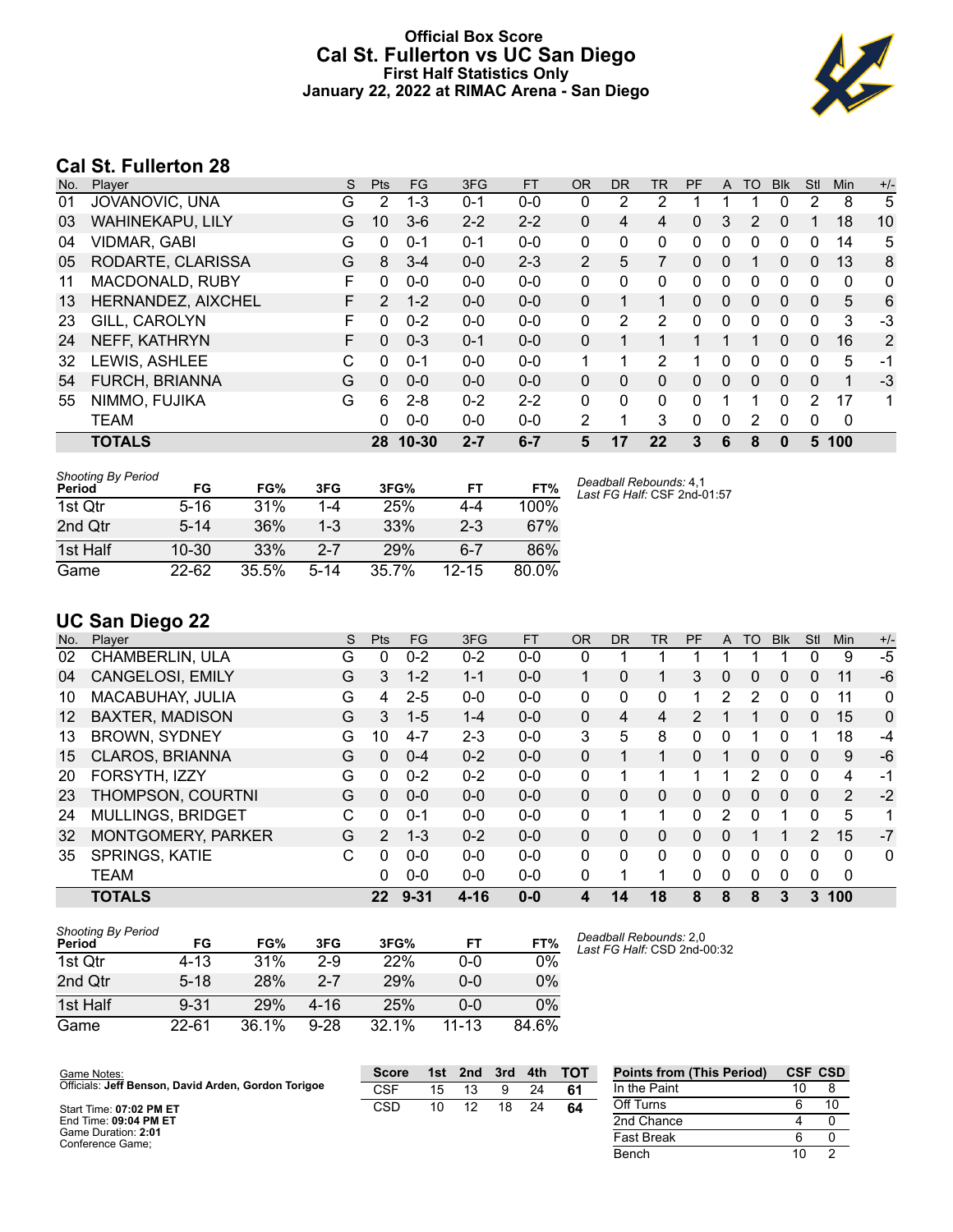# **Official Box Score Cal St. Fullerton vs UC San Diego First Quarter Statistics Only January 22, 2022 at RIMAC Arena - San Diego**



# **Cal St. Fullerton 15**

| No. | Plaver              | S  | <b>Pts</b>     | <b>FG</b> | 3FG     | <b>FT</b> | 0R           | DR           | <b>TR</b>      | <b>PF</b>    | A        | TO       | <b>Blk</b> | <b>Stl</b>     | Min      | $+/-$          |
|-----|---------------------|----|----------------|-----------|---------|-----------|--------------|--------------|----------------|--------------|----------|----------|------------|----------------|----------|----------------|
| 01  | JOVANOVIC, UNA      | G  | 2              | $1 - 2$   | $0 - 0$ | $0-0$     | 0            |              |                | 0            |          | 0        | 0          | 2              | 6        | 1              |
| 03  | WAHINEKAPU, LILY    | G  |                | $2 - 4$   | $1 - 1$ | $2 - 2$   | 0            |              | 1              | $\Omega$     |          | 0        | 0          |                | 10       | 5              |
| 24  | NEFF, KATHRYN       | F  | 0              | $0 - 2$   | $0 - 1$ | $0 - 0$   | 0            |              |                |              | 0        |          | 0          | 0              | 6        | 1              |
| 32  | LEWIS, ASHLEE       | С  | $\mathbf{0}$   | $0 - 1$   | $0 - 0$ | $0 - 0$   | 1            |              | $\overline{2}$ |              | 0        | 0        | $\Omega$   | $\Omega$       | 5        | $-1$           |
| 55  | NIMMO, FUJIKA       | G  | $\overline{2}$ | $1-5$     | $0 - 2$ | $0 - 0$   | $\mathbf{0}$ | $\mathbf{0}$ | 0              | 0            |          | 0        | 0          | $\overline{2}$ | 10       | 5              |
| 04  | <b>VIDMAR, GABI</b> | G  | $\mathbf{0}$   | $0 - 0$   | $0 - 0$ | $0 - 0$   | $\Omega$     | $\mathbf{0}$ | 0              | $\Omega$     | $\Omega$ | 0        | 0          | 0              | 4        | $\overline{4}$ |
| 05  | RODARTE, CLARISSA   | G  | 2              | $0 - 0$   | $0 - 0$ | $2 - 2$   |              | 1            | 2              | $\Omega$     | 0        |          | 0          | 0              | 4        | 4              |
| 11  | MACDONALD, RUBY     | F. | $\Omega$       | $0 - 0$   | $0 - 0$ | $0 - 0$   | $\Omega$     | $\Omega$     | 0              | $\Omega$     | $\Omega$ | $\Omega$ | 0          | $\Omega$       | $\Omega$ | 0              |
| 13  | HERNANDEZ, AIXCHEL  | F  | 2              | $1 - 2$   | $0 - 0$ | $0 - 0$   | $\mathbf{0}$ |              |                | 0            | $\Omega$ | 0        | 0          | 0              | 5        | 6              |
| 23  | GILL, CAROLYN       | F. | $\Omega$       | $0 - 0$   | $0 - 0$ | $0 - 0$   | $\Omega$     | $\Omega$     | 0              | $\Omega$     | $\Omega$ | 0        | $\Omega$   | $\Omega$       | $\Omega$ | 0              |
| 54  | FURCH, BRIANNA      | G  | 0              | $0 - 0$   | $0-0$   | $0 - 0$   | $\Omega$     | 0            | $\Omega$       | 0            | $\Omega$ | 0        | 0          | $\Omega$       | $\Omega$ | 0              |
|     | TEAM                |    |                |           |         |           | 0            | 0            | 0              | 0            |          |          |            |                |          |                |
|     | <b>TOTALS</b>       |    | 15             | $5 - 16$  | 1-4     | 4-4       | 2            | 6            | 8              | $\mathbf{2}$ | 3        | 3        | 0          | 5              | 50       |                |

| <b>Shooting By Period</b><br>Period | FG        | FG%   | 3FG      | 3FG%  | FT        | FT%   | Deadball Rebounds: 4,1 |
|-------------------------------------|-----------|-------|----------|-------|-----------|-------|------------------------|
| 1st Qtr                             | $5 - 16$  | 31%   | $1 - 4$  | 25%   | 4-4       | 100%  |                        |
| 2nd Qtr                             | $5 - 14$  | 36%   | $1 - 3$  | 33%   | $2 - 3$   | 67%   |                        |
| 1st Half                            | $5 - 16$  | 31%   | $1 - 4$  | 25%   | 4-4       | 100%  |                        |
| 1st Half                            | $10 - 30$ | 33%   | $2 - 7$  | 29%   | $6 - 7$   | 86%   |                        |
| Game                                | $22 - 62$ | 35.5% | $5 - 14$ | 35.7% | $12 - 15$ | 80.0% |                        |

# **UC San Diego 10**

| No. | Plaver                    | S | Pts      | <b>FG</b> | 3FG     | <b>FT</b> | 0R             | <b>DR</b> | TR           | PF | A            | TO       | <b>Blk</b> | Stl          | Min      | $+/-$        |
|-----|---------------------------|---|----------|-----------|---------|-----------|----------------|-----------|--------------|----|--------------|----------|------------|--------------|----------|--------------|
| 04  | CANGELOSI, EMILY          | G | 3        | 1-1       | 1-1     | 0-0       | 0              | 0         | 0            |    | 0            |          | 0          | 0            | 8        | $-1$         |
| 10  | MACABUHAY, JULIA          | G | 2        | $1 - 1$   | $0 - 0$ | $0-0$     | 0              | 0         | 0            |    | 0            | 2        | 0          | $\mathbf{0}$ | 5        | 1            |
| 12  | <b>BAXTER, MADISON</b>    | G | 0        | $0 - 1$   | $0 - 1$ | $0-0$     | 0              |           | 1.           | 0  |              |          | 0          | 0            | 5        | 1            |
| 13  | <b>BROWN, SYDNEY</b>      | G | 5        | $2 - 3$   | $1 - 2$ | $0 - 0$   | $\overline{2}$ | 3         | 5            | 0  | $\mathbf{0}$ |          | 0          | 0            | 10       | $-5$         |
| 24  | MULLINGS, BRIDGET         | C | 0        | $0 - 1$   | $0 - 0$ | $0-0$     | 0              |           | 1            | 0  | 2            | 0        |            | 0            | 5        | 1            |
| 02  | <b>CHAMBERLIN, ULA</b>    | G | $\Omega$ | $0 - 2$   | $0 - 2$ | $0 - 0$   | $\Omega$       | $\Omega$  | $\Omega$     | 0  | $\Omega$     | $\Omega$ | 0          | $\Omega$     | 5        | $-6$         |
| 15  | CLAROS, BRIANNA           | G | 0        | $0 - 3$   | $0 - 2$ | $0-0$     | 0              |           | 1.           | 0  |              | 0        | 0          | 0            | 5        | -6           |
| 20  | FORSYTH, IZZY             | G | $\Omega$ | $0 - 1$   | $0 - 1$ | $0 - 0$   | 0              |           | 1            |    | 0            | 2        | 0          | $\Omega$     | 2        | $-4$         |
| 23  | THOMPSON, COURTNI         | G | 0        | $0 - 0$   | $0 - 0$ | $0 - 0$   | 0              | 0         | 0            | 0  | 0            | ∩        | 0          | 0            | $\Omega$ | 0            |
| 32  | <b>MONTGOMERY, PARKER</b> | G | $\Omega$ | $0 - 0$   | $0 - 0$ | $0 - 0$   | 0              | 0         | 0            | 0  | $\mathbf{0}$ |          | 0          |              | 5        | $-6$         |
| 35  | SPRINGS, KATIE            | C | U        | $0-0$     | $0 - 0$ | $0-0$     | 0              | 0         | $\mathbf{0}$ | 0  | 0            | $\Omega$ | 0          | $\Omega$     | $\Omega$ | $\mathbf{0}$ |
|     | <b>TEAM</b>               |   |          |           |         |           | 0              | 1         | 1            | 0  |              | $\Omega$ |            |              |          |              |
|     | <b>TOTALS</b>             |   | 10       | $4 - 13$  | $2 - 9$ | $0 - 0$   | $\mathbf{2}$   | 8         | 10           | 3  | 4            |          |            |              | 50       |              |

| <b>Shooting By Period</b> |           |            |          |       |           |       |       |
|---------------------------|-----------|------------|----------|-------|-----------|-------|-------|
| Period                    | FG        | FG%        | 3FG      | 3FG%  | FT        | FT%   | Deadl |
| 1st Qtr                   | $4 - 13$  | 31%        | $2-9$    | 22%   | 0-0       | 0%    |       |
| 2nd Qtr                   | $5 - 18$  | <b>28%</b> | $2 - 7$  | 29%   | $0 - 0$   | $0\%$ |       |
| 1st Half                  | $4 - 13$  | 31%        | $2-9$    | 22%   | $0 - 0$   | $0\%$ |       |
| 1st Half                  | $9 - 31$  | 29%        | $4 - 16$ | 25%   | $0 - 0$   | 0%    |       |
| Game                      | $22 - 61$ | 36.1%      | $9 - 28$ | 32.1% | $11 - 13$ | 84.6% |       |

*Deadball Rebounds:* 2,0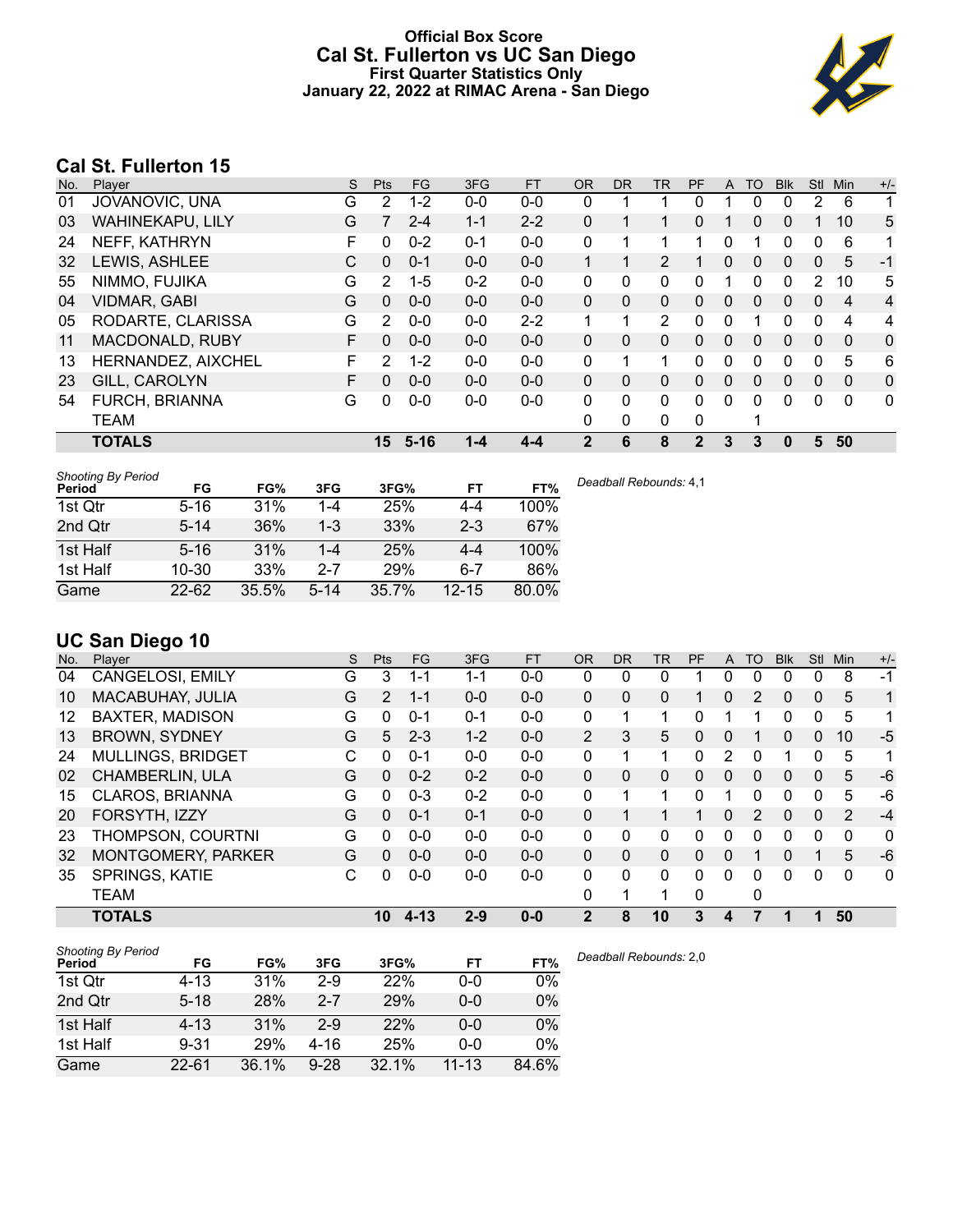| Game Notes:                                         | Score |    | 1st 2nd 3rd 4th |    |    | <b>TOT</b> | <b>Points (This I</b> |
|-----------------------------------------------------|-------|----|-----------------|----|----|------------|-----------------------|
| Officials: Jeff Benson, David Arden, Gordon Torigoe | CSF   | 15 | 13              | 9  | 24 |            | In the Paint          |
| Start Time: 07:02 PM ET                             | CSD   | 10 | 12 <sub>1</sub> | 18 | 24 | 64         | Off Turns             |
| End Time: 09:04 PM ET                               |       |    |                 |    |    |            | 2nd Chance            |
| Game Duration: 2:01<br>Conference Game;             |       |    |                 |    |    |            | <b>Fast Break</b>     |
|                                                     |       |    |                 |    |    |            | $ -$                  |

| <b>Points (This Period)</b> | CSF           | <b>CSD</b>    |
|-----------------------------|---------------|---------------|
| In the Paint                |               |               |
| Off Turns                   | հ             | 5             |
| 2nd Chance                  | 2             |               |
| <b>Fast Break</b>           | հ             |               |
| Bench                       |               |               |
| Per Poss                    | 0.789<br>7/19 | 0.556<br>4/18 |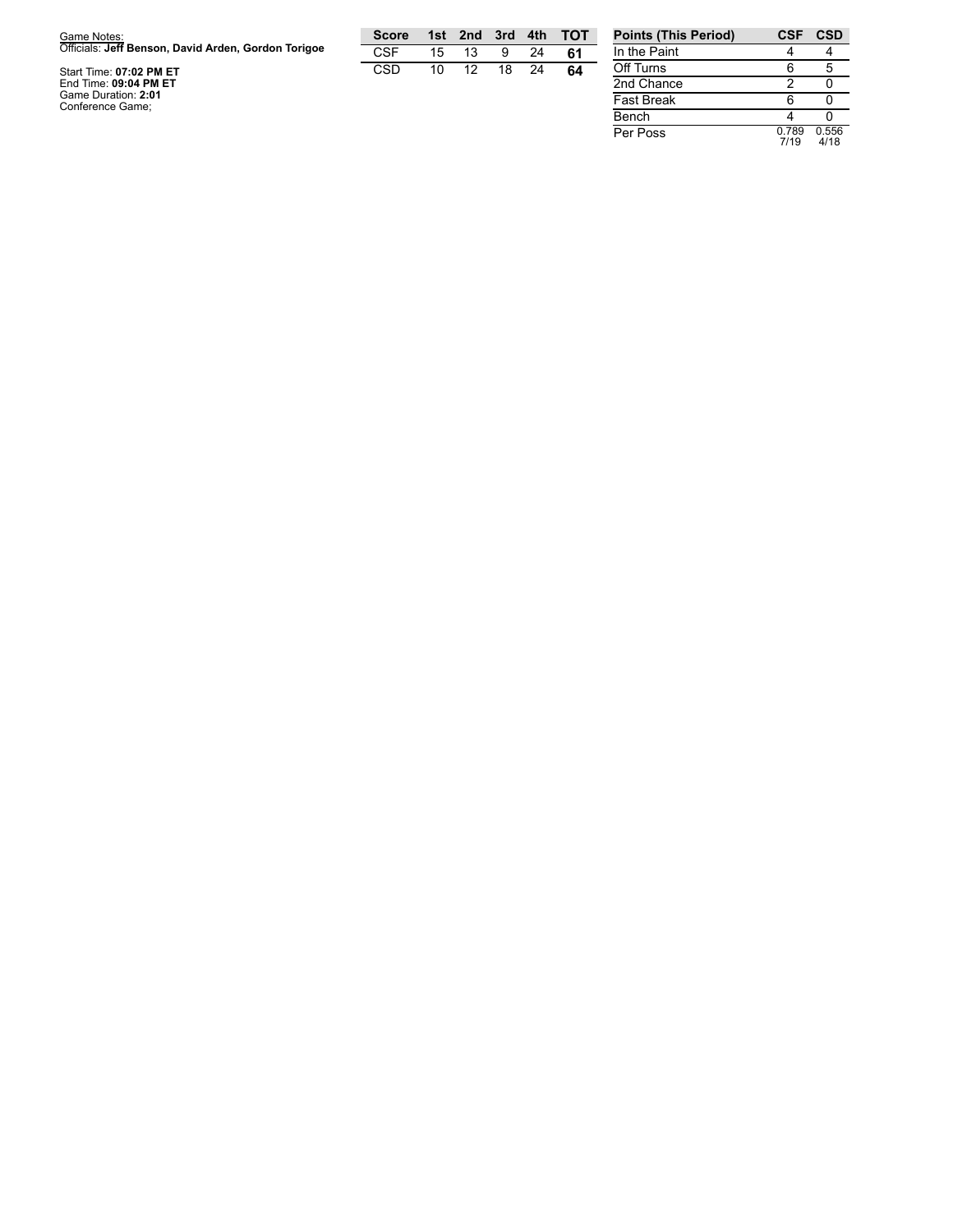### **Official Play-By-Play Cal St. Fullerton vs UC San Diego First Quarter January 22, 2022 at RIMAC Arena - San Diego**



#### **Period 1**

<mark>Starters:</mark><br>Cal St. Fullerton: 1 JOVANOVIC,UNA (G); 3 WAHINEKAPU,LILY (G); 24 NEFF,KATHRYN (F); 32 LEWIS,ASHLEE (C); 55 NIMMO,FUJIKA (G);<br>**UC San Diego**: 4 CANGELOSI,EMILY (G); 10 MACABUHAY,JULIA (G); 12 BAXTER,MADISON (G)

| Time  | <b>VISITORS: Cal St. Fullerton</b>    | <b>Score</b> | <b>Margin</b>  | <b>HOME: UC San Diego</b>                |
|-------|---------------------------------------|--------------|----------------|------------------------------------------|
| 09:42 | MISSED 3PTR by NIMMO, FUJIKA          |              |                |                                          |
| 09:37 |                                       |              |                | REBOUND (DEF) by BROWN, SYDNEY           |
| 09:25 |                                       | $2 - 0$      | H <sub>2</sub> | GOOD! LAYUP by BROWN, SYDNEY [PNT]       |
| 09:25 |                                       |              |                | ASSIST by MULLINGS, BRIDGET              |
| 09:13 | MISSED JUMPER by WAHINEKAPU, LILY     |              |                |                                          |
| 09:10 |                                       |              |                | REBOUND (DEF) by BAXTER, MADISON         |
| 09:04 |                                       |              |                | MISSED 3PTR by BAXTER, MADISON           |
| 09:01 | REBOUND (DEF) by NEFF, KATHRYN        |              |                |                                          |
| 08:50 | FOUL (OFF) by NEFF, KATHRYN           |              |                |                                          |
| 08:50 | TURNOVER (OFFENSIVE) by NEFF, KATHRYN |              |                |                                          |
| 08:33 |                                       | $4 - 0$      | H 4            | GOOD! LAYUP by MACABUHAY, JULIA          |
| 08:33 |                                       |              |                | ASSIST by MULLINGS, BRIDGET              |
| 08:08 | GOOD! LAYUP by NIMMO, FUJIKA [PNT]    | $4 - 2$      | H <sub>2</sub> |                                          |
| 08:08 | ASSIST by JOVANOVIC, UNA              |              |                |                                          |
| 07:51 |                                       |              |                | TURNOVER (BADPASS) by MACABUHAY, JULIA   |
| 07:51 | STEAL by JOVANOVIC, UNA               |              |                |                                          |
| 07:43 |                                       |              |                | FOUL (PERSONAL) by CANGELOSI, EMILY      |
| 07:43 | GOOD! FT by WAHINEKAPU, LILY [FB]     | $4 - 3$      | H <sub>1</sub> |                                          |
| 07:43 | GOOD! FT by WAHINEKAPU, LILY [FB]     | $4 - 4$      | Τ              |                                          |
| 07:24 |                                       |              |                | FOUL (OFF) by MACABUHAY, JULIA           |
| 07:24 |                                       |              |                | TURNOVER (OFFENSIVE) by MACABUHAY, JULIA |
| 07:08 | MISSED JUMPER by NEFF, KATHRYN        |              |                |                                          |
| 07:05 | REBOUND (OFF) by LEWIS, ASHLEE        |              |                |                                          |
| 07:01 | MISSED JUMPER by LEWIS, ASHLEE        |              |                |                                          |
| 07:01 |                                       |              |                | BLOCK by MULLINGS, BRIDGET               |
| 06:54 |                                       |              |                | REBOUND (DEF) by BROWN, SYDNEY           |
| 06:48 |                                       |              |                | TURNOVER (LOSTBALL) by BAXTER, MADISON   |
| 06:48 | STEAL by JOVANOVIC, UNA               |              |                |                                          |
| 06:39 | MISSED 3PTR by NEFF, KATHRYN          |              |                |                                          |
| 06:34 |                                       |              |                | REBOUND (DEF) by MULLINGS, BRIDGET       |
| 06:16 |                                       |              |                | MISSED JUMPER by MULLINGS, BRIDGET       |
| 06:12 | REBOUND (DEF) by LEWIS, ASHLEE        |              |                |                                          |
| 06:08 | GOOD! LAYUP by JOVANOVIC, UNA [FB]    | $4 - 6$      | V <sub>2</sub> |                                          |
| 06:08 | ASSIST by WAHINEKAPU, LILY            |              |                |                                          |
| 05:46 |                                       | $7-6$        | H <sub>1</sub> | GOOD! 3PTR by CANGELOSI, EMILY           |
| 05:46 |                                       |              |                | ASSIST by BAXTER, MADISON                |
| 05:11 | MISSED JUMPER by JOVANOVIC, UNA       |              |                |                                          |
| 05:05 | REBOUND (OFF) by TEAM                 |              |                |                                          |
| 05:05 | TURNOVER (SHOTCLOCK) by TEAM          |              |                |                                          |
| 05:05 |                                       |              |                | SUB OUT: CANGELOSI, EMILY                |
| 05:05 |                                       |              |                | SUB OUT: MACABUHAY, JULIA                |
| 05:05 |                                       |              |                | SUB OUT: BAXTER, MADISON                 |
| 05:05 |                                       |              |                | SUB OUT: MULLINGS, BRIDGET               |
| 05:05 |                                       |              |                | SUB IN: CHAMBERLIN, ULA                  |
| 05:05 |                                       |              |                | SUB IN: CLAROS, BRIANNA                  |
| 05:05 |                                       |              |                | SUB IN: FORSYTH, IZZY                    |
| 05:05 |                                       |              |                | SUB IN: MONTGOMERY, PARKER               |
| 04:59 | FOUL (PERSONAL) by LEWIS, ASHLEE      |              |                |                                          |
| 04:59 | SUB OUT: LEWIS, ASHLEE                |              |                |                                          |
| 04:59 | SUB IN: HERNANDEZ, AIXCHEL            |              |                |                                          |
| 04:58 |                                       |              |                | MISSED JUMPER by CLAROS, BRIANNA         |
| 04:54 | REBOUND (DEF) by JOVANOVIC, UNA       |              |                |                                          |
| 04:39 | GOOD! JUMPER by WAHINEKAPU, LILY      | $7 - 8$      | V <sub>1</sub> |                                          |
| 04:17 |                                       |              |                | MISSED 3PTR by FORSYTH, IZZY             |
| 04:14 |                                       |              |                | REBOUND (OFF) by BROWN, SYDNEY           |
| 04:12 |                                       |              |                | TURNOVER (LOSTBALL) by FORSYTH, IZZY     |
| 04:12 | STEAL by NIMMO, FUJIKA                |              |                |                                          |
| 03:59 | MISSED JUMPER by WAHINEKAPU, LILY     |              |                |                                          |
| 03:56 |                                       |              |                | REBOUND (DEF) by FORSYTH, IZZY           |
| 03:51 |                                       |              |                | TURNOVER (TRAVEL) by FORSYTH, IZZY       |
| 03:51 |                                       |              |                |                                          |
| 03:51 | SUB OUT: JOVANOVIC, UNA               |              |                |                                          |
| 03:51 | SUB OUT: NEFF, KATHRYN                |              |                |                                          |
| 03:51 | SUB IN: VIDMAR, GABI                  |              |                |                                          |
| 03:51 | SUB IN: RODARTE, CLARISSA             |              |                |                                          |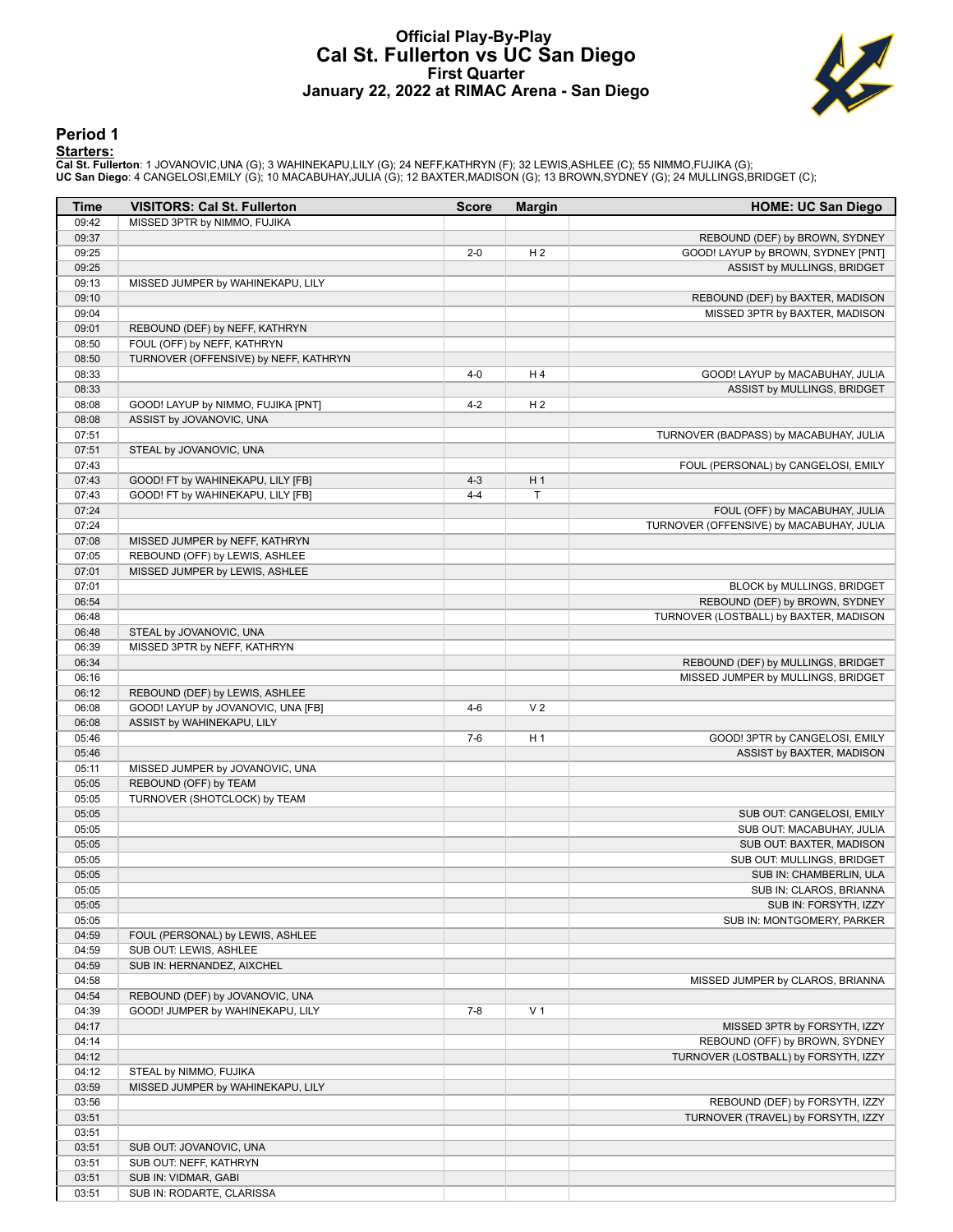| <b>Time</b> | <b>VISITORS: Cal St. Fullerton</b>       | <b>Score</b> | <b>Margin</b>  | <b>HOME: UC San Diego</b>                |
|-------------|------------------------------------------|--------------|----------------|------------------------------------------|
| 03:43       | GOOD! JUMPER by HERNANDEZ, AIXCHEL       | $7 - 10$     | V <sub>3</sub> |                                          |
| 03:43       | ASSIST by NIMMO, FUJIKA                  |              |                |                                          |
| 03:29       |                                          |              |                | TURNOVER (BADPASS) by MONTGOMERY, PARKER |
| 03:29       | STEAL by NIMMO, FUJIKA                   |              |                |                                          |
| 03:04       | MISSED JUMPER by NIMMO, FUJIKA           |              |                |                                          |
| 03:00       | REBOUND (OFF) by RODARTE, CLARISSA       |              |                |                                          |
| 03:00       |                                          |              |                | FOUL (PERSONAL) by FORSYTH, IZZY         |
| 03:00       |                                          |              |                | SUB OUT: FORSYTH, IZZY                   |
| 03:00       |                                          |              |                | SUB IN: CANGELOSI, EMILY                 |
| 03:00       | GOOD! FT by RODARTE, CLARISSA [FB]       | $7 - 11$     | V <sub>4</sub> |                                          |
| 03:00       | GOOD! FT by RODARTE, CLARISSA [FB]       | $7 - 12$     | V <sub>5</sub> |                                          |
| 02:46       |                                          |              |                | TURNOVER (LOSTBALL) by BROWN, SYDNEY     |
| 02:46       | STEAL by WAHINEKAPU, LILY                |              |                |                                          |
| 02:34       | MISSED JUMPER by HERNANDEZ, AIXCHEL      |              |                |                                          |
| 02:31       |                                          |              |                | REBOUND (DEF) by TEAM                    |
| 02:23       |                                          |              |                | MISSED 3PTR by BROWN, SYDNEY             |
| 02:19       | REBOUND (DEF) by RODARTE, CLARISSA       |              |                |                                          |
| 02:07       | MISSED LAYUP by NIMMO, FUJIKA            |              |                |                                          |
| 02:05       |                                          |              |                | REBOUND (DEF) by BROWN, SYDNEY           |
| 01:49       |                                          |              |                | MISSED 3PTR by CLAROS, BRIANNA           |
| 01:45       | REBOUND (DEF) by HERNANDEZ, AIXCHEL      |              |                |                                          |
| 01:39       | TURNOVER (LOSTBALL) by RODARTE, CLARISSA |              |                |                                          |
| 01:39       |                                          |              |                | STEAL by MONTGOMERY, PARKER              |
| 01:29       |                                          | $10-12$      | V <sub>2</sub> | GOOD! 3PTR by BROWN, SYDNEY              |
| 01:29       |                                          |              |                | ASSIST by CLAROS, BRIANNA                |
| 01:06       | MISSED 3PTR by NIMMO, FUJIKA             |              |                |                                          |
| 01:02       |                                          |              |                | REBOUND (DEF) by CLAROS, BRIANNA         |
| 00:44       |                                          |              |                | MISSED 3PTR by CHAMBERLIN, ULA           |
| 00:40       |                                          |              |                | REBOUND (OFF) by BROWN, SYDNEY           |
| 00:28       |                                          |              |                | MISSED 3PTR by CHAMBERLIN, ULA           |
| 00:23       | REBOUND (DEF) by WAHINEKAPU, LILY        |              |                |                                          |
| 00:08       | GOOD! 3PTR by WAHINEKAPU, LILY           | $10 - 15$    | V <sub>5</sub> |                                          |
| 00:00       |                                          |              |                | MISSED 3PTR by CLAROS, BRIANNA           |
| 00:00       | REBOUND (DEF) by TEAM                    |              |                |                                          |

# **Cal St. Fullerton 15, UC San Diego 10**

| <b>Points (This Period)</b> | <b>CSF</b>    | <b>CSD</b>    |
|-----------------------------|---------------|---------------|
| In the Paint                |               |               |
| Off Turns                   |               |               |
| 2nd Chance                  |               |               |
| <b>Fast Break</b>           |               |               |
| Bench                       |               |               |
| Per Poss                    | 0.789<br>7/19 | 0.556<br>4/18 |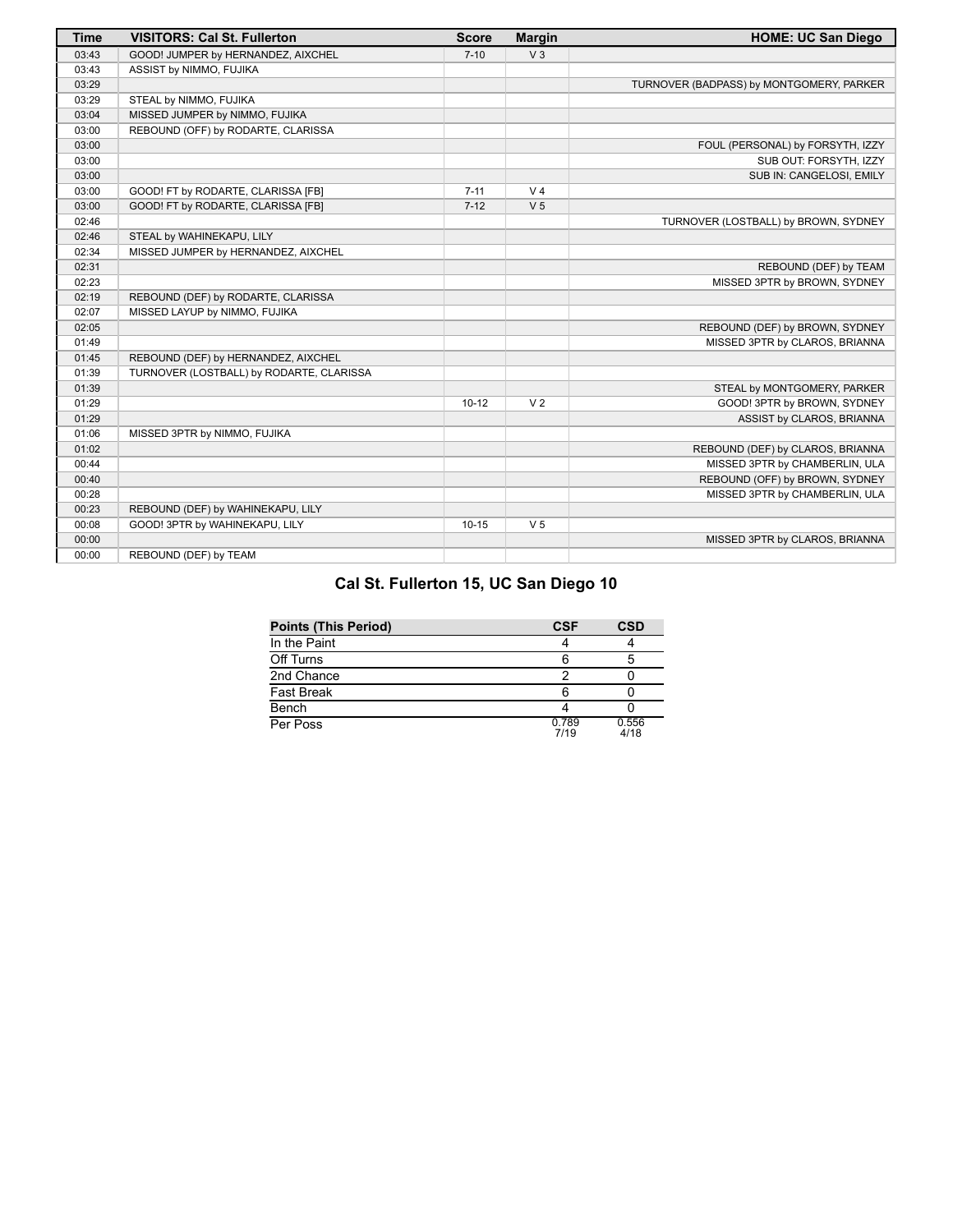# **Official Box Score Cal St. Fullerton vs UC San Diego Second Quarter Statistics Only January 22, 2022 at RIMAC Arena - San Diego**



# **Cal St. Fullerton 13**

| No. | Plaver                  | S | <b>Pts</b>   | FG       | 3FG     | <b>FT</b> | <b>OR</b> | D <sub>R</sub> | TR             | PF       | A            | TO | <b>Blk</b> | <b>Stl</b>   | Min          | $+/-$        |
|-----|-------------------------|---|--------------|----------|---------|-----------|-----------|----------------|----------------|----------|--------------|----|------------|--------------|--------------|--------------|
| 01  | JOVANOVIC, UNA          | G | 0            | $0 - 1$  | $0 - 1$ | $0 - 0$   | 0         |                |                |          | $\Omega$     |    | 0          | 0            | 2            | 4            |
| 03  | <b>WAHINEKAPU, LILY</b> | G | 3            | $1 - 2$  | $1 - 1$ | $0 - 0$   | 0         | 3              | 3              | 0        | 2            | 2  | 0          | $\mathbf{0}$ | 8            | 5            |
| 24  | NEFF, KATHRYN           | F | 0            | $0 - 1$  | $0 - 0$ | $0 - 0$   | 0         | $\mathbf{0}$   | 0              | 0        |              | 0  | 0          | $\mathbf{0}$ | 10           | 1            |
| 32  | LEWIS, ASHLEE           | С | 0            | $0 - 0$  | $0 - 0$ | $0 - 0$   | $\Omega$  | $\mathbf{0}$   | 0              | 0        | $\Omega$     | 0  | 0          | $\Omega$     | $\mathbf{0}$ | 0            |
| 55  | NIMMO, FUJIKA           | G | 4            | $1 - 3$  | $0 - 0$ | $2 - 2$   | 0         | 0              | 0              | 0        | $\Omega$     |    | 0          | $\Omega$     | 7            | $-4$         |
| 04  | <b>VIDMAR, GABI</b>     | G | $\mathbf{0}$ | $0 - 1$  | $0 - 1$ | $0 - 0$   | 0         | $\mathbf{0}$   | 0              | 0        | $\mathbf{0}$ | 0  | 0          | $\mathbf{0}$ | 10           | 1            |
| 05  | RODARTE, CLARISSA       | G | 6            | $3 - 4$  | $0 - 0$ | $0 - 1$   | 1         | 4              | 5              | 0        | $\Omega$     | 0  | 0          | 0            | 9            | 4            |
| 11  | <b>MACDONALD, RUBY</b>  | F | 0            | $0 - 0$  | $0 - 0$ | $0 - 0$   | $\Omega$  | $\Omega$       | $\Omega$       | $\Omega$ | $\Omega$     | 0  | $\Omega$   | $\Omega$     | $\Omega$     | 0            |
| 13  | HERNANDEZ, AIXCHEL      | F | 0            | $0 - 0$  | $0 - 0$ | $0 - 0$   | $\Omega$  | $\mathbf{0}$   | 0              | 0        | $\Omega$     | 0  | 0          | $\Omega$     | $\mathbf{0}$ | $\mathbf{0}$ |
| 23  | GILL, CAROLYN           | F | 0            | $0 - 2$  | $0 - 0$ | $0 - 0$   | $\Omega$  | 2              | $\overline{2}$ | $\Omega$ | $\Omega$     | 0  | 0          | $\Omega$     | 3            | $-3$         |
| 54  | FURCH, BRIANNA          | G | 0            | $0 - 0$  | $0 - 0$ | $0 - 0$   | 0         | 0              | 0              | 0        | $\Omega$     | 0  | 0          | 0            | 1            | -3           |
|     | <b>TEAM</b>             |   |              |          |         |           | 2         | 1              | 3              | 0        |              |    |            |              |              |              |
|     | <b>TOTALS</b>           |   | 13           | $5 - 14$ | $1 - 3$ | $2 - 3$   | 3         | 11             | 14             |          | 3            | 5  | 0          | 0            | 50           |              |

| <b>Shooting By Period</b><br>Period | FG        | FG%   | 3FG      | 3FG%  | FT        | FT%   | Deadball Rebounds: 4,1 |
|-------------------------------------|-----------|-------|----------|-------|-----------|-------|------------------------|
| 3rd Qtr                             | $2 - 16$  | 13%   | $2-6$    | 33%   | $3 - 4$   | 75%   |                        |
| 4th Qtr                             | $10 - 16$ | 63%   | $1 - 1$  | 100%  | $3 - 4$   | 75%   |                        |
| 2nd Half                            | $5 - 14$  | 36%   | $1 - 3$  | 33%   | $2 - 3$   | 67%   |                        |
| 2nd Half                            | $12 - 32$ | 38%   | 3-7      | 43%   | 6-8       | 75%   |                        |
| Game                                | $22 - 62$ | 35.5% | $5 - 14$ | 35.7% | $12 - 15$ | 80.0% |                        |

# **UC San Diego 12**

| No. | Plaver                    | S | Pts            | FG.      | 3FG     | <b>FT</b> | <b>OR</b>      | <b>DR</b>      | <b>TR</b>    | PF | A            | TO       | <b>Blk</b>     | <b>Stl</b>   | Min            | $+/-$        |
|-----|---------------------------|---|----------------|----------|---------|-----------|----------------|----------------|--------------|----|--------------|----------|----------------|--------------|----------------|--------------|
| 04  | CANGELOSI, EMILY          | G | 0              | $0 - 1$  | $0 - 0$ | $0-0$     |                | 0              |              | 2  | 0            | 0        | 0              | 0            | 3              | $-5$         |
| 10  | MACABUHAY, JULIA          | G | 2              | $1 - 4$  | $0 - 0$ | $0 - 0$   | 0              | 0              | 0            | 0  | 2            | $\Omega$ | 0              | $\mathbf{0}$ | 6              | $-1$         |
| 12  | <b>BAXTER, MADISON</b>    | G | 3              | 1-4      | 1-3     | $0 - 0$   | 0              | 3              | 3            | 2  | 0            | 0        | 0              | 0            | 10             | $-1$         |
| 13  | <b>BROWN, SYDNEY</b>      | G | 5              | $2 - 4$  | $1 - 1$ | $0 - 0$   |                | $\overline{2}$ | 3            | 0  | $\Omega$     | $\Omega$ | $\Omega$       |              | 8              | 1            |
| 24  | <b>MULLINGS, BRIDGET</b>  | C | 0              | $0 - 0$  | $0 - 0$ | $0 - 0$   | $\Omega$       | 0              | $\mathbf{0}$ | 0  | 0            | $\Omega$ | 0              | $\Omega$     | $\Omega$       | $\mathbf{0}$ |
| 02  | <b>CHAMBERLIN, ULA</b>    | G | $\Omega$       | $0 - 0$  | $0 - 0$ | $0 - 0$   | 0              |                | 1            |    |              |          |                | $\mathbf{0}$ | $\overline{4}$ | 1            |
| 15  | <b>CLAROS, BRIANNA</b>    | G | 0              | $0 - 1$  | $0 - 0$ | $0-0$     | 0              | 0              | 0            | 0  | 0            | 0        | 0              | $\Omega$     | 4              | 0            |
| 20  | FORSYTH, IZZY             | G | 0              | $0 - 1$  | $0 - 1$ | $0 - 0$   | $\Omega$       | 0              | 0            | 0  |              | $\Omega$ | 0              | $\Omega$     | 2              | 3            |
| 23  | THOMPSON, COURTNI         | G | 0              | $0 - 0$  | $0 - 0$ | $0 - 0$   | 0              | 0              | 0            | 0  | 0            | $\Omega$ | 0              | $\Omega$     | $\overline{2}$ | $-2$         |
| 32  | <b>MONTGOMERY, PARKER</b> | G | $\overline{2}$ | $1 - 3$  | $0 - 2$ | $0 - 0$   | $\Omega$       | 0              | 0            | 0  | $\mathbf{0}$ | $\Omega$ |                |              | 10             | $-1$         |
| 35  | SPRINGS, KATIE            | C | 0              | $0 - 0$  | $0 - 0$ | $0 - 0$   | $\Omega$       | 0              | $\Omega$     | 0  | 0            | 0        | 0              | $\Omega$     | $\Omega$       | $\mathbf 0$  |
|     | <b>TEAM</b>               |   |                |          |         |           | 0              | 0              | 0            | 0  |              | 0        |                |              |                |              |
|     | <b>TOTALS</b>             |   | 12             | $5 - 18$ | $2 - 7$ | $0 - 0$   | $\overline{2}$ | 6              | 8            | 5  | 4            |          | $\overline{2}$ | 2            | 50             |              |

| <b>Shooting By Period</b><br>Period | FG        | FG%   | 3FG      | 3FG%  | FT        | FT%   | De |
|-------------------------------------|-----------|-------|----------|-------|-----------|-------|----|
| 3rd Qtr                             | 7-16      | 44%   | $2-6$    | 33%   | $2 - 4$   | 50%   |    |
| 4th Qtr                             | $6 - 14$  | 43%   | $3-6$    | 50%   | $9 - 9$   | 100%  |    |
| 2nd Half                            | $5 - 18$  | 28%   | $2 - 7$  | 29%   | $0 - 0$   | $0\%$ |    |
| 2nd Half                            | 13-30     | 43%   | $5 - 12$ | 42%   | $11 - 13$ | 85%   |    |
| Game                                | $22 - 61$ | 36.1% | $9 - 28$ | 32.1% | $11 - 13$ | 84.6% |    |

*Deadball Rebounds:* 2,0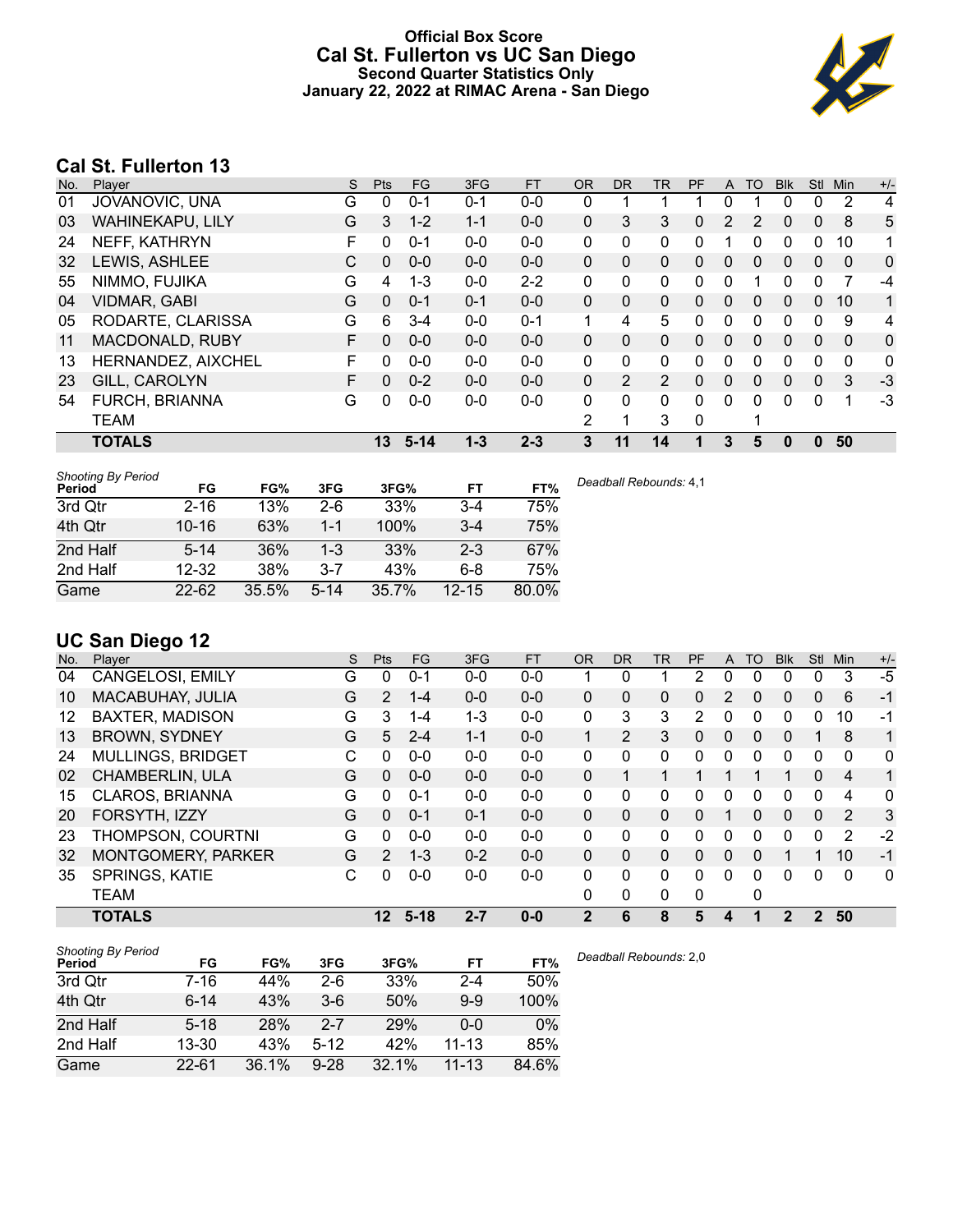| Game Notes:                                         | <b>Score</b> |    | 1st 2nd 3rd |    | 4th | тот | <b>Points (This P</b> |
|-----------------------------------------------------|--------------|----|-------------|----|-----|-----|-----------------------|
| Officials: Jeff Benson, David Arden, Gordon Torigoe | CSF          | 15 | 13          | 9  | 24  | -61 | In the Paint          |
| Start Time: 07:02 PM ET                             | CSD          | 10 | 12          | 18 | 24  | 64  | Off Turns             |
| End Time: 09:04 PM ET                               |              |    |             |    |     |     | 2nd Chance            |
| Game Duration: 2:01                                 |              |    |             |    |     |     | <b>Fast Break</b>     |
| Conference Game;                                    |              |    |             |    |     |     |                       |

| <b>Points (This Period)</b> | <b>CSF</b>    | CSD           |
|-----------------------------|---------------|---------------|
| In the Paint                | հ             |               |
| Off Turns                   | O             | 5             |
| 2nd Chance                  | 2             |               |
| <b>Fast Break</b>           | ი             |               |
| Bench                       | հ             | 2             |
| Per Poss                    | 0.765<br>6/17 | 0.706<br>5/17 |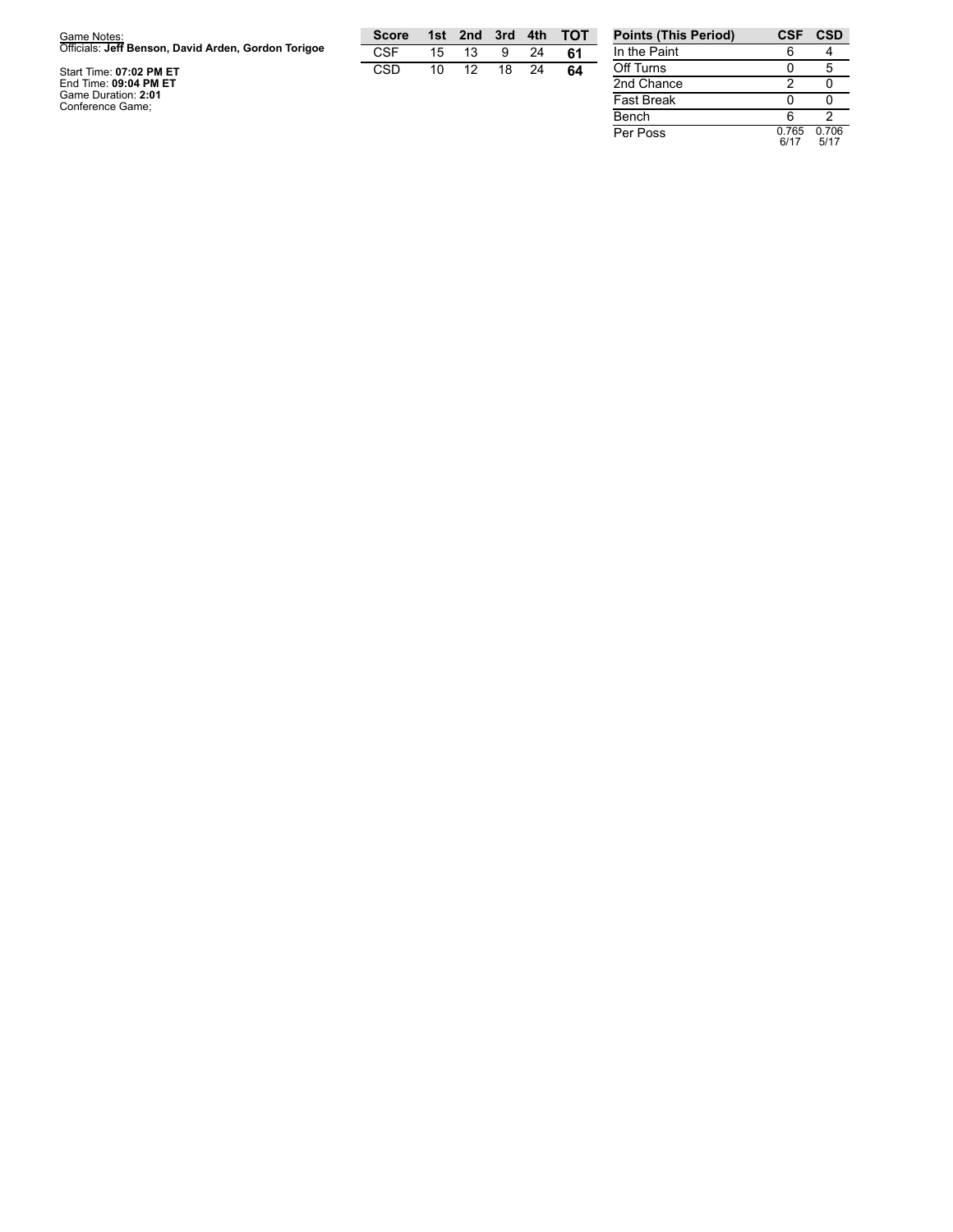### **Official Play-By-Play Cal St. Fullerton vs UC San Diego Second Quarter January 22, 2022 at RIMAC Arena - San Diego**



#### **Period 2**

#### **Starters:**

Cal St. Fullerton: 1 JOVANOVIC,UNA (G); 3 WAHINEKAPU,LILY (G); 24 NEFF,KATHRYN (F); 32 LEWIS,ASHLEE (C); 55 NIMMO,FUJIKA (G);<br>UC San Diego: 4 CANGELOSI,EMILY (G); 10 MACABUHAY,JULIA (G); 12 BAXTER,MADISON (G); 13 BROWN,SYD

| Time  | <b>VISITORS: Cal St. Fullerton</b>      | <b>Score</b> | <b>Margin</b>  | <b>HOME: UC San Diego</b>           |
|-------|-----------------------------------------|--------------|----------------|-------------------------------------|
| 10:00 |                                         |              |                | SUB OUT: CHAMBERLIN, ULA            |
| 10:00 |                                         |              |                | SUB OUT: BROWN, SYDNEY              |
| 10:00 |                                         |              |                | SUB OUT: CLAROS, BRIANNA            |
| 10:00 |                                         |              |                | SUB IN: MACABUHAY, JULIA            |
| 10:00 |                                         |              |                | SUB IN: BAXTER, MADISON             |
| 10:00 |                                         |              |                | SUB IN: THOMPSON, COURTNI           |
| 10:00 | SUB OUT: HERNANDEZ, AIXCHEL             |              |                |                                     |
| 10:00 | SUB OUT: NIMMO, FUJIKA                  |              |                |                                     |
| 10:00 | SUB IN: GILL, CAROLYN                   |              |                |                                     |
| 10:00 | SUB IN: NEFF, KATHRYN                   |              |                |                                     |
| 09:35 |                                         |              |                | MISSED JUMPER by BAXTER, MADISON    |
| 09:30 | REBOUND (DEF) by GILL, CAROLYN          |              |                |                                     |
| 09:26 | TURNOVER (TRAVEL) by WAHINEKAPU, LILY   |              |                |                                     |
| 09:15 |                                         |              |                | MISSED LAYUP by MACABUHAY, JULIA    |
| 09:11 | REBOUND (DEF) by RODARTE, CLARISSA      |              |                |                                     |
| 08:57 | MISSED JUMPER by GILL, CAROLYN          |              |                |                                     |
| 08:54 |                                         |              |                | REBOUND (DEF) by BAXTER, MADISON    |
| 08:41 |                                         | $12 - 15$    | V <sub>3</sub> | GOOD! JUMPER by MACABUHAY, JULIA    |
| 08:20 | SUB OUT: GILL, CAROLYN                  |              |                |                                     |
| 08:20 | SUB IN: JOVANOVIC, UNA                  |              |                |                                     |
| 08:17 | GOOD! JUMPER by RODARTE, CLARISSA [PNT] | $12 - 17$    | V <sub>5</sub> |                                     |
| 08:17 | ASSIST by WAHINEKAPU, LILY              |              |                |                                     |
| 07:56 |                                         |              |                | MISSED 3PTR by MONTGOMERY, PARKER   |
| 07:52 |                                         |              |                | REBOUND (OFF) by CANGELOSI, EMILY   |
| 07:51 |                                         |              |                | MISSED JUMPER by CANGELOSI, EMILY   |
| 07:47 | REBOUND (DEF) by RODARTE, CLARISSA      |              |                |                                     |
| 07:36 | GOOD! LAYUP by RODARTE, CLARISSA [PNT]  | 12-19        | V <sub>7</sub> |                                     |
| 07:36 | ASSIST by NEFF, KATHRYN                 |              |                |                                     |
| 07:36 |                                         |              |                | FOUL (PERSONAL) by CANGELOSI, EMILY |
| 07:36 |                                         |              |                | SUB OUT: THOMPSON, COURTNI          |
| 07:36 |                                         |              |                | SUB IN: BROWN, SYDNEY               |
| 07:36 | MISSED FT by RODARTE, CLARISSA          |              |                |                                     |
| 07:34 |                                         |              |                | REBOUND (DEF) by BAXTER, MADISON    |
| 07:29 |                                         |              |                | MISSED JUMPER by MACABUHAY, JULIA   |
| 07:26 | REBOUND (DEF) by WAHINEKAPU, LILY       |              |                |                                     |
| 07:17 |                                         |              |                | FOUL (PERSONAL) by CANGELOSI, EMILY |
| 07:01 | GOOD! 3PTR by WAHINEKAPU, LILY          | 12-22        | $V$ 10         |                                     |
| 06:56 |                                         |              |                | TIMEOUT 30SEC                       |
| 06:56 |                                         |              |                | SUB OUT: CANGELOSI, EMILY           |
| 06:56 |                                         |              |                | SUB IN: FORSYTH, IZZY               |
| 06:56 | SUB OUT: WAHINEKAPU, LILY               |              |                |                                     |
| 06:56 | SUB OUT: RODARTE, CLARISSA              |              |                |                                     |
| 06:56 | SUB IN: FURCH, BRIANNA                  |              |                |                                     |
| 06:56 | SUB IN: NIMMO, FUJIKA                   |              |                |                                     |
| 06:43 |                                         | $15 - 22$    | V <sub>7</sub> | GOOD! 3PTR by BROWN, SYDNEY         |
| 06:43 |                                         |              |                | ASSIST by MACABUHAY, JULIA          |
| 06:25 | MISSED 3PTR by JOVANOVIC, UNA           |              |                |                                     |
| 06:22 | REBOUND (OFF) by TEAM                   |              |                |                                     |
| 06:11 | MISSED 3PTR by VIDMAR, GABI             |              |                |                                     |
| 06:08 |                                         |              |                | REBOUND (DEF) by BROWN, SYDNEY      |
| 06:04 |                                         |              |                | MISSED 3PTR by BAXTER, MADISON      |
| 06:01 | REBOUND (DEF) by JOVANOVIC, UNA         |              |                |                                     |
| 05:55 | TURNOVER (LOSTBALL) by JOVANOVIC, UNA   |              |                |                                     |
| 05:55 |                                         |              |                | STEAL by MONTGOMERY, PARKER         |
| 05:54 | FOUL (PERSONAL) by JOVANOVIC, UNA       |              |                |                                     |
| 05:54 |                                         |              |                | SUB OUT: MACABUHAY, JULIA           |
| 05:54 |                                         |              |                | SUB IN: CLAROS, BRIANNA             |
| 05:54 | SUB OUT: JOVANOVIC, UNA                 |              |                |                                     |
| 05:54 | SUB OUT: FURCH, BRIANNA                 |              |                |                                     |
| 05:54 | SUB IN: WAHINEKAPU, LILY                |              |                |                                     |
| 05:54 | SUB IN: RODARTE, CLARISSA               |              |                |                                     |
| 05:35 |                                         | $17 - 22$    | V <sub>5</sub> | GOOD! LAYUP by BROWN, SYDNEY        |
| 05:35 |                                         |              |                | ASSIST by FORSYTH, IZZY             |
| 05:09 | GOOD! JUMPER by NIMMO, FUJIKA           | $17 - 24$    | V <sub>7</sub> |                                     |
| 05:09 | ASSIST by WAHINEKAPU, LILY              |              |                |                                     |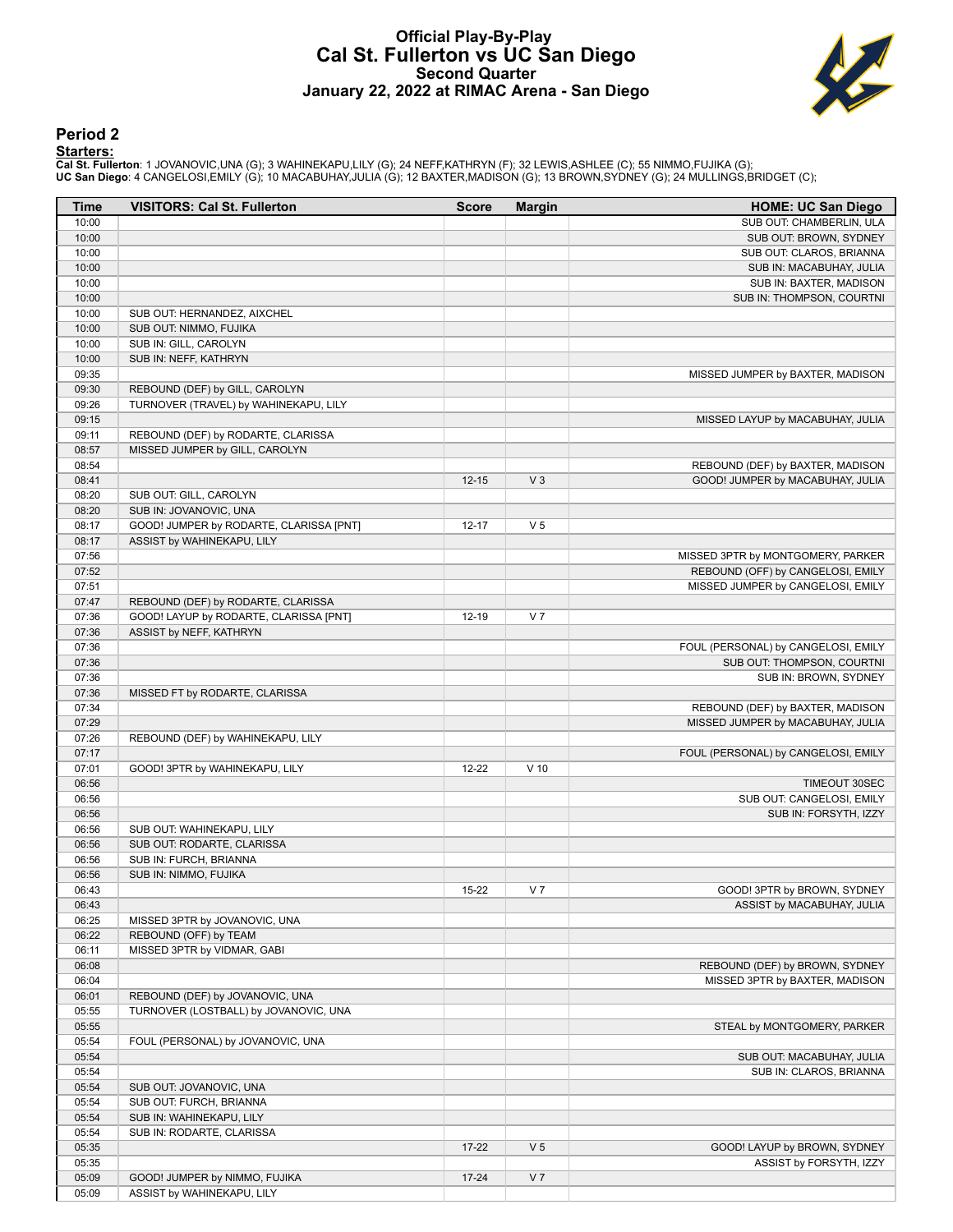| Time  | <b>VISITORS: Cal St. Fullerton</b>       | <b>Score</b> | <b>Margin</b>  | <b>HOME: UC San Diego</b>                |
|-------|------------------------------------------|--------------|----------------|------------------------------------------|
| 04:43 |                                          |              |                | MISSED 3PTR by FORSYTH, IZZY             |
| 04:41 | REBOUND (DEF) by TEAM                    |              |                |                                          |
| 04:29 | TURNOVER (DRIBBLING) by WAHINEKAPU, LILY |              |                |                                          |
| 04:29 |                                          |              |                | SUB OUT: FORSYTH, IZZY                   |
| 04:29 |                                          |              |                | SUB IN: CHAMBERLIN, ULA                  |
| 04:16 |                                          |              |                | FOUL (OFF) by CHAMBERLIN, ULA            |
| 04:16 |                                          |              |                | TURNOVER (OFFENSIVE) by CHAMBERLIN, ULA  |
| 03:52 | TURNOVER (LOSTBALL) by NIMMO, FUJIKA     |              |                |                                          |
| 03:52 |                                          |              |                | STEAL by BROWN, SYDNEY                   |
| 03:34 |                                          |              |                | MISSED LAYUP by BROWN, SYDNEY            |
| 03:31 |                                          |              |                | REBOUND (OFF) by BROWN, SYDNEY           |
| 03:30 |                                          |              |                | MISSED 3PTR by BAXTER, MADISON           |
| 03:26 | REBOUND (DEF) by RODARTE, CLARISSA       |              |                |                                          |
| 03:22 | MISSED JUMPER by WAHINEKAPU, LILY        |              |                |                                          |
| 03:22 |                                          |              |                | BLOCK by MONTGOMERY, PARKER              |
| 03:17 |                                          |              |                | REBOUND (DEF) by BROWN, SYDNEY           |
| 02:53 |                                          |              |                | MISSED LAYUP by BROWN, SYDNEY            |
| 02:50 | REBOUND (DEF) by WAHINEKAPU, LILY        |              |                |                                          |
| 02:41 |                                          |              |                | FOUL (PERSONAL) by BAXTER, MADISON       |
| 02:29 | MISSED JUMPER by NIMMO, FUJIKA           |              |                |                                          |
| 02:29 |                                          |              |                | BLOCK by CHAMBERLIN, ULA                 |
| 02:28 | REBOUND (OFF) by TEAM                    |              |                |                                          |
| 02:19 | MISSED JUMPER by RODARTE, CLARISSA       |              |                |                                          |
| 02:15 |                                          |              |                | REBOUND (DEF) by CHAMBERLIN, ULA         |
| 02:10 |                                          | 19-24        | V <sub>5</sub> | GOOD! JUMPER by MONTGOMERY, PARKER [PNT] |
| 02:10 |                                          |              |                | ASSIST by CHAMBERLIN, ULA                |
| 02:02 | MISSED JUMPER by NEFF, KATHRYN           |              |                |                                          |
| 01:57 | REBOUND (OFF) by RODARTE, CLARISSA       |              |                |                                          |
| 01:57 | GOOD! JUMPER by RODARTE, CLARISSA        | 19-26        | V <sub>7</sub> |                                          |
| 01:50 |                                          |              |                | MISSED JUMPER by CLAROS, BRIANNA         |
| 01:45 | REBOUND (DEF) by WAHINEKAPU, LILY        |              |                |                                          |
| 01:32 | MISSED JUMPER by NIMMO, FUJIKA           |              |                |                                          |
| 01:29 |                                          |              |                | REBOUND (DEF) by BAXTER, MADISON         |
| 01:26 |                                          |              |                | SUB OUT: CLAROS, BRIANNA                 |
| 01:26 |                                          |              |                | SUB IN: MACABUHAY, JULIA                 |
| 01:26 | SUB OUT: WAHINEKAPU, LILY                |              |                |                                          |
| 01:26 | SUB IN: GILL, CAROLYN                    |              |                |                                          |
| 01:15 |                                          |              |                | MISSED 3PTR by MONTGOMERY, PARKER        |
| 01:11 | REBOUND (DEF) by GILL, CAROLYN           |              |                |                                          |
| 00:43 | MISSED JUMPER by GILL, CAROLYN           |              |                |                                          |
| 00:41 | REBOUND (OFF) by TEAM                    |              |                |                                          |
| 00:41 | TURNOVER (SHOTCLOCK) by TEAM             |              |                |                                          |
| 00:32 |                                          | $22 - 26$    | V <sub>4</sub> | GOOD! 3PTR by BAXTER, MADISON            |
| 00:32 |                                          |              |                | ASSIST by MACABUHAY, JULIA               |
| 00:06 |                                          |              |                | FOUL (PERSONAL) by BAXTER, MADISON       |
| 00:06 | GOOD! FT by NIMMO, FUJIKA                | 22-27        | V <sub>5</sub> |                                          |
| 00:06 | GOOD! FT by NIMMO, FUJIKA                | $22 - 28$    | $V_6$          |                                          |
| 00:01 |                                          |              |                | MISSED LAYUP by MACABUHAY, JULIA         |
| 00:00 | REBOUND (DEF) by RODARTE, CLARISSA       |              |                |                                          |

# **Cal St. Fullerton 28, UC San Diego 22**

| <b>Points (This Period)</b> | <b>CSF</b>    | <b>CSD</b>    |
|-----------------------------|---------------|---------------|
| In the Paint                |               |               |
| Off Turns                   |               |               |
| 2nd Chance                  |               |               |
| <b>Fast Break</b>           |               |               |
| Bench                       |               |               |
| Per Poss                    | 0.765<br>6/17 | 0.706<br>5/17 |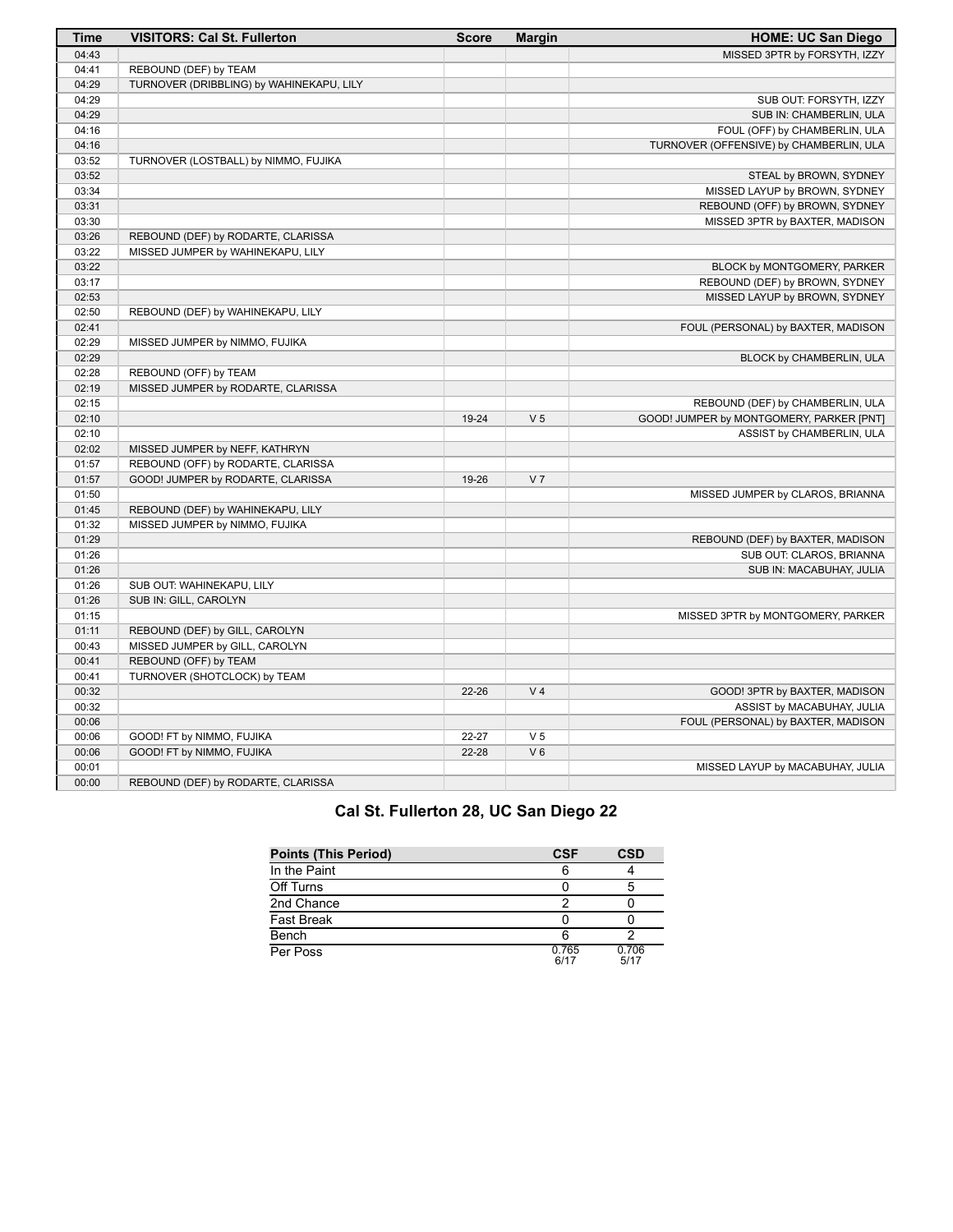# **Official Box Score Cal St. Fullerton vs UC San Diego Second Half Statistics Only January 22, 2022 at RIMAC Arena - San Diego**



# **Cal St. Fullerton 33**

| No. | Plaver                | S | <b>Pts</b> | <b>FG</b> | 3FG     | <b>FT</b> | <b>OR</b> | <b>DR</b> | TR           | <b>PF</b> | A        | TO       | <b>BIK</b> | Stl         | <b>Min</b> | $+/-$ |
|-----|-----------------------|---|------------|-----------|---------|-----------|-----------|-----------|--------------|-----------|----------|----------|------------|-------------|------------|-------|
| 01  | JOVANOVIC, UNA        | G | 0          | $0 - 0$   | $0 - 0$ | $0 - 0$   |           | 2         | 3            | 0         | 2        | 0        | 0          | 0           | 6          | $-3$  |
| 03  | WAHINEKAPU, LILY      | G | 13         | $5 - 12$  | $1 - 3$ | $2 - 2$   | 0         | 2         | 2            |           |          | 2        | $\Omega$   | 1           | 17         | $-3$  |
| 04  | VIDMAR, GABI          | G | 0          | $0-0$     | $0 - 0$ | $0-0$     |           | 0         |              |           | 0        | 0        |            | 0           | 15         | -9    |
| 05  | RODARTE, CLARISSA     | G | 4          | $1 - 3$   | $0 - 1$ | $2 - 2$   |           | 5         | 6            |           | 0        | $\Omega$ | 0          | 0           | 14         | -6    |
| 11  | MACDONALD, RUBY       | F | 3          | $1 - 1$   | $1 - 1$ | $0 - 0$   | 0         | 0         | $\mathbf{0}$ | 1         | 0        | $\Omega$ | 0          | $\mathbf 0$ | 4          | -6    |
| 13  | HERNANDEZ, AIXCHEL    | F | 0          | $0 - 2$   | $0 - 0$ | $0 - 0$   | 0         | 0         | 0            | $\Omega$  | 0        | 0        | $\Omega$   | 0           | 3          | $-7$  |
| 23  | GILL, CAROLYN         | F | $\Omega$   | $0 - 0$   | $0 - 0$ | $0 - 0$   | 0         | 0         | 0            | 1         | 0        | $\Omega$ | 0          | $\Omega$    | $\Omega$   | $-4$  |
| 24  | <b>NEFF, KATHRYN</b>  | F |            | $0 - 0$   | $0 - 0$ | $1 - 2$   | 3         | 3         | 6            | 1         | 3        | 1        |            | $\Omega$    | 16         | 1     |
| 32  | LEWIS, ASHLEE         |   |            | $0 - 3$   | $0 - 0$ | $1 - 2$   | 0         | $\Omega$  | 0            | 0         | 0        | 0        | $\Omega$   | 0           | 5          | 1     |
| 54  | <b>FURCH, BRIANNA</b> | G | $\Omega$   | $0 - 0$   | $0 - 0$ | $0 - 0$   | 0         | $\Omega$  | $\mathbf{0}$ | $\Omega$  | $\Omega$ | $\Omega$ | 0          | $\Omega$    | $\Omega$   | 0     |
| 55  | NIMMO, FUJIKA         | G | 11         | $5 - 11$  | $1 - 2$ | $0 - 0$   | 0         | 2         | 2            | 4         | 0        | 2        |            | $\Omega$    | 20         | $-9$  |
|     | <b>TEAM</b>           |   | 0          | $0 - 0$   | $0 - 0$ | $0 - 0$   | 2         | 0         | 2            | $\Omega$  | 0        | 1        | 0          | 0           | 0          |       |
|     | <b>TOTALS</b>         |   | 33         | $12 - 32$ | $3 - 7$ | $6 - 8$   | 8         | 14        | 22           | 10        | 6        | 6        | 3          | 1           | 100        |       |

| <b>Shooting By Period</b><br>Period | FG        | FG%   | 3FG     | 3FG%  | FT.       | FT%   |
|-------------------------------------|-----------|-------|---------|-------|-----------|-------|
| 3rd Otr                             | $2 - 16$  | 13%   | 2-6     | 33%   | $3 - 4$   | 75%   |
| 4th Qtr                             | $10 - 16$ | 63%   | $1 - 1$ | 100%  | $3 - 4$   | 75%   |
| 2nd Half                            | $12 - 32$ | 38%   | $3 - 7$ | 43%   | 6-8       | 75%   |
| Game                                | $22 - 62$ | 35.5% | $5-14$  | 35.7% | $12 - 15$ | 80.0% |

#### *Deadball Rebounds:* 4,1 *Last FG Half:* CSF 4th-00:38

# **UC San Diego 42**

| No.               | -<br>Plaver               | S | Pts      | <b>FG</b> | 3FG      | <b>FT</b> | <b>OR</b> | <b>DR</b> | TR           | PF       | A  | TO       | <b>Blk</b> | Stl           | Min          | $+/-$          |
|-------------------|---------------------------|---|----------|-----------|----------|-----------|-----------|-----------|--------------|----------|----|----------|------------|---------------|--------------|----------------|
| 02                | CHAMBERLIN, ULA           | G | 3        | $1 - 3$   | 1-1      | $0-0$     | 0         |           |              | 2        | 2  | 0        | 0          |               | 8            | $-4$           |
| 04                | CANGELOSI, EMILY          | G | 11       | $5-6$     | $0 - 1$  | $1 - 1$   |           | 2         | 3            | 0        | 3  | 0        | 0          | $\Omega$      | 16           | 9              |
| 10                | MACABUHAY, JULIA          | G | 13       | $2 - 4$   | $2 - 3$  | 7-9       | $\Omega$  |           | 1            | $\Omega$ | 0  | 0        | 0          |               | 10           | 2              |
| $12 \overline{ }$ | <b>BAXTER, MADISON</b>    | G | 4        | $2 - 2$   | $0 - 0$  | $0 - 0$   | 0         | 0         | 0            | 2        | 0  | 0        | 0          | $\Omega$      | 13           | 13             |
| 13                | <b>BROWN, SYDNEY</b>      | G | 8        | $2 - 10$  | $1 - 4$  | $3-3$     | 0         | 5         | 5            | 2        | 0  | 0        | 3          | 0             | 20           | 9              |
| 15                | <b>CLAROS, BRIANNA</b>    | G | 0        | $0 - 1$   | $0 - 0$  | $0 - 0$   | $\Omega$  | 0         | $\mathbf{0}$ | 0        | 2  | 1        | 0          | 0             | 10           | $\overline{7}$ |
| 20                | FORSYTH, IZZY             | G | 0        | $0 - 0$   | $0 - 0$  | $0 - 0$   | 0         | 0         | 0            | 0        | 0  | 0        | 0          | 0             | $\mathbf{0}$ | 0              |
| 23                | <b>THOMPSON, COURTNI</b>  | G | $\Omega$ | $0 - 0$   | $0 - 0$  | $0 - 0$   | $\Omega$  | 0         | $\mathbf{0}$ | 0        | 0  | 0        | $\Omega$   | $\Omega$      | $\mathbf{0}$ | $\Omega$       |
| 24                | <b>MULLINGS, BRIDGET</b>  | C | 0        | $0 - 0$   | $0 - 0$  | $0 - 0$   | $\Omega$  | 0         | $\Omega$     |          | 0  | 0        | 1          | 0             | 2            | -3             |
| 32                | <b>MONTGOMERY, PARKER</b> | G | 3.       | $1 - 4$   | $1 - 3$  | $0 - 0$   | $\Omega$  | 2         | 2            |          | 4  | $\Omega$ | 0          | $\mathcal{P}$ | 16           | 3              |
| 35                | <b>SPRINGS, KATIE</b>     | C | $\Omega$ | $0 - 0$   | $0 - 0$  | $0 - 0$   | $\Omega$  | $\Omega$  | $\Omega$     |          | 0  | 0        | 0          | $\Omega$      | 5            | 9              |
|                   | <b>TEAM</b>               |   | 0        | $0 - 0$   | $0 - 0$  | $0 - 0$   | 2         | 1         | 3            | 0        | 0  | $\Omega$ | 0          | $\Omega$      | 0            |                |
|                   | <b>TOTALS</b>             |   |          | 42 13-30  | $5 - 12$ | $11 - 13$ | 3         | 12        | 15           | 9        | 11 | 1        | 4          | 4             | 100          |                |

| <b>Shooting By Period</b><br>Period | FG        | FG%   | 3FG    | 3FG%  | FТ        | FT%   |
|-------------------------------------|-----------|-------|--------|-------|-----------|-------|
| 3rd Otr                             | 7-16      | 44%   | 2-6.   | 33%   | $2 - 4$   | 50%   |
| 4th Otr                             | $6-14$    | 43%   | 3-6    | 50%   | $9-9$     | 100%  |
| 2nd Half                            | $13 - 30$ | 43%   | $5-12$ | 42%   | $11 - 13$ | 85%   |
| Game                                | 22-61     | 36.1% | $9-28$ | 32.1% | $11 - 13$ | 84.6% |

*Deadball Rebounds:* 2,0 *Last FG Half:* CSD 4th-01:05

| Game Notes:                                         | <b>Score</b> | 1st. | 2nd | 3rd | 4th | <b>TOT</b> | <b>Points from (This Period)</b> |    | <b>CSF CSD</b> |
|-----------------------------------------------------|--------------|------|-----|-----|-----|------------|----------------------------------|----|----------------|
| Officials: Jeff Benson, David Arden, Gordon Torigoe | CSF          | 15   |     |     | 24  | 61         | In the Paint                     | 19 |                |
| Start Time: 07:02 PM ET                             | CSD          | 10   | 12  | 18  | 24  | 64         | Off Turns                        |    |                |
| End Time: 09:04 PM ET                               |              |      |     |     |     |            | 2nd Chance                       |    |                |
| Game Duration: 2:01<br>Conference Game:             |              |      |     |     |     |            | <b>Fast Break</b>                |    |                |
|                                                     |              |      |     |     |     |            | Bench                            |    |                |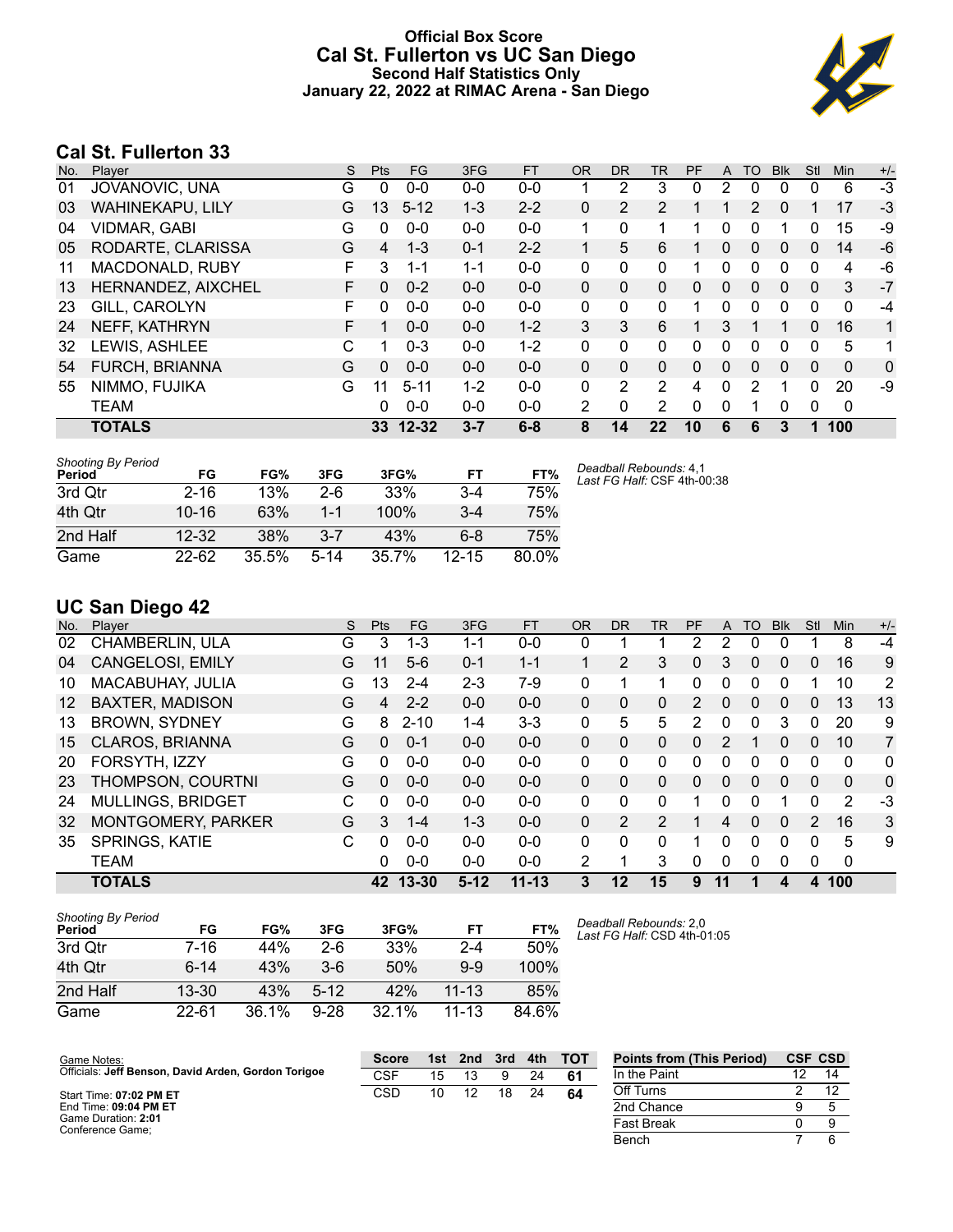# **Official Box Score Cal St. Fullerton vs UC San Diego Third Quarter Statistics Only January 22, 2022 at RIMAC Arena - San Diego**



# **Cal St. Fullerton 33**

| No. | Plaver                  | S | <b>Pts</b>    | <b>FG</b> | 3FG     | <b>FT</b> | <b>OR</b> | <b>DR</b>    | TR       | PF       | A              | TO | <b>BIK</b> | Stl          | Min            | $+/-$ |
|-----|-------------------------|---|---------------|-----------|---------|-----------|-----------|--------------|----------|----------|----------------|----|------------|--------------|----------------|-------|
| 01  | JOVANOVIC, UNA          | G | 0             | $0 - 0$   | $0 - 0$ | $0 - 0$   |           | 2            | 3        | 0        | 2              | 0  | 0          | 0            | 6              | $-3$  |
| 03  | <b>WAHINEKAPU, LILY</b> | G | 3             | $1 - 4$   | $1 - 3$ | $0 - 0$   | 0         |              | 1        |          | $\Omega$       | 0  | 0          | $\mathbf{0}$ | 7              | $-3$  |
| 24  | NEFF, KATHRYN           | F | 0             | $0 - 0$   | $0 - 0$ | $0 - 0$   | 2         |              | 3        | 0        | $\mathbf{0}$   |    | 0          | 0            | 6              | $-3$  |
| 32  | LEWIS, ASHLEE           | С |               | $0 - 3$   | $0 - 0$ | $1 - 2$   | 0         | $\mathbf{0}$ | 0        | 0        | $\mathbf{0}$   | 0  | 0          | $\mathbf{0}$ | 5              | 1     |
| 55  | NIMMO, FUJIKA           | G | 0             | $0 - 4$   | $0 - 1$ | $0 - 0$   | $\Omega$  |              | 1        | 2        | $\Omega$       | 2  |            | 0            | 10             | -9    |
| 04  | <b>VIDMAR, GABI</b>     | G | 0             | $0 - 0$   | $0 - 0$ | $0 - 0$   | $\Omega$  | $\Omega$     | 0        |          | $\Omega$       | 0  | 0          | $\Omega$     | 5              | $-9$  |
| 05  | RODARTE, CLARISSA       | G | $\mathcal{P}$ | $0 - 2$   | $0 - 1$ | $2 - 2$   | 1         | 1            | 2        | 0        | $\Omega$       | 0  | 0          | $\Omega$     | 4              | -6    |
| 11  | MACDONALD, RUBY         | F | 3             | $1 - 1$   | $1 - 1$ | $0 - 0$   | 0         | $\mathbf{0}$ | 0        |          | $\Omega$       | 0  | 0          | $\Omega$     | $\overline{4}$ | -6    |
| 13  | HERNANDEZ, AIXCHEL      | F | 0             | $0 - 2$   | $0 - 0$ | $0 - 0$   | $\Omega$  | 0            | 0        | 0        | $\Omega$       | 0  | 0          | $\Omega$     | 3              | $-7$  |
| 23  | GILL, CAROLYN           | F | 0             | $0 - 0$   | $0 - 0$ | $0 - 0$   | $\Omega$  | $\Omega$     | $\Omega$ | $\Omega$ | $\Omega$       | 0  | 0          | $\Omega$     | $\Omega$       | 0     |
| 54  | <b>FURCH, BRIANNA</b>   | G | 0             | $0 - 0$   | $0 - 0$ | $0 - 0$   | 0         | $\mathbf{0}$ | 0        | 0        | $\Omega$       | 0  | 0          | $\mathbf 0$  | $\mathbf 0$    | 0     |
|     | TEAM                    |   |               |           |         |           | 2         | 0            | 2        | 0        |                | 0  |            |              |                |       |
|     | <b>TOTALS</b>           |   | 9             | $2 - 16$  | $2 - 6$ | $3 - 4$   | 6         | 6            | $12 \,$  | 5        | $\overline{2}$ | 3  | и          | $\Omega$     | 50             |       |

| <b>Shooting By Period</b><br>Period | FG        | FG%   | 3FG    | 3FG%  |           | FT%   | Deadball Rebounds: 4,1 |
|-------------------------------------|-----------|-------|--------|-------|-----------|-------|------------------------|
| 2nd Half                            | 0-0       | $0\%$ | 0-0    | $0\%$ | ი-ი       | 0%    |                        |
| Game                                | $22 - 62$ | 35.5% | $5-14$ | 35.7% | $12 - 15$ | 80.0% |                        |

# **UC San Diego 42**

| No. | Plaver                    | S | Pts          | <b>FG</b> | 3FG     | <b>FT</b> | 0R       | <b>DR</b>      | <b>TR</b>      | PF | A            | TO       | <b>Blk</b>   | Stl           | Min            | $+/-$        |
|-----|---------------------------|---|--------------|-----------|---------|-----------|----------|----------------|----------------|----|--------------|----------|--------------|---------------|----------------|--------------|
| 04  | CANGELOSI, EMILY          | G |              | $3 - 3$   | $0-0$   | 1-1       |          | 2              | 3              | 0  |              |          | 0            | 0             | 6              | 9            |
| 10  | MACABUHAY, JULIA          | G | 4            | $1 - 1$   | $1 - 1$ | $1 - 3$   | 0        | 0              | $\Omega$       | 0  | 0            | $\Omega$ | $\mathbf{0}$ | $\mathbf{0}$  | $\overline{4}$ | $\Omega$     |
| 12  | <b>BAXTER, MADISON</b>    | G | 4            | $2 - 2$   | $0 - 0$ | $0 - 0$   | 0        | 0              | $\Omega$       |    | 0            | 0        | 0            | 0             |                | 6            |
| 13  | <b>BROWN, SYDNEY</b>      | G | 3            | $1 - 6$   | $1 - 3$ | $0-0$     | 0        | $\overline{2}$ | $\overline{2}$ |    | 0            | $\Omega$ |              | 0             | 10             | 9            |
| 24  | <b>MULLINGS, BRIDGET</b>  | С | $\Omega$     | $0 - 0$   | $0 - 0$ | $0 - 0$   | 0        | 0              | $\mathbf{0}$   | 1  | 0            | $\Omega$ | 1            | $\Omega$      | 2              | -3           |
| 02  | CHAMBERLIN, ULA           | G | $\mathbf{0}$ | $0 - 1$   | $0 - 0$ | $0 - 0$   | 0        |                | $\mathbf 1$    | 0  | $\mathbf{0}$ | 0        | 0            |               | 3              | 3            |
| 15  | <b>CLAROS, BRIANNA</b>    | G | 0            | $0 - 0$   | $0 - 0$ | $0 - 0$   | 0        | 0              | 0              | 0  |              | ∩        | 0            | $\Omega$      | 6              | 9            |
| 20  | FORSYTH, IZZY             | G | $\Omega$     | $0 - 0$   | $0 - 0$ | $0 - 0$   | $\Omega$ | 0              | $\Omega$       | 0  | $\Omega$     | $\Omega$ | $\Omega$     | $\Omega$      | $\Omega$       | $\mathbf{0}$ |
| 23  | THOMPSON, COURTNI         | G | $\Omega$     | $0 - 0$   | $0 - 0$ | $0 - 0$   | 0        | 0              | $\mathbf{0}$   | 0  | 0            | 0        | 0            | 0             | $\Omega$       | 0            |
| 32  | <b>MONTGOMERY, PARKER</b> | G | 0            | $0 - 3$   | $0 - 2$ | $0 - 0$   | 0        | 2              | $\overline{2}$ | 0  | 3            | $\Omega$ | $\Omega$     | $\mathcal{P}$ | 7              | 3            |
| 35  | <b>SPRINGS, KATIE</b>     | С | 0            | $0-0$     | $0 - 0$ | $0 - 0$   | 0        | 0              | 0              |    | 0            | 0        | $\Omega$     | 0             | 5              | 9            |
|     | TEAM                      |   |              |           |         |           | 2        | 1              | 3              | 0  |              | 0        |              |               |                |              |
|     | <b>TOTALS</b>             |   | 18           | $7 - 16$  | $2 - 6$ | $2 - 4$   | 3        | 8              | 11             | 4  | 5            | $\bf{0}$ | $\mathbf 2$  | 3             | 50             |              |

| <b>Shooting By Period</b><br>Period | FG        | FG%   | 3FG      | 3FG%  |           | FT%   | Deadball Rebounds: 2,0 |
|-------------------------------------|-----------|-------|----------|-------|-----------|-------|------------------------|
| 2nd Half                            | 0-0       | 0%    | $0 - 0$  | $0\%$ | 0-0       | 0%    |                        |
| Game                                | $22 - 61$ | 36.1% | $9 - 28$ | 32.1% | $11 - 13$ | 84.6% |                        |

| Game Notes:                                         | <b>Score</b> | 1st l | 2nd 3rd |    | 4th | тот | <b>Points (This Period)</b> | CSF           | <b>CSD</b>   |
|-----------------------------------------------------|--------------|-------|---------|----|-----|-----|-----------------------------|---------------|--------------|
| Officials: Jeff Benson, David Arden, Gordon Torigoe | <b>CSF</b>   | 15    |         |    | 24  | -61 | In the Paint                |               |              |
| Start Time: 07:02 PM ET                             | <b>CSD</b>   | 10    | 12      | 18 | 24  | 64  | Off Turns                   |               |              |
| End Time: 09:04 PM ET                               |              |       |         |    |     |     | 2nd Chance                  |               |              |
| Game Duration: 2:01<br>Conference Game:             |              |       |         |    |     |     | <b>Fast Break</b>           |               |              |
|                                                     |              |       |         |    |     |     | Bench                       |               |              |
|                                                     |              |       |         |    |     |     | Per Poss                    | 0.600<br>4/15 | .200<br>8/15 |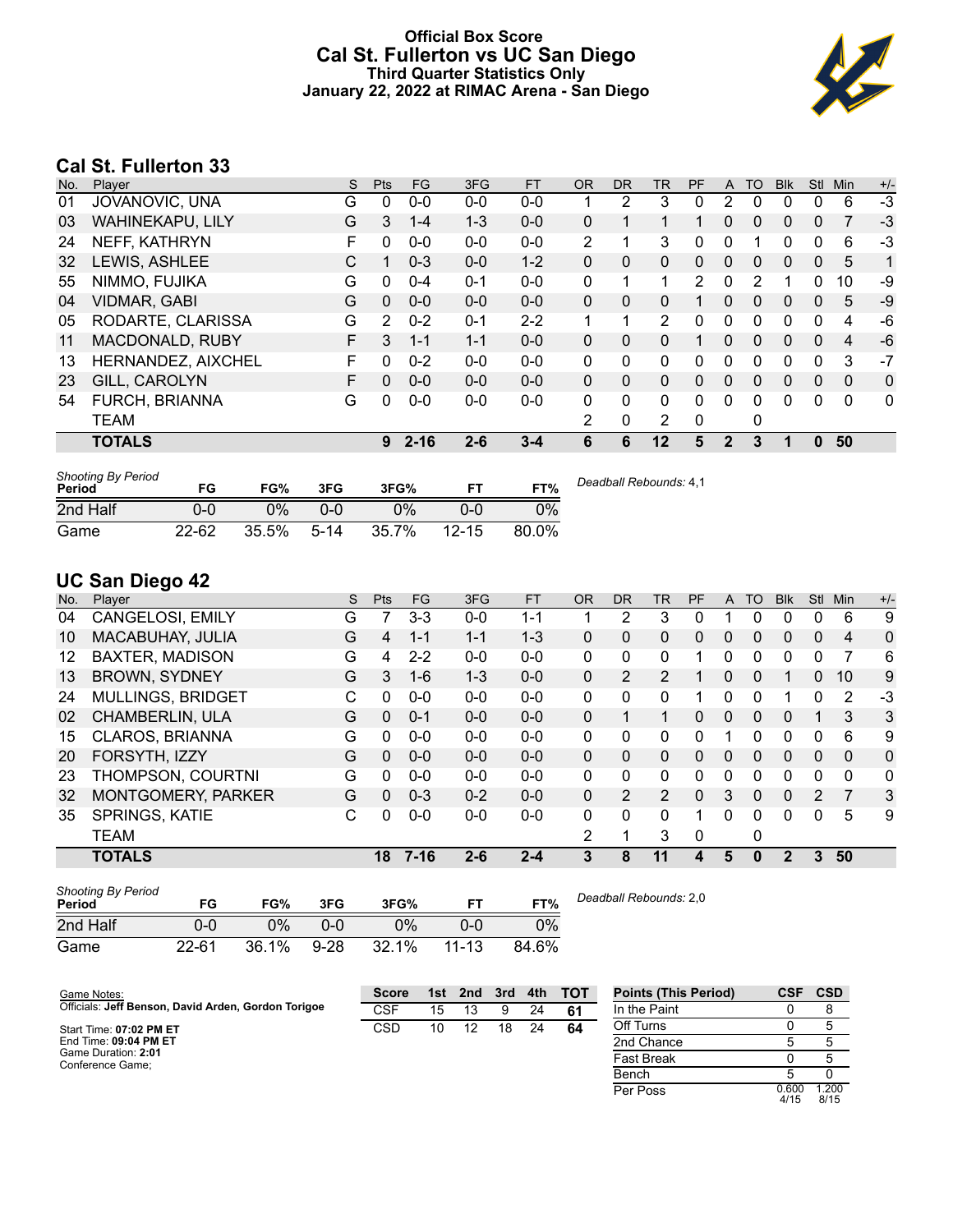### **Official Play-By-Play Cal St. Fullerton vs UC San Diego Third Quarter January 22, 2022 at RIMAC Arena - San Diego**



#### **Period 3**

<mark>Starters:</mark><br>Cal St. Fullerton: 1 JOVANOVIC,UNA (G); 3 WAHINEKAPU,LILY (G); 24 NEFF,KATHRYN (F); 32 LEWIS,ASHLEE (C); 55 NIMMO,FUJIKA (G);<br>**UC San Diego**: 4 CANGELOSI,EMILY (G); 10 MACABUHAY,JULIA (G); 12 BAXTER,MADISON (G)

| Time  | <b>VISITORS: Cal St. Fullerton</b>   | <b>Score</b> | <b>Margin</b>  | <b>HOME: UC San Diego</b>            |
|-------|--------------------------------------|--------------|----------------|--------------------------------------|
| 10:00 |                                      |              |                | SUB OUT: CHAMBERLIN, ULA             |
| 10:00 |                                      |              |                | SUB IN: MULLINGS, BRIDGET            |
| 10:00 | SUB OUT: VIDMAR, GABI                |              |                |                                      |
| 10:00 | SUB OUT: RODARTE, CLARISSA           |              |                |                                      |
| 10:00 | SUB OUT: GILL, CAROLYN               |              |                |                                      |
| 10:00 | SUB IN: JOVANOVIC, UNA               |              |                |                                      |
| 10:00 | SUB IN: WAHINEKAPU, LILY             |              |                |                                      |
| 10:00 | SUB IN: LEWIS, ASHLEE                |              |                |                                      |
| 09:46 | MISSED JUMPER by NIMMO, FUJIKA       |              |                |                                      |
| 09:46 |                                      |              |                | BLOCK by MULLINGS, BRIDGET           |
| 09:46 | REBOUND (OFF) by TEAM                |              |                |                                      |
| 09:34 | GOOD! 3PTR by WAHINEKAPU, LILY       | $22 - 31$    | V <sub>9</sub> |                                      |
| 09:34 | ASSIST by JOVANOVIC, UNA             |              |                |                                      |
| 09:14 |                                      |              |                | MISSED JUMPER by MONTGOMERY, PARKER  |
| 09:11 | REBOUND (DEF) by WAHINEKAPU, LILY    |              |                |                                      |
| 08:51 | MISSED JUMPER by NIMMO, FUJIKA       |              |                |                                      |
| 08:48 |                                      |              |                | REBOUND (DEF) by BROWN, SYDNEY       |
| 08:42 |                                      |              |                | MISSED 3PTR by BROWN, SYDNEY         |
| 08:36 | REBOUND (DEF) by NEFF, KATHRYN       |              |                |                                      |
| 08:30 |                                      |              |                | FOUL (PERSONAL) by BAXTER, MADISON   |
| 08:30 |                                      |              |                | SUB OUT: BAXTER, MADISON             |
| 08:30 |                                      |              |                | SUB IN: CHAMBERLIN, ULA              |
| 08:28 | MISSED JUMPER by LEWIS, ASHLEE       |              |                |                                      |
| 08:23 | REBOUND (OFF) by NEFF, KATHRYN       |              |                |                                      |
| 08:22 | MISSED 3PTR by WAHINEKAPU, LILY      |              |                |                                      |
| 08:15 |                                      |              |                | REBOUND (DEF) by CHAMBERLIN, ULA     |
| 08:02 |                                      |              |                | MISSED 3PTR by MONTGOMERY, PARKER    |
| 07:59 | REBOUND (DEF) by JOVANOVIC, UNA      |              |                |                                      |
| 07:49 |                                      |              |                | FOUL (PERSONAL) by MULLINGS, BRIDGET |
| 07:49 |                                      |              |                | SUB OUT: MULLINGS, BRIDGET           |
| 07:49 |                                      |              |                | SUB IN: SPRINGS, KATIE               |
| 07:49 | MISSED FT by LEWIS, ASHLEE           |              |                |                                      |
| 07:49 | REBOUND (OFF) by TEAM                |              |                |                                      |
| 07:49 | GOOD! FT by LEWIS, ASHLEE            | 22-32        | $V$ 10         |                                      |
| 07:40 | FOUL (PERSONAL) by NIMMO, FUJIKA     |              |                |                                      |
| 07:39 |                                      |              |                | MISSED FT by MACABUHAY, JULIA        |
| 07:39 |                                      |              |                | REBOUND (OFF) by TEAM                |
| 07:39 |                                      |              |                | MISSED FT by MACABUHAY, JULIA        |
| 07:39 |                                      |              |                | REBOUND (OFF) by TEAM                |
| 07:39 |                                      | 23-32        | V <sub>9</sub> | GOOD! FT by MACABUHAY, JULIA         |
| 07:28 | MISSED JUMPER by LEWIS, ASHLEE       |              |                |                                      |
| 07:24 | REBOUND (OFF) by JOVANOVIC, UNA      |              |                |                                      |
| 07:18 | MISSED JUMPER by LEWIS, ASHLEE       |              |                |                                      |
| 07:15 | REBOUND (OFF) by NEFF, KATHRYN       |              |                |                                      |
| 06:56 | TURNOVER (LOSTBALL) by NIMMO, FUJIKA |              |                |                                      |
| 06:56 |                                      |              |                | STEAL by MONTGOMERY, PARKER          |
| 06:48 |                                      | 26-32        | $V_6$          | GOOD! 3PTR by MACABUHAY, JULIA [FB]  |
| 06:48 |                                      |              |                | ASSIST by MONTGOMERY, PARKER         |
| 06:30 | TURNOVER (LOSTBALL) by NEFF, KATHRYN |              |                |                                      |
| 06:30 |                                      |              |                | STEAL by CHAMBERLIN, ULA             |
| 06:16 |                                      |              |                | MISSED 3PTR by MONTGOMERY, PARKER    |
| 06:14 |                                      |              |                | REBOUND (OFF) by TEAM                |
| 06:14 |                                      |              |                | SUB OUT: MACABUHAY, JULIA            |
| 06:14 |                                      |              |                | SUB IN: CLAROS, BRIANNA              |
| 06:14 | SUB OUT: NEFF, KATHRYN               |              |                |                                      |
| 06:14 | SUB IN: MACDONALD, RUBY              |              |                |                                      |
| 06:06 |                                      |              |                | MISSED JUMPER by CHAMBERLIN, ULA     |
| 06:03 | REBOUND (DEF) by JOVANOVIC, UNA      |              |                |                                      |
| 05:37 |                                      |              |                | FOUL (PERSONAL) by SPRINGS, KATIE    |
| 05:37 |                                      |              |                | SUB OUT: CHAMBERLIN, ULA             |
| 05:37 |                                      |              |                | SUB OUT: MONTGOMERY, PARKER          |
| 05:37 |                                      |              |                | SUB IN: CANGELOSI, EMILY             |
| 05:37 |                                      |              |                | SUB IN: BAXTER, MADISON              |
| 05:35 | MISSED 3PTR by WAHINEKAPU, LILY      |              |                |                                      |
| 05:31 |                                      |              |                | REBOUND (DEF) by CANGELOSI, EMILY    |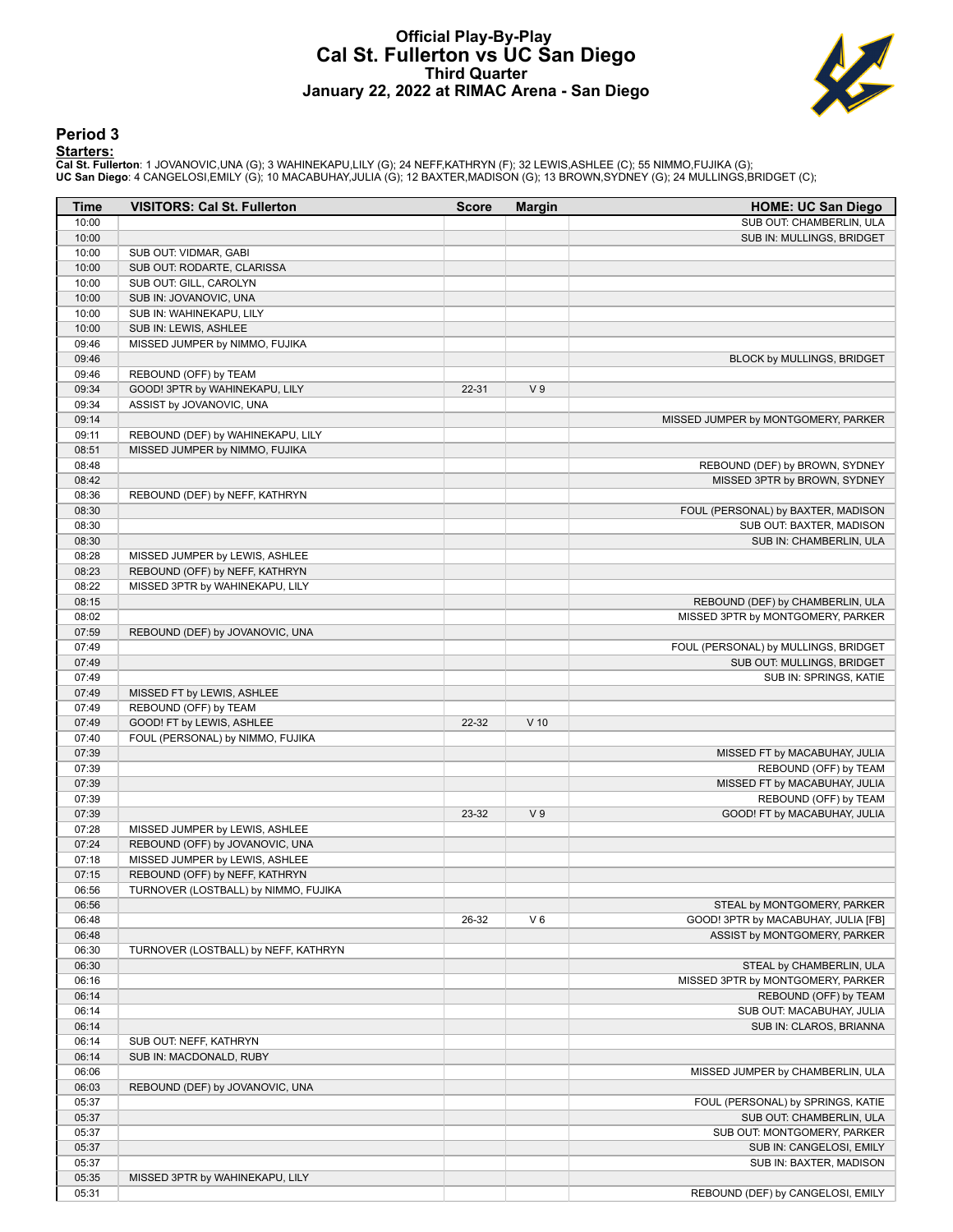| Time  | <b>VISITORS: Cal St. Fullerton</b>   | <b>Score</b> | <b>Margin</b>  | <b>HOME: UC San Diego</b>               |
|-------|--------------------------------------|--------------|----------------|-----------------------------------------|
| 05:20 | FOUL (PERSONAL) by WAHINEKAPU, LILY  |              |                |                                         |
| 05:20 | SUB OUT: WAHINEKAPU, LILY            |              |                |                                         |
| 05:20 | SUB IN: VIDMAR, GABI                 |              |                |                                         |
| 05:19 |                                      | 28-32        | V <sub>4</sub> | GOOD! JUMPER by CANGELOSI, EMILY        |
| 05:19 |                                      |              |                | ASSIST by CLAROS, BRIANNA               |
| 04:50 | GOOD! 3PTR by MACDONALD, RUBY        | 28-35        | V <sub>7</sub> |                                         |
| 04:50 | ASSIST by JOVANOVIC, UNA             |              |                |                                         |
| 04:34 | FOUL (PERSONAL) by MACDONALD, RUBY   |              |                |                                         |
| 04:34 |                                      |              |                |                                         |
| 04:34 | SUB OUT: LEWIS, ASHLEE               |              |                |                                         |
| 04:34 | SUB IN: HERNANDEZ, AIXCHEL           |              |                |                                         |
| 04:34 |                                      |              |                | MISSED JUMPER by BROWN, SYDNEY          |
| 04:34 |                                      |              |                | REBOUND (OFF) by CANGELOSI, EMILY       |
| 04:34 |                                      | 30-35        | V <sub>5</sub> | GOOD! JUMPER by CANGELOSI, EMILY [PNT]  |
| 04:34 | MISSED JUMPER by NIMMO, FUJIKA       |              |                |                                         |
| 04:34 |                                      |              |                | REBOUND (DEF) by BROWN, SYDNEY          |
| 04:34 |                                      | 32-35        | V <sub>3</sub> | GOOD! JUMPER by BAXTER, MADISON [PNT]   |
| 03:33 | MISSED JUMPER by HERNANDEZ, AIXCHEL  |              |                |                                         |
| 03:32 |                                      |              |                | REBOUND (DEF) by TEAM                   |
| 03:32 | FOUL (PERSONAL) by VIDMAR, GABI      |              |                |                                         |
| 03:32 | SUB OUT: JOVANOVIC, UNA              |              |                |                                         |
| 03:32 | SUB IN: RODARTE, CLARISSA            |              |                |                                         |
| 03:13 |                                      | 35-35        | $\mathsf T$    | GOOD! 3PTR by BROWN, SYDNEY             |
| 03:13 |                                      |              |                | ASSIST by CANGELOSI, EMILY              |
| 02:47 | MISSED 3PTR by NIMMO, FUJIKA         |              |                |                                         |
| 02:43 | REBOUND (OFF) by TEAM                |              |                |                                         |
| 02:43 | SUB OUT: MACDONALD, RUBY             |              |                |                                         |
| 02:43 | SUB IN: NEFF, KATHRYN                |              |                |                                         |
| 02:43 |                                      |              |                | SUB OUT: SPRINGS, KATIE                 |
| 02:43 |                                      |              |                | SUB IN: MONTGOMERY, PARKER              |
| 02:30 | MISSED JUMPER by HERNANDEZ, AIXCHEL  |              |                |                                         |
| 02:26 |                                      |              |                | REBOUND (DEF) by MONTGOMERY, PARKER     |
| 02:12 |                                      |              |                | MISSED 3PTR by BROWN, SYDNEY            |
| 02:08 | REBOUND (DEF) by NIMMO, FUJIKA       |              |                |                                         |
| 01:59 | MISSED LAYUP by RODARTE, CLARISSA    |              |                |                                         |
| 01:59 |                                      |              |                | BLOCK by BROWN, SYDNEY                  |
| 01:54 |                                      |              |                | REBOUND (DEF) by MONTGOMERY, PARKER     |
| 01:51 |                                      |              |                | MISSED LAYUP by BROWN, SYDNEY           |
| 01:51 | BLOCK by NIMMO, FUJIKA               |              |                |                                         |
| 01:51 |                                      |              |                | REBOUND (OFF) by TEAM                   |
| 01:51 | SUB OUT: HERNANDEZ, AIXCHEL          |              |                |                                         |
| 01:51 | SUB IN: WAHINEKAPU, LILY             |              |                |                                         |
| 01:31 |                                      | 37-35        | H <sub>2</sub> | GOOD! JUMPER by CANGELOSI, EMILY [PNT]  |
| 01:31 |                                      |              |                | ASSIST by MONTGOMERY, PARKER            |
| 01:30 | FOUL (PERSONAL) by NIMMO, FUJIKA     |              |                |                                         |
| 01:30 |                                      | 38-35        | H <sub>3</sub> | GOOD! FT by CANGELOSI, EMILY            |
| 01:04 | MISSED 3PTR by RODARTE, CLARISSA     |              |                |                                         |
| 00:59 |                                      |              |                | REBOUND (DEF) by CANGELOSI, EMILY       |
| 00:51 |                                      |              |                | MISSED LAYUP by BROWN, SYDNEY           |
| 00:47 | REBOUND (DEF) by RODARTE, CLARISSA   |              |                |                                         |
| 00:32 | TURNOVER (LOSTBALL) by NIMMO, FUJIKA |              |                |                                         |
| 00:32 |                                      |              |                | STEAL by MONTGOMERY, PARKER             |
| 00:25 |                                      | 40-35        | H <sub>5</sub> | GOOD! LAYUP by BAXTER, MADISON [FB/PNT] |
| 00:25 |                                      |              |                | ASSIST by MONTGOMERY, PARKER            |
| 00:04 | MISSED JUMPER by WAHINEKAPU, LILY    |              |                |                                         |
| 00:01 | REBOUND (OFF) by RODARTE, CLARISSA   |              |                |                                         |
| 00:01 |                                      |              |                | FOUL (PERSONAL) by BROWN, SYDNEY        |
| 00:01 | GOOD! FT by RODARTE, CLARISSA        | 40-36        | H 4            |                                         |
| 00:01 | GOOD! FT by RODARTE, CLARISSA        | 40-37        | $H_3$          |                                         |

# **Cal St. Fullerton 37, UC San Diego 40**

| <b>Points (This Period)</b> | <b>CSF</b>    | <b>CSD</b>    |
|-----------------------------|---------------|---------------|
| In the Paint                |               |               |
| Off Turns                   |               |               |
| 2nd Chance                  |               |               |
| <b>Fast Break</b>           |               |               |
| Bench                       |               |               |
| Per Poss                    | 0.600<br>4/15 | 1.200<br>8/15 |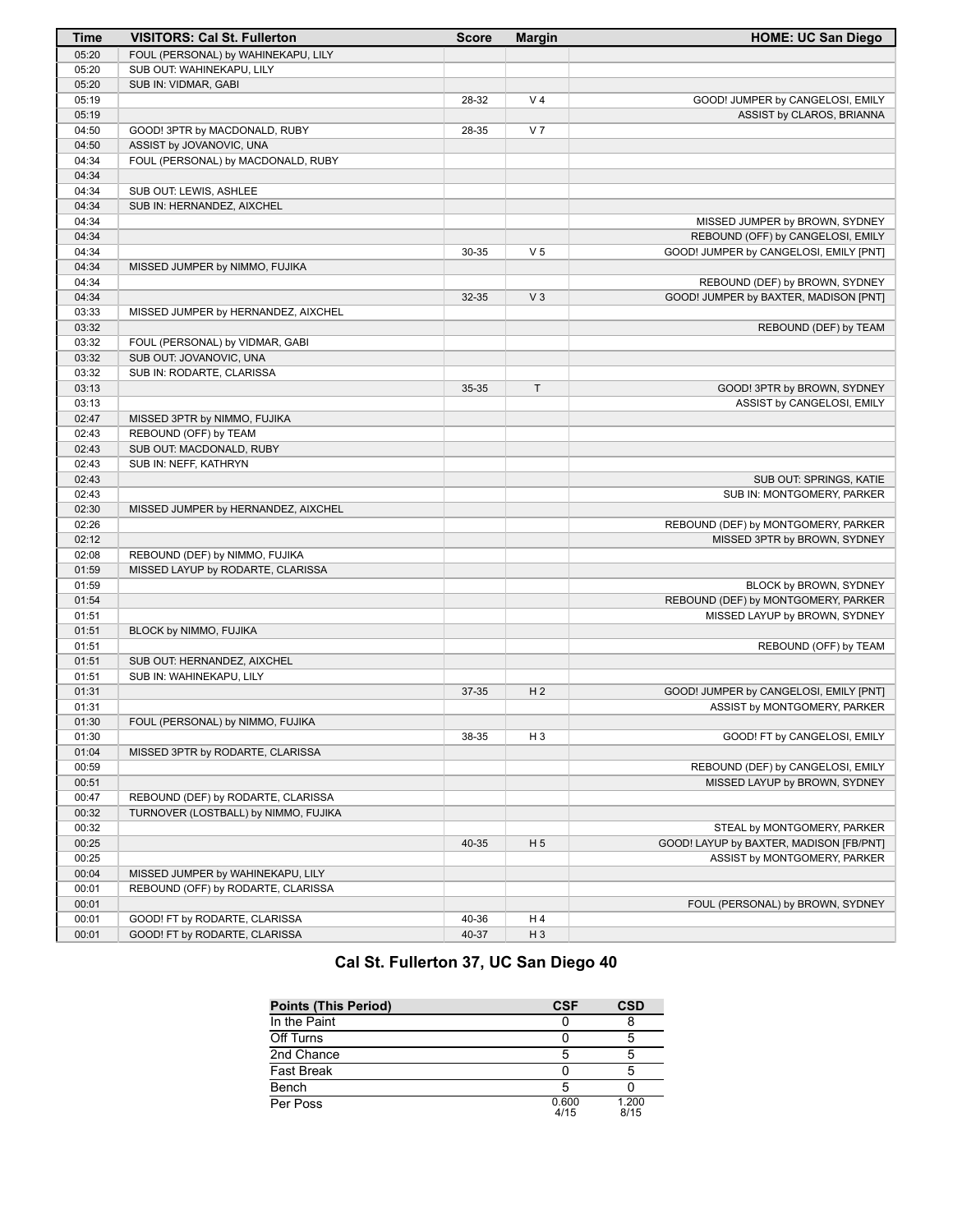# **Official Box Score Cal St. Fullerton vs UC San Diego Fourth Quarter Statistics Only January 22, 2022 at RIMAC Arena - San Diego**



# **Cal St. Fullerton 24**

| No. | Plaver                  | S  | <b>Pts</b>     | <b>FG</b> | 3FG     | <b>FT</b> | <b>OR</b>   | <b>DR</b>    | TR       | PF       | A            | TO | <b>Blk</b> | <b>Stl</b>   | Min          | $+/-$ |
|-----|-------------------------|----|----------------|-----------|---------|-----------|-------------|--------------|----------|----------|--------------|----|------------|--------------|--------------|-------|
| 01  | JOVANOVIC, UNA          | G  | 0              | $0 - 0$   | $0 - 0$ | $0 - 0$   | 0           | 0            | 0        | 0        | $\Omega$     | 0  | 0          | 0            | 0            | 0     |
| 03  | <b>WAHINEKAPU, LILY</b> | G  | 10             | $4 - 8$   | $0 - 0$ | $2 - 2$   | 0           |              | 1        | 0        |              | 2  | 0          | 1            | 10           | 0     |
| 24  | NEFF, KATHRYN           | F  |                | $0 - 0$   | $0 - 0$ | $1 - 2$   | 1           | 2            | 3        |          | 3            | 0  |            | $\mathbf{0}$ | 10           | 4     |
| 32  | LEWIS, ASHLEE           | С  | $\mathbf{0}$   | $0 - 0$   | $0 - 0$ | $0 - 0$   | 0           | $\mathbf{0}$ | 0        | 0        | $\Omega$     | 0  | 0          | $\mathbf{0}$ | $\mathbf{0}$ | 0     |
| 55  | NIMMO, FUJIKA           | G  | 11             | $5 - 7$   | 1-1     | $0 - 0$   | 0           |              | 1        | 2        | $\mathbf{0}$ | 0  | 0          | $\Omega$     | 10           | 0     |
| 04  | <b>VIDMAR, GABI</b>     | G  | $\Omega$       | $0 - 0$   | $0 - 0$ | $0 - 0$   | 1           | 0            | 1        | $\Omega$ | $\Omega$     | 0  |            | $\Omega$     | 10           | 0     |
| 05  | RODARTE, CLARISSA       | G  | $\overline{2}$ | $1 - 1$   | $0 - 0$ | $0 - 0$   | $\Omega$    | 4            | 4        | 1        | $\Omega$     | 0  | 0          | $\Omega$     | 10           | 0     |
| 11  | MACDONALD, RUBY         | F. | $\Omega$       | $0 - 0$   | $0 - 0$ | $0 - 0$   | $\Omega$    | $\mathbf{0}$ | 0        | 0        | $\Omega$     | 0  | 0          | $\Omega$     | $\mathbf{0}$ | 0     |
| 13  | HERNANDEZ, AIXCHEL      | F  | 0              | $0 - 0$   | $0 - 0$ | $0 - 0$   | 0           | 0            | 0        | 0        | 0            | 0  | 0          | 0            | 0            | 0     |
| 23  | GILL, CAROLYN           | F  | 0              | $0 - 0$   | $0 - 0$ | $0 - 0$   | $\Omega$    | $\Omega$     | $\Omega$ |          | $\Omega$     | 0  | 0          | $\Omega$     | $\mathbf{0}$ | $-4$  |
| 54  | FURCH, BRIANNA          | G  | 0              | $0 - 0$   | $0-0$   | $0 - 0$   | 0           | 0            | 0        | 0        | $\Omega$     | 0  | 0          | $\Omega$     | 0            | 0     |
|     | <b>TEAM</b>             |    |                |           |         |           | 0           | 0            | 0        | 0        |              |    |            |              |              |       |
|     | <b>TOTALS</b>           |    |                | 24 10-16  | $1 - 1$ | $3 - 4$   | $\mathbf 2$ | 8            | 10       | 5        | 4            | 3  | 2          | 1            | 50           |       |
|     |                         |    |                |           |         |           |             |              |          |          |              |    |            |              |              |       |

| <b>Shooting By Period</b><br>Period | FG.       | FG%      | 3FG    | 3FG%     | ET        | FT%   | Deadball Rebounds: 4,1 |
|-------------------------------------|-----------|----------|--------|----------|-----------|-------|------------------------|
| Game                                | $22 - 62$ | $35.5\%$ | $5-14$ | $35.7\%$ | $12 - 15$ | 80.0% |                        |

# **UC San Diego 24**

| No. | Plaver                   | S | <b>Pts</b> | <b>FG</b> | 3FG     | <b>FT</b> | <b>OR</b>    | <b>DR</b> | <b>TR</b>    | PF | A            | TO       | <b>Blk</b>     | Stl      | Min         | $+/-$        |
|-----|--------------------------|---|------------|-----------|---------|-----------|--------------|-----------|--------------|----|--------------|----------|----------------|----------|-------------|--------------|
| 04  | CANGELOSI, EMILY         | G | 4          | $2 - 3$   | $0 - 1$ | $0 - 0$   | 0            | 0         | 0            | 0  | 2            | 0        | 0              | 0        | 10          | 0            |
| 10  | MACABUHAY, JULIA         | G | 9          | $1 - 3$   | $1 - 2$ | $6 - 6$   | $\Omega$     |           | 1            | 0  | $\mathbf{0}$ | $\Omega$ | 0              |          | 6           | 2            |
| 12  | <b>BAXTER, MADISON</b>   | G | 0          | $0-0$     | $0 - 0$ | $0 - 0$   | $\mathbf{0}$ | 0         | 0            |    | 0            | 0        | 0              | 0        | 6           | 7            |
| 13  | <b>BROWN, SYDNEY</b>     | G | 5          | $1 - 4$   | $0 - 1$ | $3 - 3$   | $\Omega$     | 3         | 3            |    | 0            | $\Omega$ | $\overline{2}$ | $\Omega$ | 10          | 0            |
| 24  | <b>MULLINGS, BRIDGET</b> | С | 0          | $0 - 0$   | $0 - 0$ | $0 - 0$   | 0            | 0         | 0            | 0  | 0            | 0        | 0              | 0        | $\mathbf 0$ | 0            |
| 02  | <b>CHAMBERLIN, ULA</b>   | G | 3          | $1 - 2$   | $1 - 1$ | $0 - 0$   | $\Omega$     | $\Omega$  | 0            | 2  | 2            | $\Omega$ | $\Omega$       | $\Omega$ | 5           | $-7$         |
| 15  | <b>CLAROS, BRIANNA</b>   | G | 0          | $0 - 1$   | $0 - 0$ | $0 - 0$   | $\Omega$     | 0         | $\Omega$     | 0  |              |          | 0              | $\Omega$ | 4           | $-2$         |
| 20  | FORSYTH, IZZY            | G | $\Omega$   | $0 - 0$   | $0 - 0$ | $0 - 0$   | $\Omega$     | 0         | 0            | 0  | $\mathbf{0}$ | $\Omega$ | 0              | $\Omega$ | 0           | $\mathbf 0$  |
| 23  | THOMPSON, COURTNI        | G | 0          | $0 - 0$   | $0 - 0$ | $0 - 0$   | 0            | 0         | 0            | 0  | $\Omega$     | $\Omega$ | 0              | $\Omega$ | $\Omega$    | 0            |
| 32  | MONTGOMERY, PARKER       | G | 3          | $1 - 1$   | $1 - 1$ | $0 - 0$   | $\Omega$     | $\Omega$  | $\Omega$     |    |              | $\Omega$ | $\Omega$       | $\Omega$ | 9           | $\Omega$     |
| 35  | <b>SPRINGS, KATIE</b>    | С | O          | $0-0$     | $0-0$   | $0 - 0$   | 0            | 0         | $\mathbf{0}$ | 0  | 0            | $\Omega$ | 0              | 0        | $\Omega$    | $\mathbf{0}$ |
|     | <b>TEAM</b>              |   |            |           |         |           | 0            | 0         | 0            | 0  |              | 0        |                |          |             |              |
|     | <b>TOTALS</b>            |   |            | 24 6-14   | $3 - 6$ | $9 - 9$   | 0            | 4         | 4            | 5  | 6            |          | 2              | 1        | 50          |              |
|     |                          |   |            |           |         |           |              |           |              |    |              |          |                |          |             |              |

| <b>Shooting By Period</b><br>Period | FG        | FG%   | 3FG      | 3FG%     | ET        | FT%   | Deadball Rebounds: 2,0 |
|-------------------------------------|-----------|-------|----------|----------|-----------|-------|------------------------|
| Game                                | $22 - 61$ | 36.1% | $9 - 28$ | $32.1\%$ | $11 - 13$ | 84.6% |                        |

| Game Notes:                                         | <b>Score</b> |    | 1st 2nd | 3rd | 4th | тот | <b>Points (This Period)</b> | <b>CSF</b>    | <b>CSD</b>    |
|-----------------------------------------------------|--------------|----|---------|-----|-----|-----|-----------------------------|---------------|---------------|
| Officials: Jeff Benson, David Arden, Gordon Torigoe | <b>CSF</b>   | 15 | 13      | 9   | 24  | -61 | In the Paint                |               |               |
| Start Time: 07:02 PM ET                             | CSD          | 10 | 12      | 18  | 24  | 64  | Off Turns                   |               |               |
| End Time: 09:04 PM ET                               |              |    |         |     |     |     | 2nd Chance                  |               |               |
| Game Duration: 2:01<br>Conference Game:             |              |    |         |     |     |     | <b>Fast Break</b>           |               |               |
|                                                     |              |    |         |     |     |     | Bench                       |               |               |
|                                                     |              |    |         |     |     |     | Per Poss                    | .263<br>12/19 | .263<br>11/19 |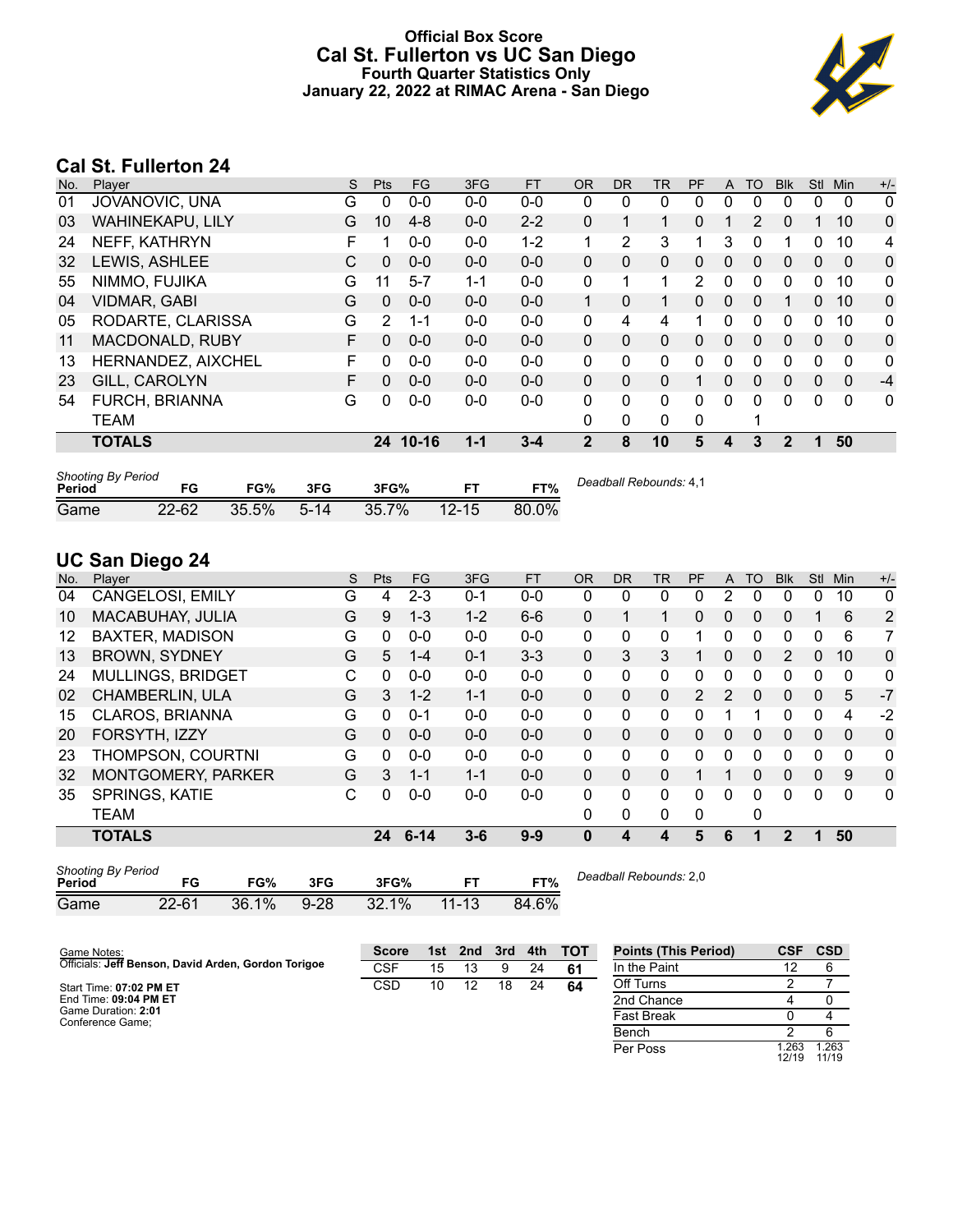### **Official Play-By-Play Cal St. Fullerton vs UC San Diego Fourth Quarter January 22, 2022 at RIMAC Arena - San Diego**



#### **Period 4**

<mark>Starters:</mark><br>Cal St. Fullerton: 1 JOVANOVIC,UNA (G); 3 WAHINEKAPU,LILY (G); 24 NEFF,KATHRYN (F); 32 LEWIS,ASHLEE (C); 55 NIMMO,FUJIKA (G);<br>**UC San Diego**: 4 CANGELOSI,EMILY (G); 10 MACABUHAY,JULIA (G); 12 BAXTER,MADISON (G)

| Time           | <b>VISITORS: Cal St. Fullerton</b>                             | <b>Score</b> | <b>Margin</b>  | <b>HOME: UC San Diego</b>              |
|----------------|----------------------------------------------------------------|--------------|----------------|----------------------------------------|
| 10:00          |                                                                |              |                | SUB OUT: BAXTER, MADISON               |
| 10:00          |                                                                |              |                | SUB OUT: CLAROS, BRIANNA               |
| 10:00          |                                                                |              |                | SUB IN: CHAMBERLIN, ULA                |
| 10:00          |                                                                |              |                | SUB IN: MACABUHAY, JULIA               |
| 09:47          |                                                                |              |                | MISSED 3PTR by BROWN, SYDNEY           |
| 09:45          | REBOUND (DEF) by RODARTE, CLARISSA                             |              |                |                                        |
| 09:45          |                                                                |              |                | FOUL (PERSONAL) by MONTGOMERY, PARKER  |
| 09:32<br>09:27 | MISSED JUMPER by WAHINEKAPU, LILY                              |              |                |                                        |
| 09:25          | REBOUND (OFF) by NEFF, KATHRYN<br>GOOD! LAYUP by NIMMO, FUJIKA | 40-39        | H 1            |                                        |
| 09:25          | ASSIST by NEFF, KATHRYN                                        |              |                |                                        |
| 09:24          |                                                                |              |                |                                        |
| 09:24          |                                                                |              |                | SUB OUT: MONTGOMERY, PARKER            |
| 09:24          |                                                                |              |                | SUB IN: BAXTER, MADISON                |
| 09:13          |                                                                | 42-39        | H <sub>3</sub> | GOOD! LAYUP by CANGELOSI, EMILY        |
| 09:13          |                                                                |              |                | ASSIST by CHAMBERLIN, ULA              |
| 08:53          | GOOD! JUMPER by NIMMO, FUJIKA                                  | 42-41        | H <sub>1</sub> |                                        |
| 08:53          | ASSIST by WAHINEKAPU, LILY                                     |              |                |                                        |
| 08:33          |                                                                |              |                | MISSED JUMPER by CHAMBERLIN, ULA       |
| 08:33          | BLOCK by VIDMAR, GABI                                          |              |                |                                        |
| 08:26          | REBOUND (DEF) by NEFF, KATHRYN                                 |              |                |                                        |
| 08:16          |                                                                |              |                | FOUL (PERSONAL) by CHAMBERLIN, ULA     |
| 08:16          |                                                                |              |                | SUB OUT: CHAMBERLIN, ULA               |
| 08:16          |                                                                |              |                | SUB IN: MONTGOMERY, PARKER             |
| 08:16          | GOOD! FT by WAHINEKAPU, LILY                                   | 42-42        | $\mathsf T$    |                                        |
| 08:16          | GOOD! FT by WAHINEKAPU, LILY                                   | 42-43        | V <sub>1</sub> |                                        |
| 08:05          |                                                                |              |                | MISSED LAYUP by MACABUHAY, JULIA       |
| 08:01          | REBOUND (DEF) by NIMMO, FUJIKA                                 |              |                |                                        |
| 07:55          | MISSED LAYUP by NIMMO, FUJIKA                                  |              |                |                                        |
| 07:55          |                                                                |              |                | BLOCK by BROWN, SYDNEY                 |
| 07:52          |                                                                |              |                | REBOUND (DEF) by BROWN, SYDNEY         |
| 07:45          |                                                                |              |                | MISSED 3PTR by MACABUHAY, JULIA        |
| 07:40          | REBOUND (DEF) by WAHINEKAPU, LILY                              |              |                |                                        |
| 07:17          | MISSED JUMPER by WAHINEKAPU, LILY                              |              |                |                                        |
| 07:14<br>06:52 |                                                                |              |                | REBOUND (DEF) by MACABUHAY, JULIA      |
| 06:50          | REBOUND (DEF) by RODARTE, CLARISSA                             |              |                | MISSED LAYUP by BROWN, SYDNEY          |
| 06:19          | MISSED JUMPER by WAHINEKAPU, LILY                              |              |                |                                        |
| 06:19          | REBOUND (OFF) by TEAM                                          |              |                |                                        |
| 06:19          | TURNOVER (SHOTCLOCK) by TEAM                                   |              |                |                                        |
| 06:19          |                                                                |              |                |                                        |
| 06:19          |                                                                |              |                | SUB OUT: MACABUHAY, JULIA              |
| 06:19          |                                                                |              |                | SUB IN: CLAROS, BRIANNA                |
| 06:12          |                                                                | 44-43        | H <sub>1</sub> | GOOD! LAYUP by BROWN, SYDNEY [PNT]     |
| 06:12          |                                                                |              |                | ASSIST by CLAROS, BRIANNA              |
| 06:12          | FOUL (PERSONAL) by NEFF, KATHRYN                               |              |                |                                        |
| 06:12          |                                                                | 45-43        | H <sub>2</sub> | GOOD! FT by BROWN, SYDNEY              |
| 06:04          |                                                                |              |                | FOUL (PERSONAL) by BAXTER, MADISON     |
| 06:04          |                                                                |              |                | SUB OUT: BAXTER, MADISON               |
| 06:04          |                                                                |              |                | SUB IN: CHAMBERLIN, ULA                |
| 06:00          |                                                                |              |                | FOUL (PERSONAL) by CHAMBERLIN, ULA     |
| 05:57          | GOOD! LAYUP by WAHINEKAPU, LILY                                | 45-45        | $\mathsf{T}$   |                                        |
| 05:40          |                                                                | 47-45        | H <sub>2</sub> | GOOD! LAYUP by CANGELOSI, EMILY [PNT]  |
| 05:40          |                                                                |              |                | ASSIST by CHAMBERLIN, ULA              |
| 05:23          | MISSED JUMPER by WAHINEKAPU, LILY                              |              |                |                                        |
| 05:23          |                                                                |              |                | BLOCK by BROWN, SYDNEY                 |
| 05:19          |                                                                |              |                | REBOUND (DEF) by BROWN, SYDNEY         |
| 05:16          |                                                                |              |                | TURNOVER (LOSTBALL) by CLAROS, BRIANNA |
| 05:16          | STEAL by WAHINEKAPU, LILY                                      |              |                |                                        |
| 04:58          | GOOD! LAYUP by NIMMO, FUJIKA [PNT]                             | 47-47        | $\mathsf{T}$   |                                        |
| 04:36          |                                                                | 50-47        | $H_3$          | GOOD! 3PTR by CHAMBERLIN, ULA          |
| 04:36          |                                                                |              |                | ASSIST by MONTGOMERY, PARKER           |
| 04:22<br>03:59 | GOOD! JUMPER by WAHINEKAPU, LILY                               | 50-49        | H <sub>1</sub> | MISSED JUMPER by CLAROS, BRIANNA       |
| 03:56          | REBOUND (DEF) by RODARTE, CLARISSA                             |              |                |                                        |
|                |                                                                |              |                |                                        |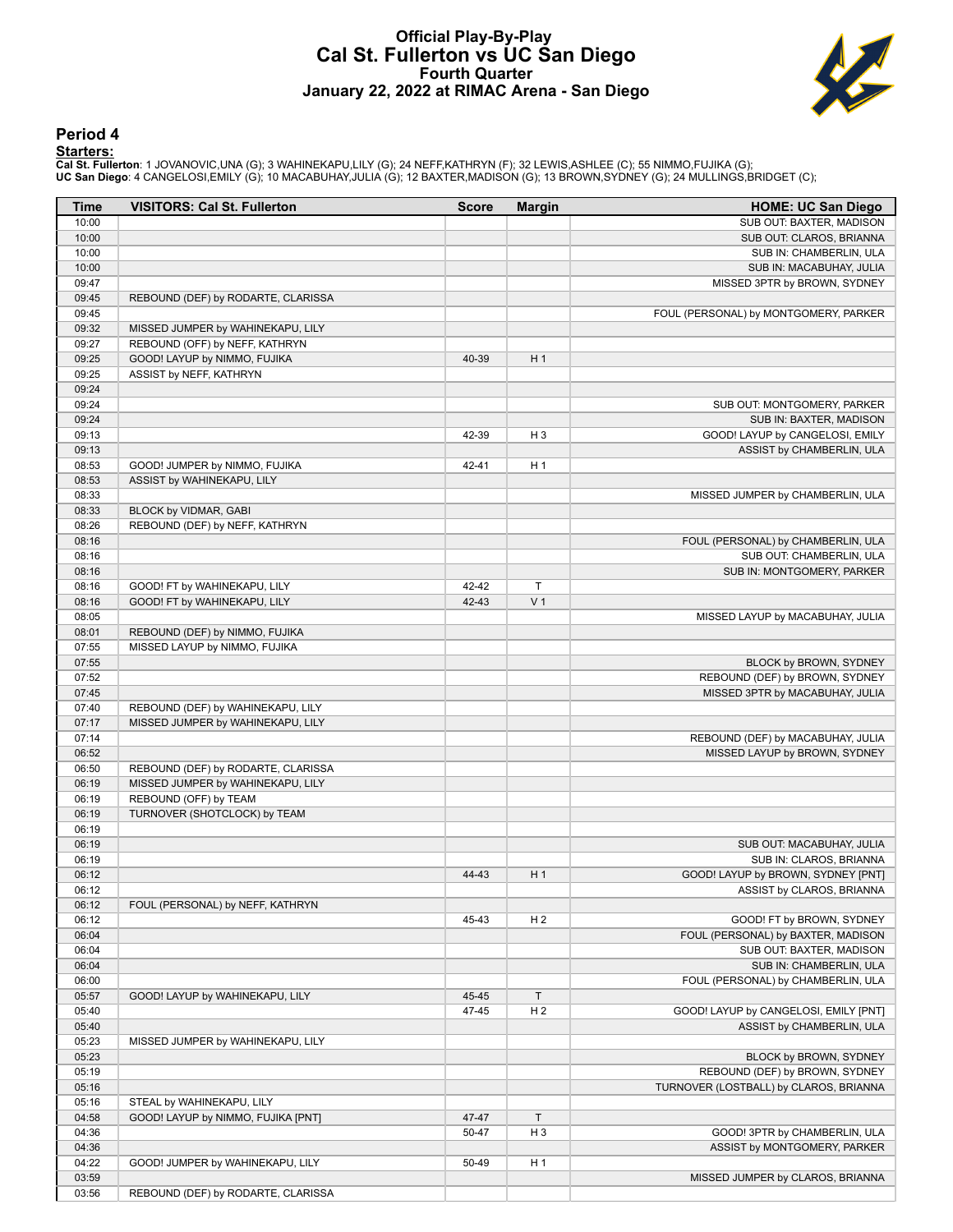| <b>Time</b> | <b>VISITORS: Cal St. Fullerton</b>         | <b>Score</b> | <b>Margin</b>  | <b>HOME: UC San Diego</b>         |
|-------------|--------------------------------------------|--------------|----------------|-----------------------------------|
| 03:33       | MISSED JUMPER by NIMMO, FUJIKA             |              |                |                                   |
| 03:29       | REBOUND (OFF) by VIDMAR, GABI              |              |                |                                   |
| 03:12       | GOOD! LAYUP by RODARTE, CLARISSA [PNT]     | $50 - 51$    | V <sub>1</sub> |                                   |
| 02:53       |                                            |              |                | MISSED 3PTR by CANGELOSI, EMILY   |
| 02:49       | REBOUND (DEF) by RODARTE, CLARISSA         |              |                |                                   |
| 02:40       | GOOD! JUMPER by WAHINEKAPU, LILY           | 50-53        | $V_3$          |                                   |
| 02:37       |                                            |              |                | TIMEOUT 30SEC                     |
| 02:28       | FOUL (PERSONAL) by NIMMO, FUJIKA           |              |                |                                   |
| 02:28       |                                            |              |                | SUB OUT: CHAMBERLIN, ULA          |
| 02:28       |                                            |              |                | SUB OUT: CLAROS, BRIANNA          |
| 02:28       |                                            |              |                | SUB IN: MACABUHAY, JULIA          |
| 02:28       |                                            |              |                | SUB IN: BAXTER, MADISON           |
| 02:28       |                                            | 51-53        | V <sub>2</sub> | GOOD! FT by MACABUHAY, JULIA      |
| 02:28       |                                            | 52-53        | V <sub>1</sub> | GOOD! FT by MACABUHAY, JULIA      |
| 02:17       | GOOD! LAYUP by WAHINEKAPU, LILY            | 52-55        | $V_3$          |                                   |
| 02:17       | ASSIST by NEFF, KATHRYN                    |              |                |                                   |
| 02:01       |                                            | 55-55        | $\mathsf T$    | GOOD! 3PTR by MONTGOMERY, PARKER  |
| 02:01       |                                            |              |                | ASSIST by CANGELOSI, EMILY        |
| 01:24       | GOOD! 3PTR by NIMMO, FUJIKA                | 55-58        | $V_3$          |                                   |
| 01:24       | ASSIST by NEFF, KATHRYN                    |              |                |                                   |
| 01:05       |                                            | 58-58        | T              | GOOD! 3PTR by MACABUHAY, JULIA    |
| 01:05       |                                            |              |                | ASSIST by CANGELOSI, EMILY        |
| 00:38       | GOOD! LAYUP by NIMMO, FUJIKA               | 58-60        | V <sub>2</sub> |                                   |
| 00:19       |                                            |              |                | MISSED JUMPER by BROWN, SYDNEY    |
| 00:19       | BLOCK by NEFF, KATHRYN                     |              |                |                                   |
| 00:19       | REBOUND (DEF) by NEFF, KATHRYN             |              |                |                                   |
| 00:19       |                                            |              |                | FOUL (PERSONAL) by BROWN, SYDNEY  |
| 00:19       | GOOD! FT by NEFF, KATHRYN                  | 58-61        | $V_3$          |                                   |
| 00:19       | MISSED FT by NEFF, KATHRYN                 |              |                |                                   |
| 00:19       |                                            |              |                | REBOUND (DEF) by BROWN, SYDNEY    |
| 00:19       |                                            |              |                | TIMEOUT 30SEC                     |
| 00:19       | SUB OUT: NEFF, KATHRYN                     |              |                |                                   |
| 00:19       | SUB IN: GILL, CAROLYN                      |              |                |                                   |
| 00:14       | FOUL (PERSONAL) by GILL, CAROLYN           |              |                |                                   |
| 00:14       |                                            | 59-61        | V <sub>2</sub> | GOOD! FT by BROWN, SYDNEY [FB]    |
| 00:14       |                                            | 60-61        | V <sub>1</sub> | GOOD! FT by BROWN, SYDNEY [FB]    |
| 00:14       | <b>TIMEOUT 30SEC</b>                       |              |                |                                   |
| 00:14       |                                            |              |                | SUB OUT: BAXTER, MADISON          |
| 00:14       |                                            |              |                | SUB IN: CHAMBERLIN, ULA           |
| 00:14       | SUB OUT: GILL, CAROLYN                     |              |                |                                   |
| 00:14       | SUB IN: NEFF, KATHRYN                      |              |                |                                   |
| 00:11       | TURNOVER (LOSTBALL) by WAHINEKAPU, LILY    |              |                |                                   |
| 00:11       |                                            |              |                | STEAL by MACABUHAY, JULIA         |
| 00:11       |                                            |              |                | <b>TIMEOUT TEAM</b>               |
| 00:11       |                                            |              |                | SUB OUT: CHAMBERLIN, ULA          |
| 00:11       |                                            |              |                | SUB IN: BAXTER, MADISON           |
| 00:11       | SUB OUT: NEFF, KATHRYN                     |              |                |                                   |
| 00:11       | SUB IN: GILL, CAROLYN                      |              |                |                                   |
| 00:06       | FOUL (PERSONAL) by RODARTE, CLARISSA       |              |                |                                   |
| 00:06       |                                            | 61-61        | T              | GOOD! FT by MACABUHAY, JULIA      |
| 00:06       |                                            | 62-61        | H <sub>1</sub> | GOOD! FT by MACABUHAY, JULIA      |
| 00:06       | <b>TIMEOUT TEAM</b>                        |              |                |                                   |
| 00:06       | SUB OUT: GILL, CAROLYN                     |              |                |                                   |
| 00:06       | SUB IN: NEFF, KATHRYN                      |              |                |                                   |
| 00:02       | TURNOVER (OUTOFBOUNDS) by WAHINEKAPU, LILY |              |                |                                   |
| 00:01       | FOUL (PERSONAL) by NIMMO, FUJIKA           |              |                |                                   |
| 00:01       |                                            | 63-61        | H <sub>2</sub> | GOOD! FT by MACABUHAY, JULIA [FB] |
| 00:01       |                                            | 64-61        | H <sub>3</sub> | GOOD! FT by MACABUHAY, JULIA [FB] |
| 00:01       | TIMEOUT 30SEC                              |              |                |                                   |

# **Cal St. Fullerton 61, UC San Diego 64**

| <b>Points (This Period)</b> | <b>CSF</b>     | <b>CSD</b>     |
|-----------------------------|----------------|----------------|
| In the Paint                | 12             |                |
| Off Turns                   |                |                |
| 2nd Chance                  |                |                |
| <b>Fast Break</b>           |                |                |
| Bench                       |                |                |
| Per Poss                    | 1.263<br>12/19 | 1.263<br>11/19 |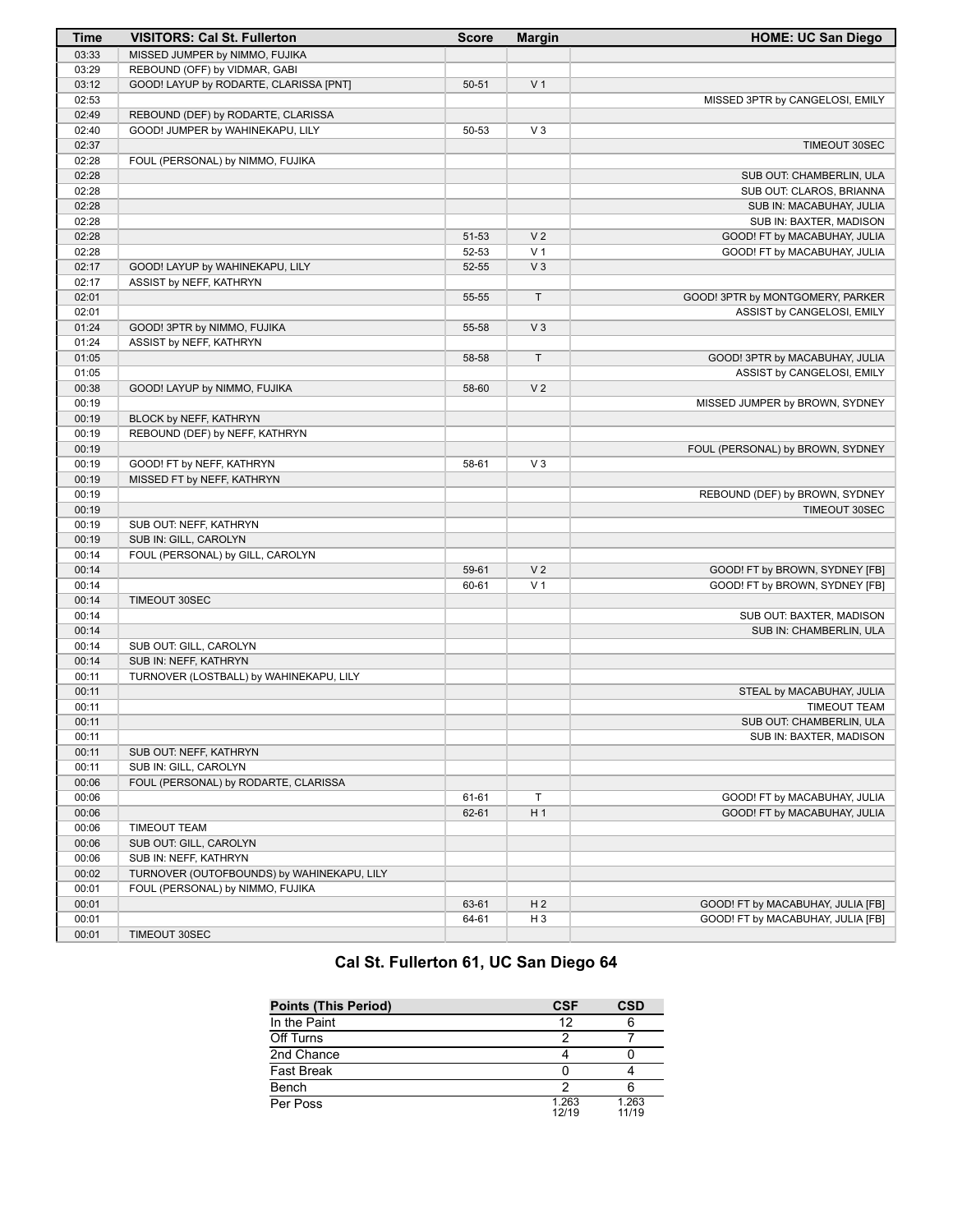# **Official Scoring/Possession Reference Chart Cal St. Fullerton vs UC San Diego Period 1 January 22, 2022 at RIMAC Arena - San Diego**



**Period 1**

#### **Starters:**

Cal St. Fullerton: 1 JOVANOVIC,UNA (G); 3 WAHINEKAPU,LILY (G); 24 NEFF,KATHRYN (F); 32 LEWIS,ASHLEE (C); 55 NIMMO,FUJIKA (G);<br>UC San Diego: 4 CANGELOSI,EMILY (G); 10 MACABUHAY,JULIA (G); 12 BAXTER,MADISON (G); 13 BROWN,SYD

| Time  | <b>VISITORS: Cal St. Fullerton</b> | <b>Score</b> | <b>Margin</b>  | <b>HOME: UC San Diego</b>          |
|-------|------------------------------------|--------------|----------------|------------------------------------|
| 09:25 |                                    | $2 - 0$      | H <sub>2</sub> | GOOD! LAYUP by BROWN, SYDNEY [PNT] |
| 08:33 |                                    | $4 - 0$      | H 4            | GOOD! LAYUP by MACABUHAY, JULIA    |
| 08:08 | GOOD! LAYUP by NIMMO, FUJIKA [PNT] | $4 - 2$      | H <sub>2</sub> |                                    |
| 07:43 | GOOD! FT by WAHINEKAPU, LILY [FB]  | $4 - 3$      | H <sub>1</sub> |                                    |
| 07:43 | GOOD! FT by WAHINEKAPU, LILY [FB]  | $4 - 4$      |                |                                    |
| 06:08 | GOOD! LAYUP by JOVANOVIC, UNA [FB] | $4-6$        | V <sub>2</sub> |                                    |
| 05:46 |                                    | $7-6$        | H <sub>1</sub> | GOOD! 3PTR by CANGELOSI, EMILY     |
| 04:39 | GOOD! JUMPER by WAHINEKAPU, LILY   | $7-8$        | V <sub>1</sub> |                                    |
| 03:43 | GOOD! JUMPER by HERNANDEZ, AIXCHEL | $7 - 10$     | V <sub>3</sub> |                                    |
| 03:00 | GOOD! FT by RODARTE, CLARISSA [FB] | $7 - 11$     | V <sub>4</sub> |                                    |
| 03:00 | GOOD! FT by RODARTE, CLARISSA [FB] | $7-12$       | V <sub>5</sub> |                                    |
| 01:29 |                                    | $10 - 12$    | V <sub>2</sub> | GOOD! 3PTR by BROWN, SYDNEY        |
| 00:08 | GOOD! 3PTR by WAHINEKAPU, LILY     | $10 - 15$    | V <sub>5</sub> |                                    |

**Cal St. Fullerton 15, UC San Diego 10**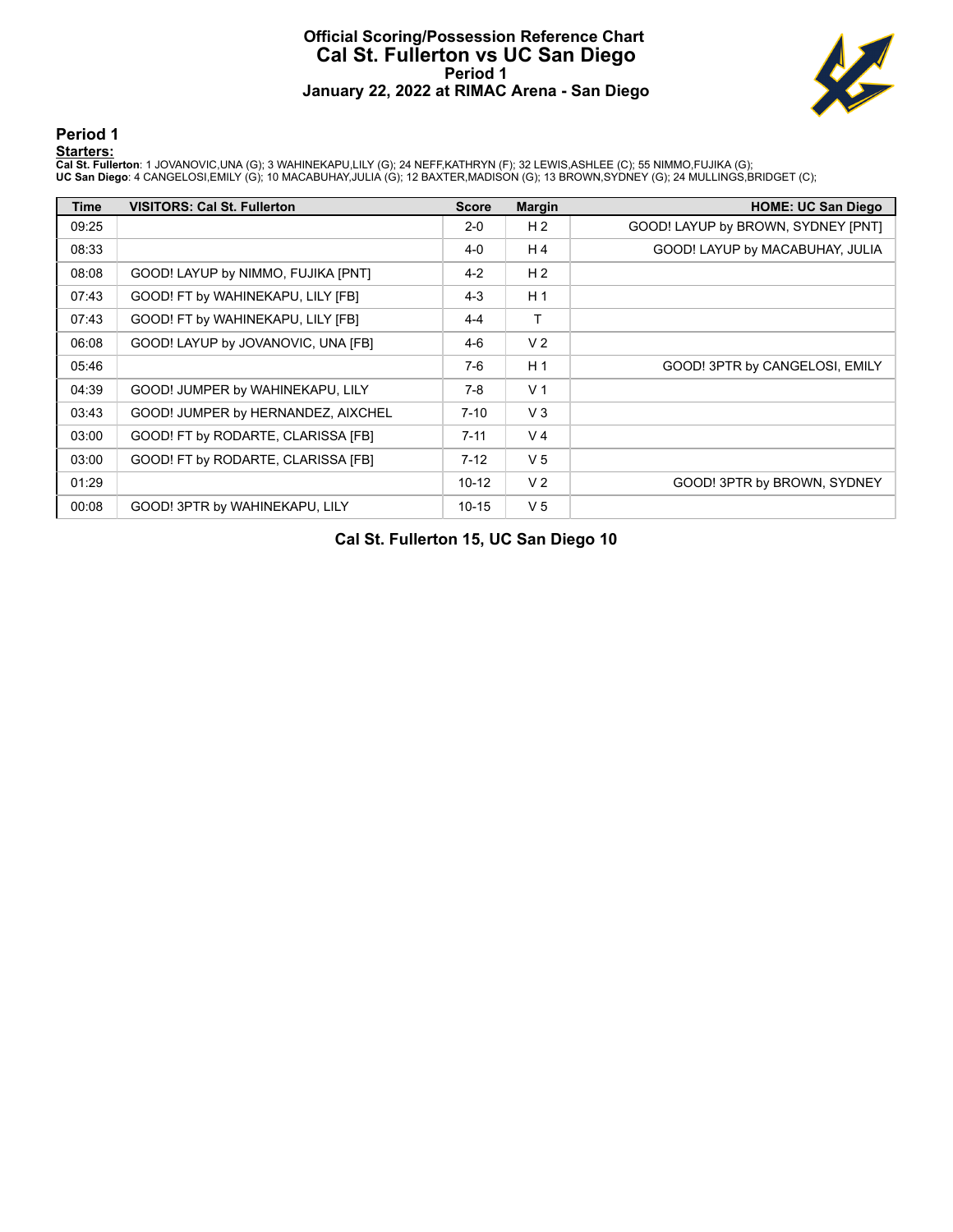# **Official Scoring/Possession Reference Chart Cal St. Fullerton vs UC San Diego Period 2 January 22, 2022 at RIMAC Arena - San Diego**



**Period 2**

#### **Starters:**

Cal St. Fullerton: 1 JOVANOVIC,UNA (G); 3 WAHINEKAPU,LILY (G); 24 NEFF,KATHRYN (F); 32 LEWIS,ASHLEE (C); 55 NIMMO,FUJIKA (G);<br>UC San Diego: 4 CANGELOSI,EMILY (G); 10 MACABUHAY,JULIA (G); 12 BAXTER,MADISON (G); 13 BROWN,SYD

| <b>Time</b> | <b>VISITORS: Cal St. Fullerton</b>      | <b>Score</b> | <b>Margin</b>  | <b>HOME: UC San Diego</b>                |
|-------------|-----------------------------------------|--------------|----------------|------------------------------------------|
| 08:41       |                                         | $12 - 15$    | $V_3$          | GOOD! JUMPER by MACABUHAY, JULIA         |
| 08:17       | GOOD! JUMPER by RODARTE, CLARISSA [PNT] | 12-17        | V <sub>5</sub> |                                          |
| 07:36       | GOOD! LAYUP by RODARTE, CLARISSA [PNT]  | $12 - 19$    | V <sub>7</sub> |                                          |
| 07:01       | GOOD! 3PTR by WAHINEKAPU, LILY          | $12 - 22$    | $V$ 10         |                                          |
| 06:43       |                                         | $15-22$      | V <sub>7</sub> | GOOD! 3PTR by BROWN, SYDNEY              |
| 05:35       |                                         | $17-22$      | V <sub>5</sub> | GOOD! LAYUP by BROWN, SYDNEY             |
| 05:09       | GOOD! JUMPER by NIMMO, FUJIKA           | $17 - 24$    | V <sub>7</sub> |                                          |
| 02:10       |                                         | 19-24        | V <sub>5</sub> | GOOD! JUMPER by MONTGOMERY, PARKER [PNT] |
| 01:57       | GOOD! JUMPER by RODARTE, CLARISSA       | 19-26        | V <sub>7</sub> |                                          |
| 00:32       |                                         | $22 - 26$    | V <sub>4</sub> | GOOD! 3PTR by BAXTER, MADISON            |
| 00:06       | GOOD! FT by NIMMO, FUJIKA               | 22-27        | V <sub>5</sub> |                                          |
| 00:06       | GOOD! FT by NIMMO, FUJIKA               | 22-28        | $V_6$          |                                          |

**Cal St. Fullerton 28, UC San Diego 22**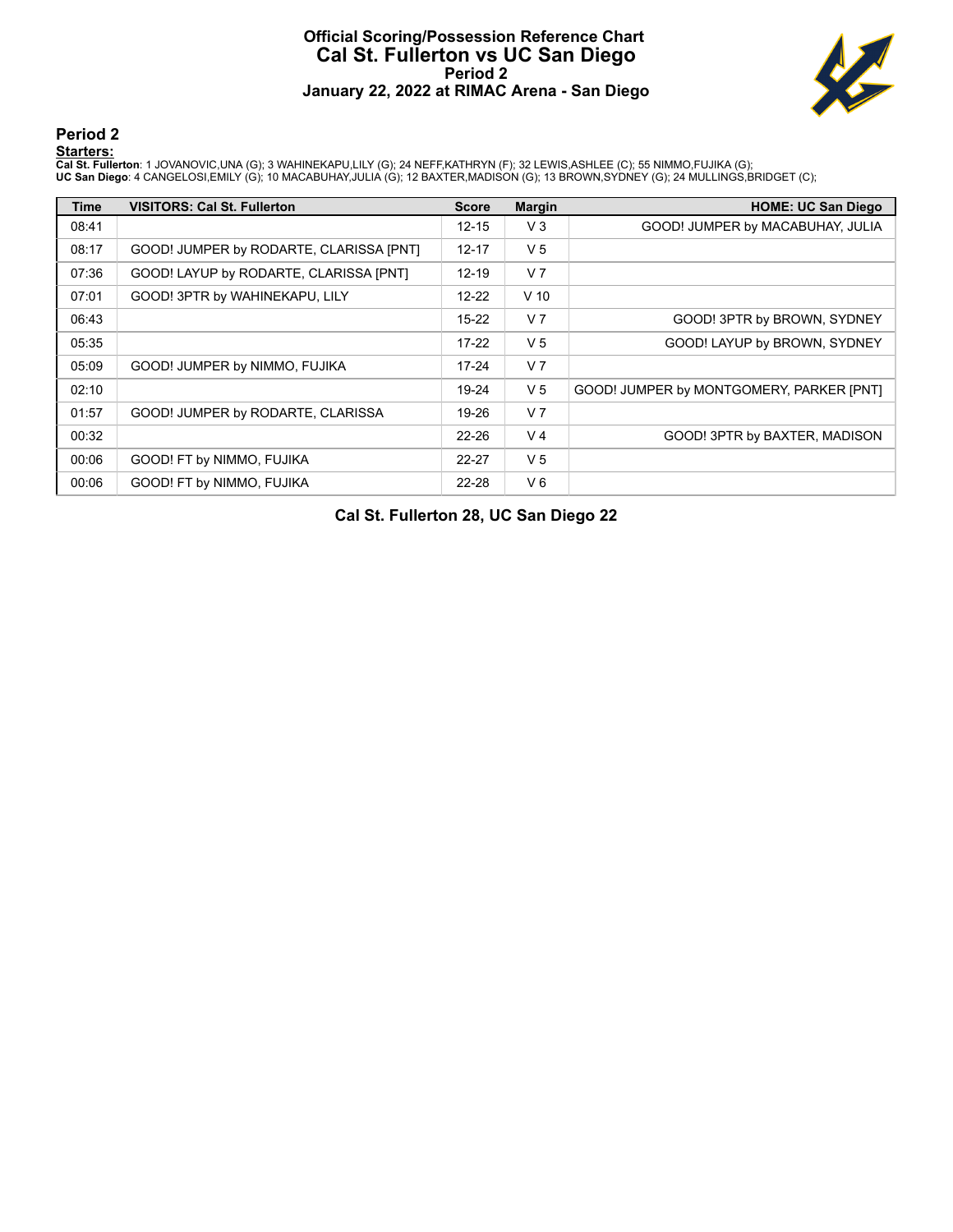# **Official Scoring/Possession Reference Chart Cal St. Fullerton vs UC San Diego Period 3 January 22, 2022 at RIMAC Arena - San Diego**



**Period 3**

#### **Starters:**

Cal St. Fullerton: 1 JOVANOVIC,UNA (G); 3 WAHINEKAPU,LILY (G); 24 NEFF,KATHRYN (F); 32 LEWIS,ASHLEE (C); 55 NIMMO,FUJIKA (G);<br>UC San Diego: 4 CANGELOSI,EMILY (G); 10 MACABUHAY,JULIA (G); 12 BAXTER,MADISON (G); 13 BROWN,SYD

| <b>Time</b> | <b>VISITORS: Cal St. Fullerton</b> | <b>Score</b> | <b>Margin</b>  | <b>HOME: UC San Diego</b>               |
|-------------|------------------------------------|--------------|----------------|-----------------------------------------|
| 09:34       | GOOD! 3PTR by WAHINEKAPU, LILY     | 22-31        | V <sub>9</sub> |                                         |
| 07:49       | GOOD! FT by LEWIS, ASHLEE          | 22-32        | $V$ 10         |                                         |
| 07:39       |                                    | 23-32        | V <sub>9</sub> | GOOD! FT by MACABUHAY, JULIA            |
| 06:48       |                                    | 26-32        | $V_6$          | GOOD! 3PTR by MACABUHAY, JULIA [FB]     |
| 05:19       |                                    | 28-32        | V <sub>4</sub> | GOOD! JUMPER by CANGELOSI, EMILY        |
| 04:50       | GOOD! 3PTR by MACDONALD, RUBY      | 28-35        | V <sub>7</sub> |                                         |
| 04:34       |                                    | 30-35        | V <sub>5</sub> | GOOD! JUMPER by CANGELOSI, EMILY [PNT]  |
| 04:34       |                                    | $32 - 35$    | $V_3$          | GOOD! JUMPER by BAXTER, MADISON [PNT]   |
| 03:13       |                                    | 35-35        | т              | GOOD! 3PTR by BROWN, SYDNEY             |
| 01:31       |                                    | 37-35        | H <sub>2</sub> | GOOD! JUMPER by CANGELOSI, EMILY [PNT]  |
| 01:30       |                                    | 38-35        | $H_3$          | GOOD! FT by CANGELOSI, EMILY            |
| 00:25       |                                    | 40-35        | H <sub>5</sub> | GOOD! LAYUP by BAXTER, MADISON [FB/PNT] |
| 00:01       | GOOD! FT by RODARTE, CLARISSA      | 40-36        | H <sub>4</sub> |                                         |
| 00:01       | GOOD! FT by RODARTE, CLARISSA      | 40-37        | $H_3$          |                                         |

**Cal St. Fullerton 37, UC San Diego 40**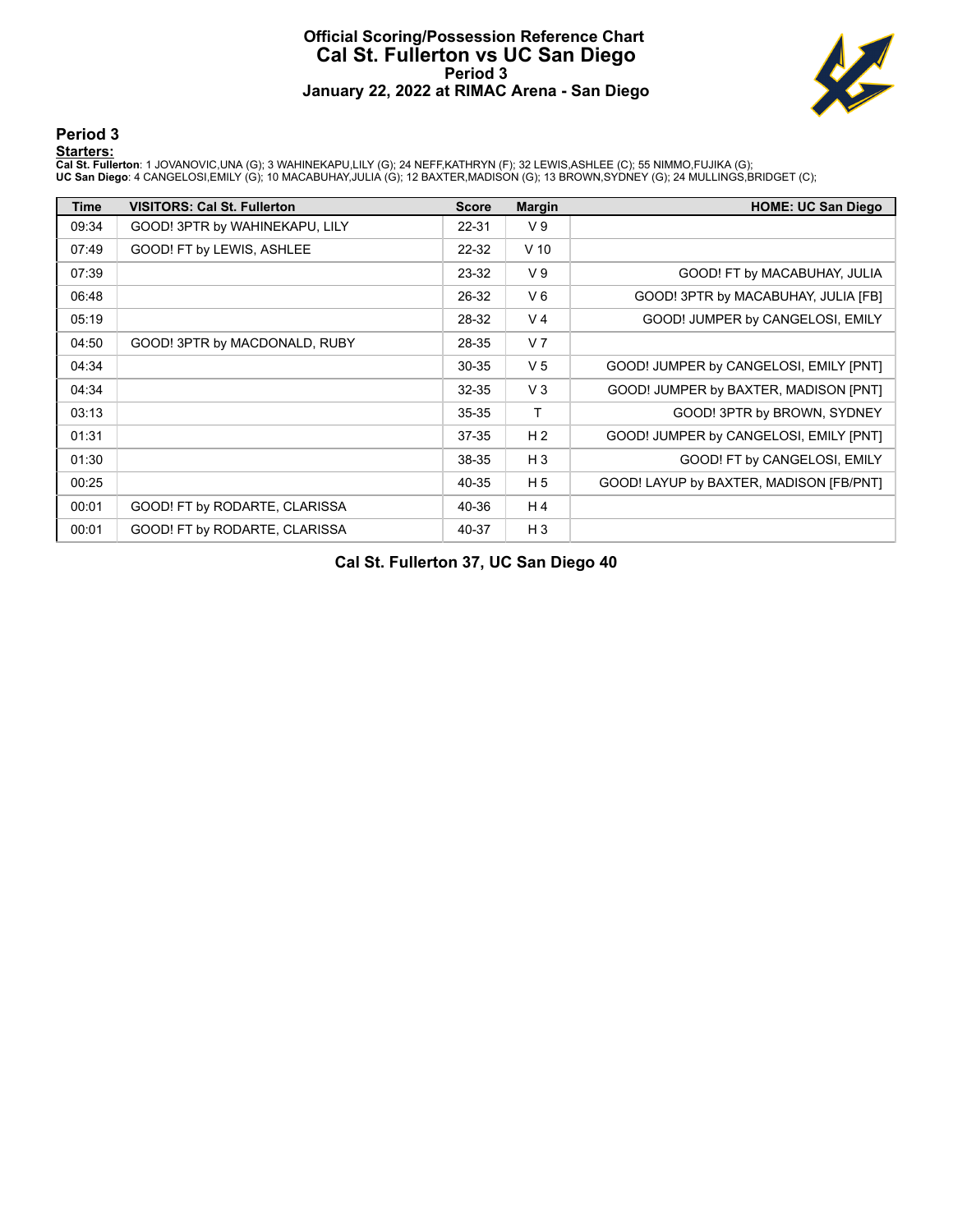# **Official Scoring/Possession Reference Chart Cal St. Fullerton vs UC San Diego Period 4 January 22, 2022 at RIMAC Arena - San Diego**



**Period 4**

#### **Starters:**

Cal St. Fullerton: 1 JOVANOVIC,UNA (G); 3 WAHINEKAPU,LILY (G); 24 NEFF,KATHRYN (F); 32 LEWIS,ASHLEE (C); 55 NIMMO,FUJIKA (G);<br>UC San Diego: 4 CANGELOSI,EMILY (G); 10 MACABUHAY,JULIA (G); 12 BAXTER,MADISON (G); 13 BROWN,SYD

| <b>Time</b> | <b>VISITORS: Cal St. Fullerton</b>     | <b>Score</b> | <b>Margin</b>  | <b>HOME: UC San Diego</b>             |
|-------------|----------------------------------------|--------------|----------------|---------------------------------------|
| 09:25       | GOOD! LAYUP by NIMMO, FUJIKA           | 40-39        | H <sub>1</sub> |                                       |
| 09:13       |                                        | 42-39        | $H_3$          | GOOD! LAYUP by CANGELOSI, EMILY       |
| 08:53       | GOOD! JUMPER by NIMMO, FUJIKA          | 42-41        | H <sub>1</sub> |                                       |
| 08:16       | GOOD! FT by WAHINEKAPU, LILY           | 42-42        | $\mathsf{T}$   |                                       |
| 08:16       | GOOD! FT by WAHINEKAPU, LILY           | 42-43        | V <sub>1</sub> |                                       |
| 06:12       |                                        | 44-43        | H <sub>1</sub> | GOOD! LAYUP by BROWN, SYDNEY [PNT]    |
| 06:12       |                                        | 45-43        | H <sub>2</sub> | GOOD! FT by BROWN, SYDNEY             |
| 05:57       | GOOD! LAYUP by WAHINEKAPU, LILY        | 45-45        | $\mathsf{T}$   |                                       |
| 05:40       |                                        | 47-45        | H <sub>2</sub> | GOOD! LAYUP by CANGELOSI, EMILY [PNT] |
| 04:58       | GOOD! LAYUP by NIMMO, FUJIKA [PNT]     | 47-47        | $\mathsf T$    |                                       |
| 04:36       |                                        | 50-47        | $H_3$          | GOOD! 3PTR by CHAMBERLIN, ULA         |
| 04:22       | GOOD! JUMPER by WAHINEKAPU, LILY       | 50-49        | H <sub>1</sub> |                                       |
| 03:12       | GOOD! LAYUP by RODARTE, CLARISSA [PNT] | 50-51        | V <sub>1</sub> |                                       |
| 02:40       | GOOD! JUMPER by WAHINEKAPU, LILY       | 50-53        | V <sub>3</sub> |                                       |
| 02:28       |                                        | 51-53        | V <sub>2</sub> | GOOD! FT by MACABUHAY, JULIA          |
| 02:28       |                                        | 52-53        | V <sub>1</sub> | GOOD! FT by MACABUHAY, JULIA          |
| 02:17       | GOOD! LAYUP by WAHINEKAPU, LILY        | 52-55        | $V_3$          |                                       |
| 02:01       |                                        | 55-55        | $\mathsf{T}$   | GOOD! 3PTR by MONTGOMERY, PARKER      |
| 01:24       | GOOD! 3PTR by NIMMO, FUJIKA            | 55-58        | $V_3$          |                                       |
| 01:05       |                                        | 58-58        | T              | GOOD! 3PTR by MACABUHAY, JULIA        |
| 00:38       | GOOD! LAYUP by NIMMO, FUJIKA           | 58-60        | V <sub>2</sub> |                                       |
| 00:19       | GOOD! FT by NEFF, KATHRYN              | 58-61        | V <sub>3</sub> |                                       |
| 00:14       |                                        | 59-61        | V <sub>2</sub> | GOOD! FT by BROWN, SYDNEY [FB]        |
| 00:14       |                                        | 60-61        | V <sub>1</sub> | GOOD! FT by BROWN, SYDNEY [FB]        |
| 00:06       |                                        | 61-61        | $\mathsf{T}$   | GOOD! FT by MACABUHAY, JULIA          |
| 00:06       |                                        | 62-61        | H <sub>1</sub> | GOOD! FT by MACABUHAY, JULIA          |
| 00:01       |                                        | 63-61        | H <sub>2</sub> | GOOD! FT by MACABUHAY, JULIA [FB]     |
| 00:01       |                                        | 64-61        | $H_3$          | GOOD! FT by MACABUHAY, JULIA [FB]     |

**Cal St. Fullerton 61, UC San Diego 64**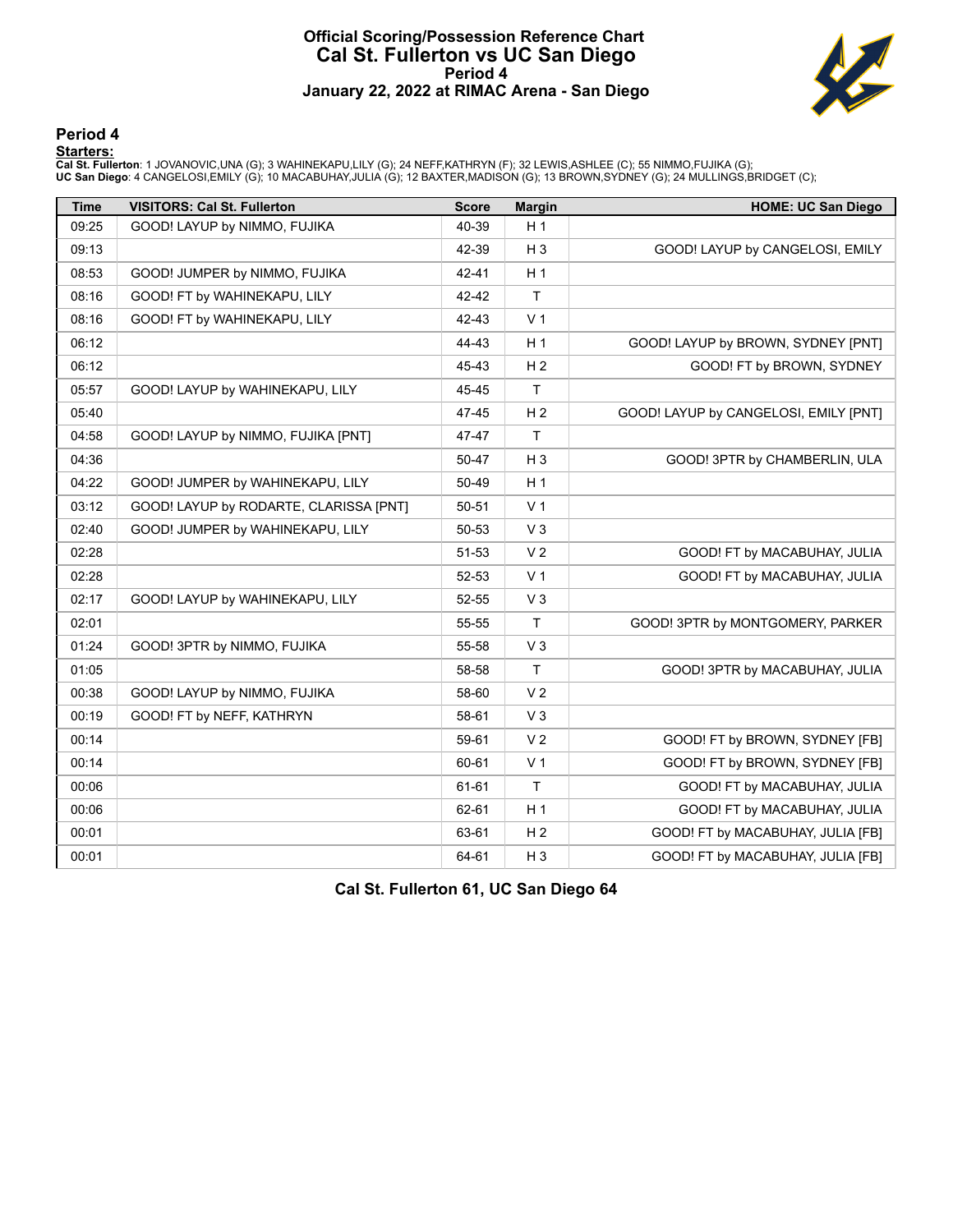## **Official Substitutions Log Cal St. Fullerton vs UC San Diego Period 1 January 22, 2022 at RIMAC Arena - San Diego**



| <b>VISITORS: Cal St. Fullerton</b> | <b>Time</b> | <b>Score</b> | <b>HOME: UC San Diego</b>  |
|------------------------------------|-------------|--------------|----------------------------|
| 1 JOVANOVIC, UNA                   |             |              | 4 CANGELOSI, EMILY         |
| 3 WAHINEKAPU, LILY                 |             |              | 10 MACABUHAY, JULIA        |
| 24 NEFF, KATHRYN                   |             |              | 12 BAXTER, MADISON         |
| 32 LEWIS, ASHLEE                   |             |              | 13 BROWN, SYDNEY           |
| 55 NIMMO, FUJIKA                   |             |              | 24 MULLINGS, BRIDGET       |
|                                    | 05:05       | $6 - 7$      | SUB OUT: CANGELOSI, EMILY  |
|                                    | 05:05       |              | SUB OUT: MACABUHAY, JULIA  |
|                                    | 05:05       |              | SUB OUT: BAXTER, MADISON   |
|                                    | 05:05       |              | SUB OUT: MULLINGS, BRIDGET |
|                                    | 05:05       |              | SUB IN: CHAMBERLIN, ULA    |
|                                    | 05:05       |              | SUB IN: CLAROS, BRIANNA    |
|                                    | 05:05       |              | SUB IN: FORSYTH, IZZY      |
|                                    | 05:05       |              | SUB IN: MONTGOMERY, PARKER |
| SUB OUT: 32 LEWIS, ASHLEE          | 04:59       | $6 - 7$      |                            |
| SUB IN: 13 HERNANDEZ, AIXCHEL      | 04:59       |              |                            |
| SUB OUT: 1 JOVANOVIC, UNA          | 03:51       | $8 - 7$      |                            |
| SUB OUT: 24 NEFF, KATHRYN          | 03:51       |              |                            |
| SUB IN: 4 VIDMAR, GABI             | 03:51       |              |                            |
| SUB IN: 5 RODARTE, CLARISSA        | 03:51       |              |                            |
|                                    | 03:00       | $10 - 7$     | SUB OUT: FORSYTH, IZZY     |
|                                    | 03:00       |              | SUB IN: CANGELOSI, EMILY   |

**Cal St. Fullerton 15, UC San Diego 10**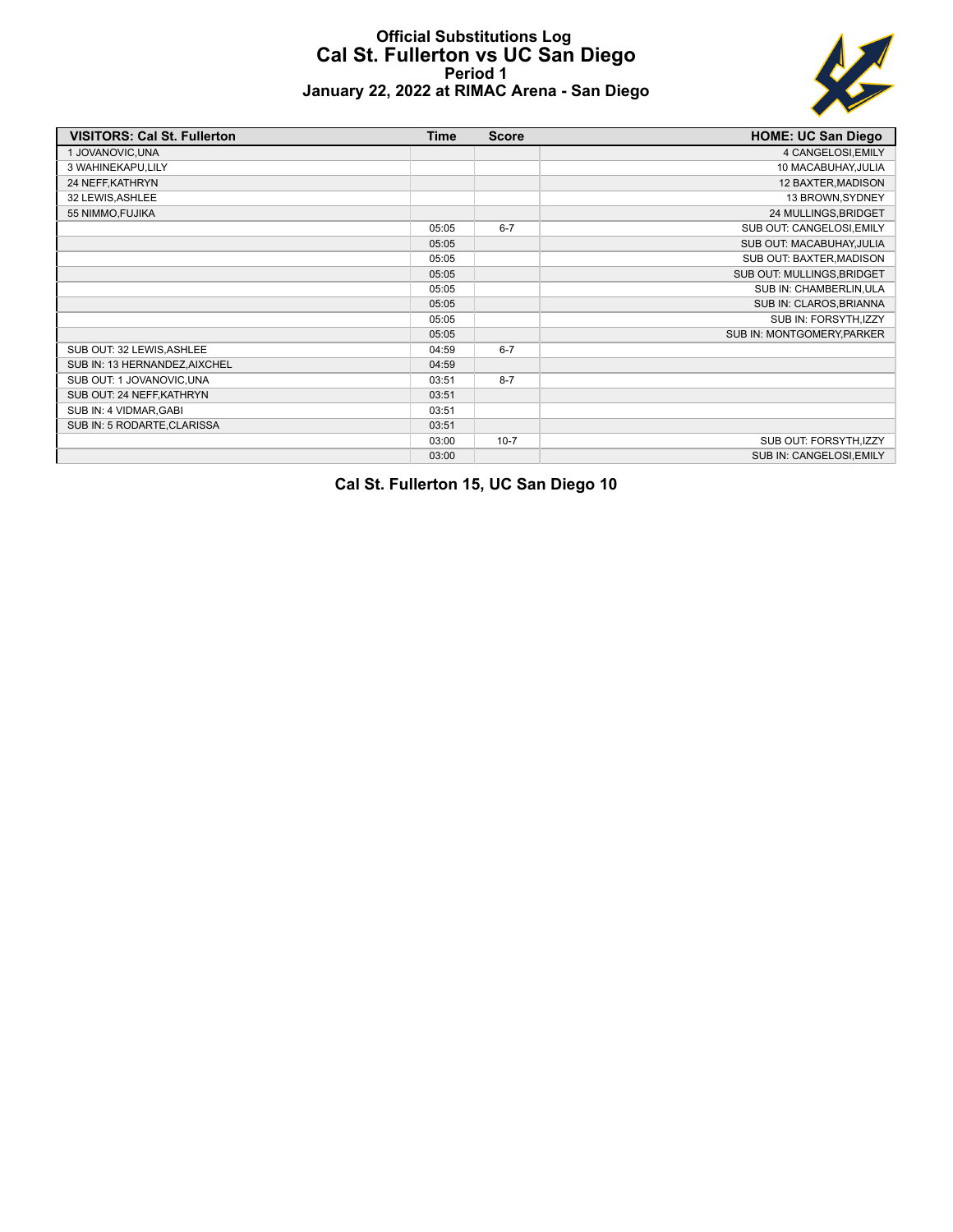### **Official Substitutions Log Cal St. Fullerton vs UC San Diego Period 2 January 22, 2022 at RIMAC Arena - San Diego**



| <b>VISITORS: Cal St. Fullerton</b> | <b>Time</b> | <b>Score</b>             | <b>HOME: UC San Diego</b>  |
|------------------------------------|-------------|--------------------------|----------------------------|
| 1 JOVANOVIC.UNA                    |             |                          | 4 CANGELOSI.EMILY          |
| 3 WAHINEKAPU, LILY                 |             |                          | 10 MACABUHAY, JULIA        |
| 24 NEFF, KATHRYN                   |             |                          | 12 BAXTER, MADISON         |
| 32 LEWIS, ASHLEE                   |             |                          | 13 BROWN, SYDNEY           |
| 55 NIMMO, FUJIKA                   |             |                          | 24 MULLINGS, BRIDGET       |
|                                    | 10:00       | $\overline{\phantom{a}}$ | SUB OUT: CHAMBERLIN, ULA   |
|                                    | 10:00       |                          | SUB OUT: BROWN, SYDNEY     |
|                                    | 10:00       |                          | SUB OUT: CLAROS, BRIANNA   |
|                                    | 10:00       |                          | SUB IN: MACABUHAY, JULIA   |
|                                    | 10:00       |                          | SUB IN: BAXTER, MADISON    |
|                                    | 10:00       |                          | SUB IN: THOMPSON, COURTNI  |
| SUB OUT: 13 HERNANDEZ, AIXCHEL     | 10:00       |                          |                            |
| SUB OUT: 55 NIMMO, FUJIKA          | 10:00       |                          |                            |
| SUB IN: 23 GILL, CAROLYN           | 10:00       |                          |                            |
| SUB IN: 24 NEFF, KATHRYN           | 10:00       |                          |                            |
| SUB OUT: 23 GILL, CAROLYN          | 08:20       | $15 - 12$                |                            |
| SUB IN: 1 JOVANOVIC, UNA           | 08:20       |                          |                            |
|                                    | 07:36       | 19-12                    | SUB OUT: THOMPSON, COURTNI |
|                                    | 07:36       |                          | SUB IN: BROWN, SYDNEY      |
|                                    | 06:56       | $22 - 12$                | SUB OUT: CANGELOSI, EMILY  |
|                                    | 06:56       |                          | SUB IN: FORSYTH, IZZY      |
| SUB OUT: 3 WAHINEKAPU, LILY        | 06:56       |                          |                            |
| SUB OUT: 5 RODARTE, CLARISSA       | 06:56       |                          |                            |
| SUB IN: 54 FURCH, BRIANNA          | 06:56       |                          |                            |
| SUB IN: 55 NIMMO, FUJIKA           | 06:56       |                          |                            |
|                                    | 05:54       | $22 - 15$                | SUB OUT: MACABUHAY, JULIA  |
|                                    | 05:54       |                          | SUB IN: CLAROS, BRIANNA    |
| SUB OUT: 1 JOVANOVIC, UNA          | 05:54       |                          |                            |
| SUB OUT: 54 FURCH, BRIANNA         | 05:54       |                          |                            |
| SUB IN: 3 WAHINEKAPU, LILY         | 05:54       |                          |                            |
| SUB IN: 5 RODARTE, CLARISSA        | 05:54       |                          |                            |
|                                    | 04:29       | $24 - 17$                | SUB OUT: FORSYTH, IZZY     |
|                                    | 04:29       |                          | SUB IN: CHAMBERLIN, ULA    |
|                                    | 01:26       | $26-19$                  | SUB OUT: CLAROS, BRIANNA   |
|                                    | 01:26       |                          | SUB IN: MACABUHAY, JULIA   |
| SUB OUT: 3 WAHINEKAPU,LILY         | 01:26       |                          |                            |
| SUB IN: 23 GILL, CAROLYN           | 01:26       |                          |                            |

**Cal St. Fullerton 28, UC San Diego 22**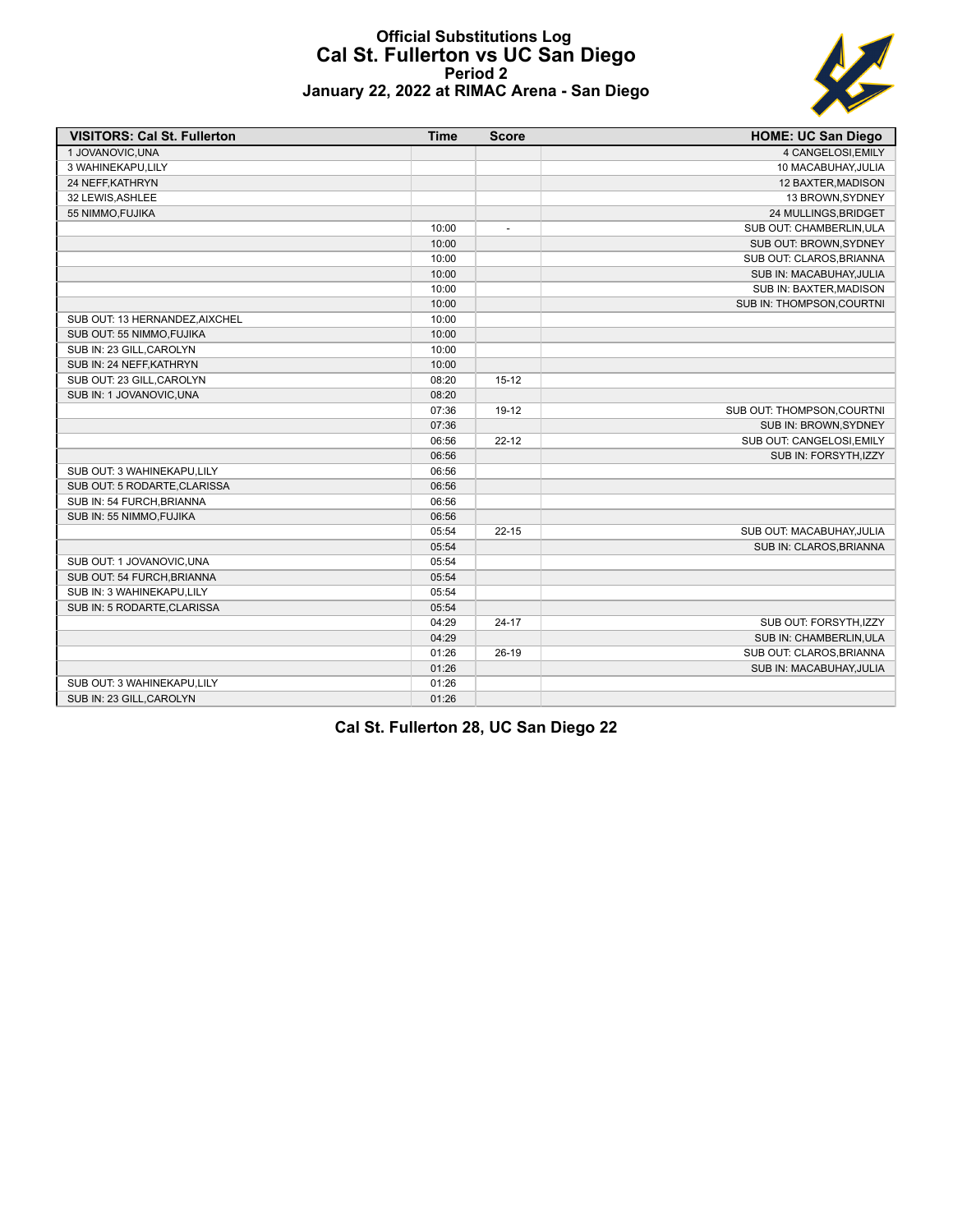### **Official Substitutions Log Cal St. Fullerton vs UC San Diego Period 3 January 22, 2022 at RIMAC Arena - San Diego**



| <b>VISITORS: Cal St. Fullerton</b> | <b>Time</b> | <b>Score</b>             | <b>HOME: UC San Diego</b>   |
|------------------------------------|-------------|--------------------------|-----------------------------|
| 1 JOVANOVIC, UNA                   |             |                          | 4 CANGELOSI.EMILY           |
| 3 WAHINEKAPU,LILY                  |             |                          | 10 MACABUHAY, JULIA         |
| 24 NEFF, KATHRYN                   |             |                          | 12 BAXTER, MADISON          |
| 32 LEWIS, ASHLEE                   |             |                          | 13 BROWN, SYDNEY            |
| 55 NIMMO, FUJIKA                   |             |                          | 24 MULLINGS, BRIDGET        |
|                                    | 10:00       | $\overline{\phantom{a}}$ | SUB OUT: CHAMBERLIN, ULA    |
|                                    | 10:00       |                          | SUB IN: MULLINGS, BRIDGET   |
| SUB OUT: 4 VIDMAR, GABI            | 10:00       |                          |                             |
| SUB OUT: 5 RODARTE.CLARISSA        | 10:00       |                          |                             |
| SUB OUT: 23 GILL, CAROLYN          | 10:00       |                          |                             |
| SUB IN: 1 JOVANOVIC, UNA           | 10:00       |                          |                             |
| SUB IN: 3 WAHINEKAPU, LILY         | 10:00       |                          |                             |
| SUB IN: 32 LEWIS, ASHLEE           | 10:00       |                          |                             |
|                                    | 08:30       | $31 - 22$                | SUB OUT: BAXTER, MADISON    |
|                                    | 08:30       |                          | SUB IN: CHAMBERLIN, ULA     |
|                                    | 07:49       | $31 - 22$                | SUB OUT: MULLINGS, BRIDGET  |
|                                    | 07:49       |                          | SUB IN: SPRINGS, KATIE      |
|                                    | 06:14       | $32 - 26$                | SUB OUT: MACABUHAY.JULIA    |
|                                    | 06:14       |                          | SUB IN: CLAROS, BRIANNA     |
| SUB OUT: 24 NEFF, KATHRYN          | 06:14       |                          |                             |
| SUB IN: 11 MACDONALD, RUBY         | 06:14       |                          |                             |
|                                    | 05:37       | 32-26                    | SUB OUT: CHAMBERLIN, ULA    |
|                                    | 05:37       |                          | SUB OUT: MONTGOMERY, PARKER |
|                                    | 05:37       |                          | SUB IN: CANGELOSI, EMILY    |
|                                    | 05:37       |                          | SUB IN: BAXTER, MADISON     |
| SUB OUT: 3 WAHINEKAPU,LILY         | 05:20       | 32-26                    |                             |
| SUB IN: 4 VIDMAR, GABI             | 05:20       |                          |                             |
| SUB OUT: 32 LEWIS, ASHLEE          | 04:34       | 35-28                    |                             |
| SUB IN: 13 HERNANDEZ, AIXCHEL      | 04:34       |                          |                             |
| SUB OUT: 1 JOVANOVIC, UNA          | 03:32       | 35-32                    |                             |
| SUB IN: 5 RODARTE, CLARISSA        | 03:32       |                          |                             |
| SUB OUT: 11 MACDONALD, RUBY        | 02:43       | 35-35                    |                             |
| SUB IN: 24 NEFF, KATHRYN           | 02:43       |                          |                             |
|                                    | 02:43       |                          | SUB OUT: SPRINGS, KATIE     |
|                                    | 02:43       |                          | SUB IN: MONTGOMERY, PARKER  |
| SUB OUT: 13 HERNANDEZ, AIXCHEL     | 01:51       | 35-35                    |                             |
| SUB IN: 3 WAHINEKAPU, LILY         | 01:51       |                          |                             |

**Cal St. Fullerton 37, UC San Diego 40**